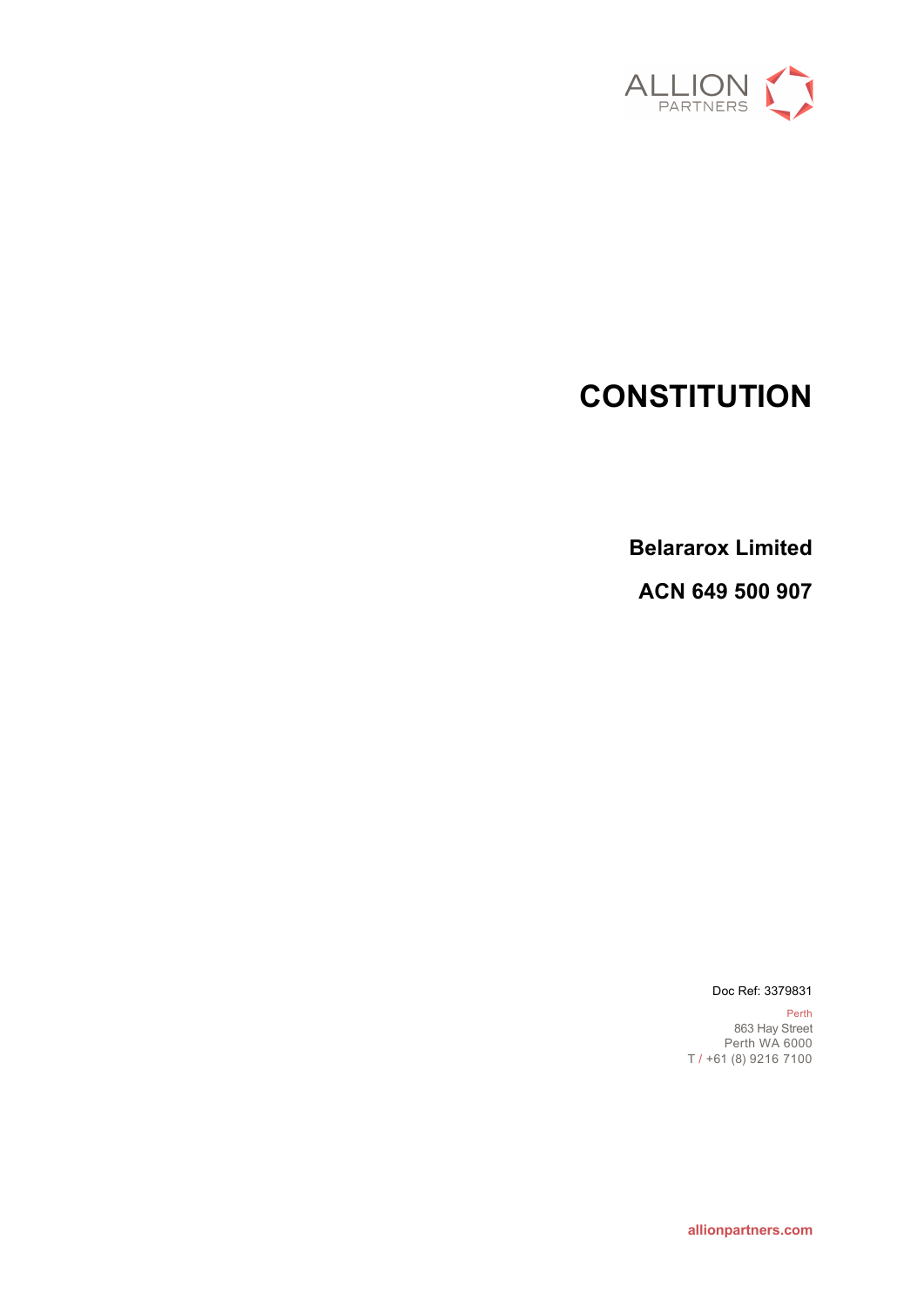## **CONTENTS**

| $\mathbf{1}$ .   |  |
|------------------|--|
| 1.1              |  |
| 1.2              |  |
| 1.3              |  |
| 1.4              |  |
| 1.5              |  |
| 1.6              |  |
| 1.7              |  |
| 1.8              |  |
| 1.9              |  |
| 1.10             |  |
| 2.               |  |
| 2.1              |  |
| 2.2              |  |
| 2.3              |  |
| 2.4              |  |
| 2.5              |  |
| 2.6              |  |
|                  |  |
| 3.               |  |
| $\overline{4}$ . |  |
| 4.1              |  |
| 4.2              |  |
| 4.3              |  |
| 4.4              |  |
| 4.5              |  |
| 4.6              |  |
| 4.7              |  |
| 4.8              |  |
| 4.9              |  |
| 4.10             |  |
| 4.11             |  |
| 4.12             |  |
| 5.               |  |
| 5.1              |  |
| 5.2              |  |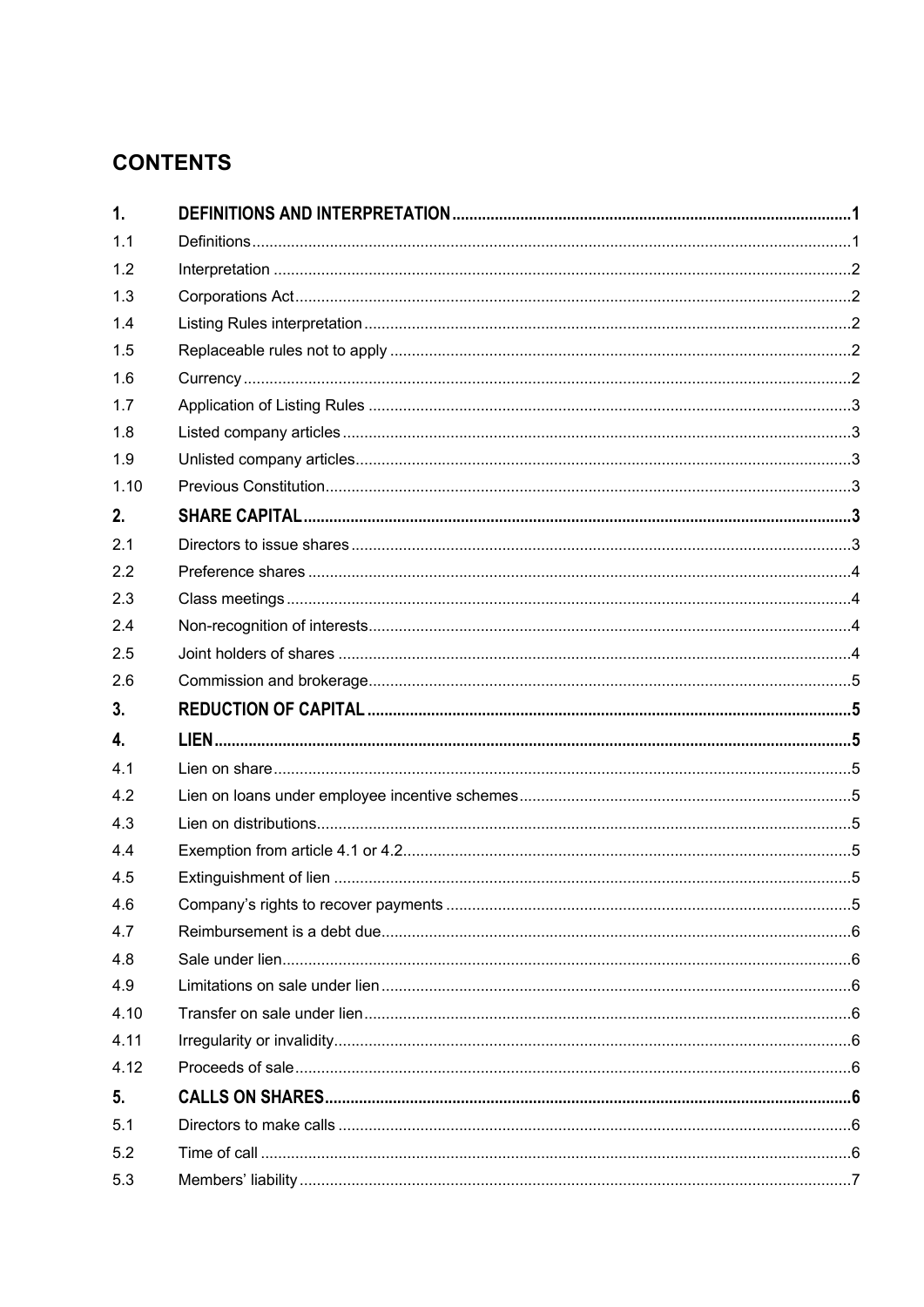| 9.2  |  |
|------|--|
| 9.1  |  |
| 9.   |  |
| 8.5  |  |
| 8.4  |  |
| 8.3  |  |
| 8.2  |  |
| 8.1  |  |
| 8.   |  |
| 7.9  |  |
| 7.8  |  |
| 7.7  |  |
| 7.6  |  |
| 7.5  |  |
| 7.4  |  |
| 7.3  |  |
| 7.2  |  |
| 7.1  |  |
| 7.   |  |
| 6.13 |  |
| 6.12 |  |
| 6.11 |  |
| 6.10 |  |
| 6.9  |  |
| 6.8  |  |
| 6.7  |  |
| 6.6  |  |
| 6.5  |  |
| 6.4  |  |
| 6.3  |  |
| 6.2  |  |
| 6.1  |  |
| 6.   |  |
| 5.9  |  |
| 5.8  |  |
| 5.7  |  |
| 5.6  |  |
| 5.5  |  |
| 5.4  |  |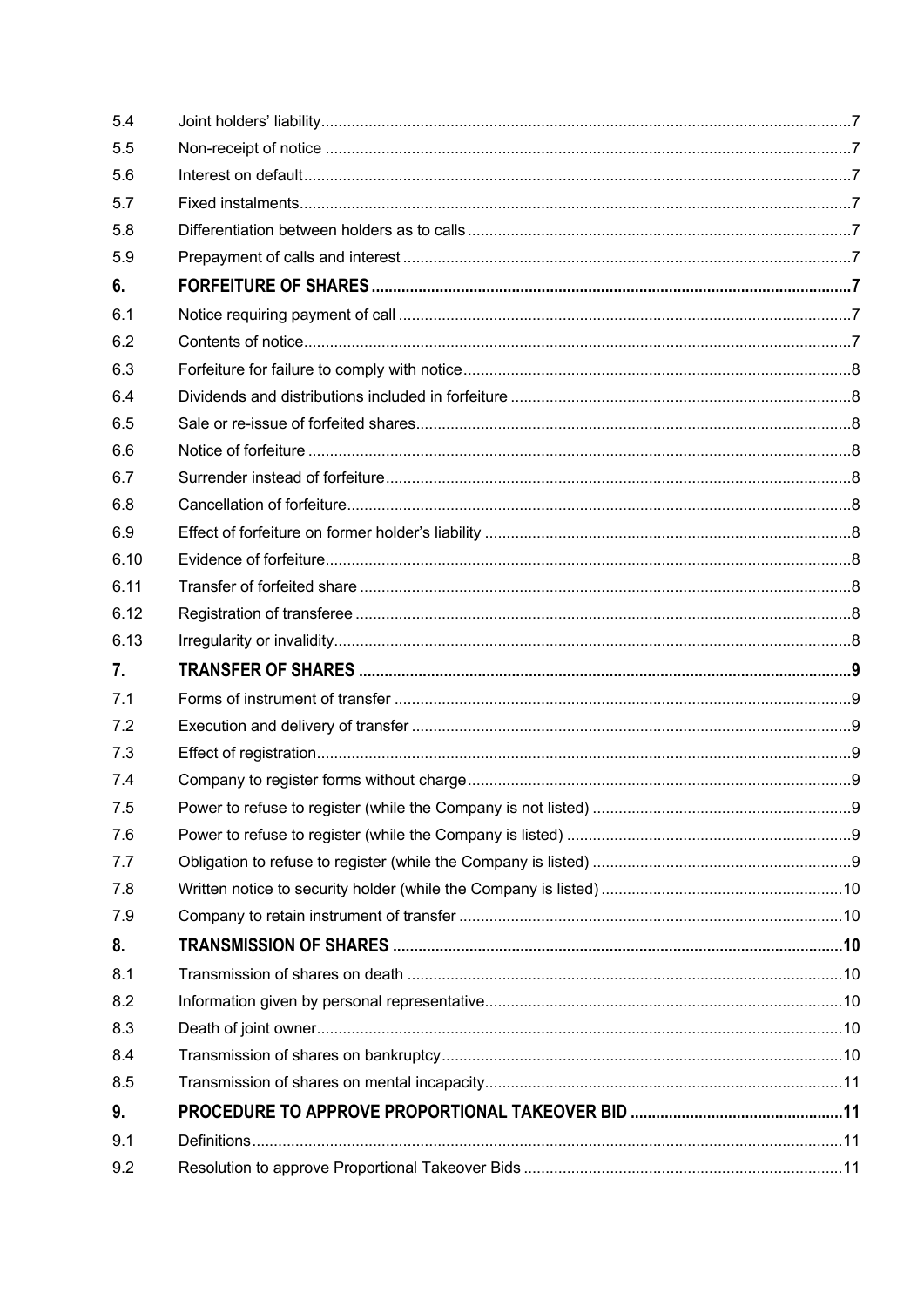| 9.3             |                                                                                         |  |
|-----------------|-----------------------------------------------------------------------------------------|--|
| 10 <sub>1</sub> |                                                                                         |  |
| 10.1            |                                                                                         |  |
| 10.2            |                                                                                         |  |
| 10.3            |                                                                                         |  |
| 10.4            |                                                                                         |  |
| 10.5            |                                                                                         |  |
| 10.6            |                                                                                         |  |
| 10.7            | Notice of cancellation or postponement of a meeting (while the Company is not listed)14 |  |
| 10.8            | Notice of cancellation or postponement of a meeting (while the Company is listed)14     |  |
| 10.9            |                                                                                         |  |
| 10.10           |                                                                                         |  |
| 10.11           |                                                                                         |  |
| 10.12           |                                                                                         |  |
| 10.13           |                                                                                         |  |
| 10.14           |                                                                                         |  |
| 10.15           |                                                                                         |  |
| 11.             |                                                                                         |  |
| 11.1            |                                                                                         |  |
| 11.2            |                                                                                         |  |
| 11.3            |                                                                                         |  |
| 11.4            |                                                                                         |  |
| 11.5            |                                                                                         |  |
| 11.6            |                                                                                         |  |
| 11.7            |                                                                                         |  |
| 11.8            |                                                                                         |  |
| 11.9            |                                                                                         |  |
| 11.10           |                                                                                         |  |
| 11.11           |                                                                                         |  |
| 11.12           |                                                                                         |  |
| 11.13           |                                                                                         |  |
| 11.14           |                                                                                         |  |
| 11.15           |                                                                                         |  |
| 11.16           |                                                                                         |  |
| 11.17           |                                                                                         |  |
| 11.18           |                                                                                         |  |
| 11.19           |                                                                                         |  |
| 11.20           |                                                                                         |  |
| 11.21           |                                                                                         |  |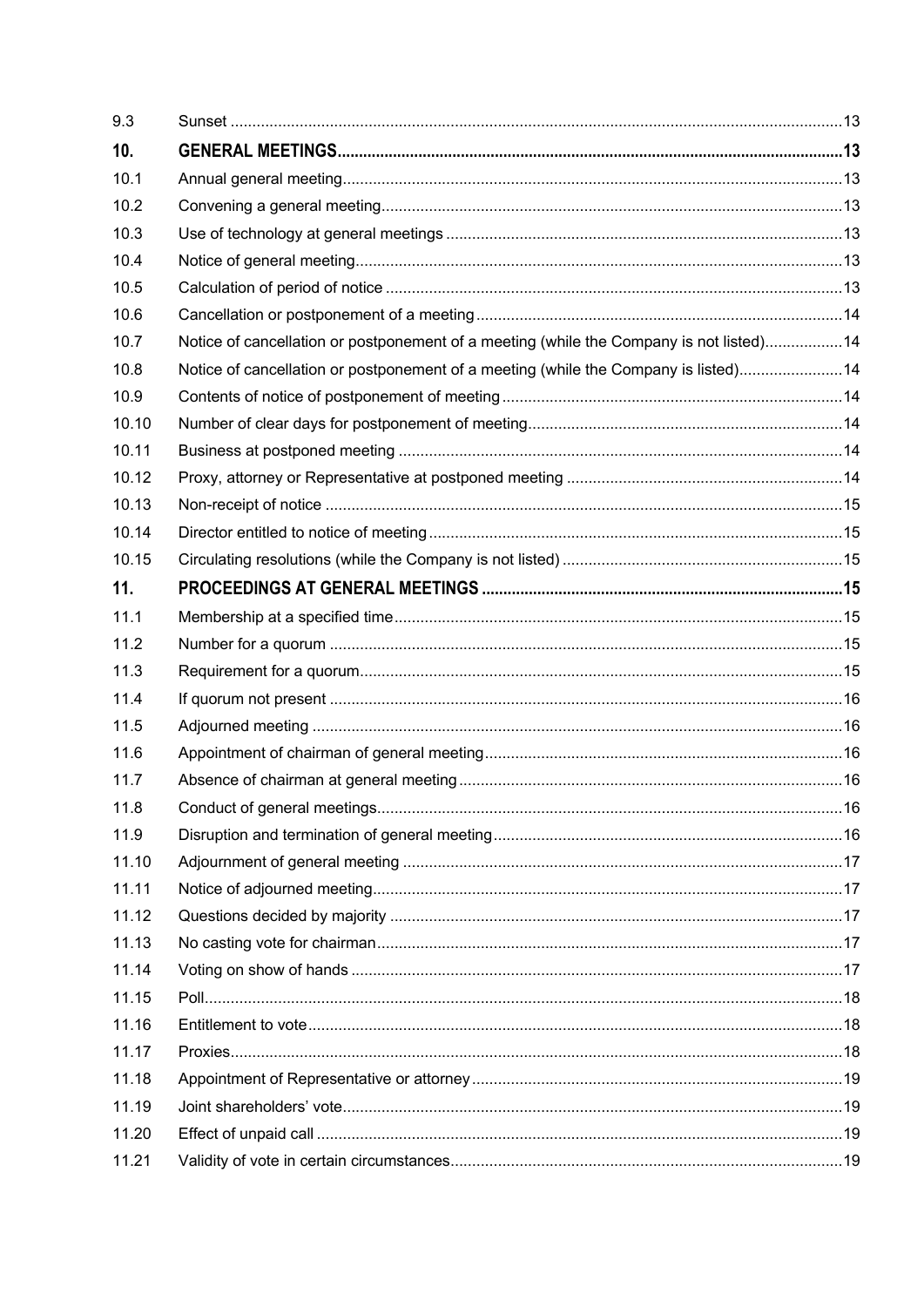| 11.22 |  |
|-------|--|
| 12.   |  |
| 12.1  |  |
| 12.2  |  |
| 12.3  |  |
| 12.4  |  |
| 12.5  |  |
| 12.6  |  |
| 12.7  |  |
| 12.8  |  |
| 12.9  |  |
| 12.10 |  |
| 12.11 |  |
| 12.12 |  |
| 12.13 |  |
| 12.14 |  |
| 13.   |  |
| 13.1  |  |
| 13.2  |  |
| 13.3  |  |
| 13.4  |  |
| 13.5  |  |
| 13.6  |  |
| 13.7  |  |
| 13.8  |  |
| 13.9  |  |
| 13.10 |  |
| 13.11 |  |
| 13.12 |  |
| 13.13 |  |
| 14.   |  |
| 14.1  |  |
| 14.2  |  |
| 14.3  |  |
| 14.4  |  |
| 14.5  |  |
| 14.6  |  |
| 14.7  |  |
| 14.8  |  |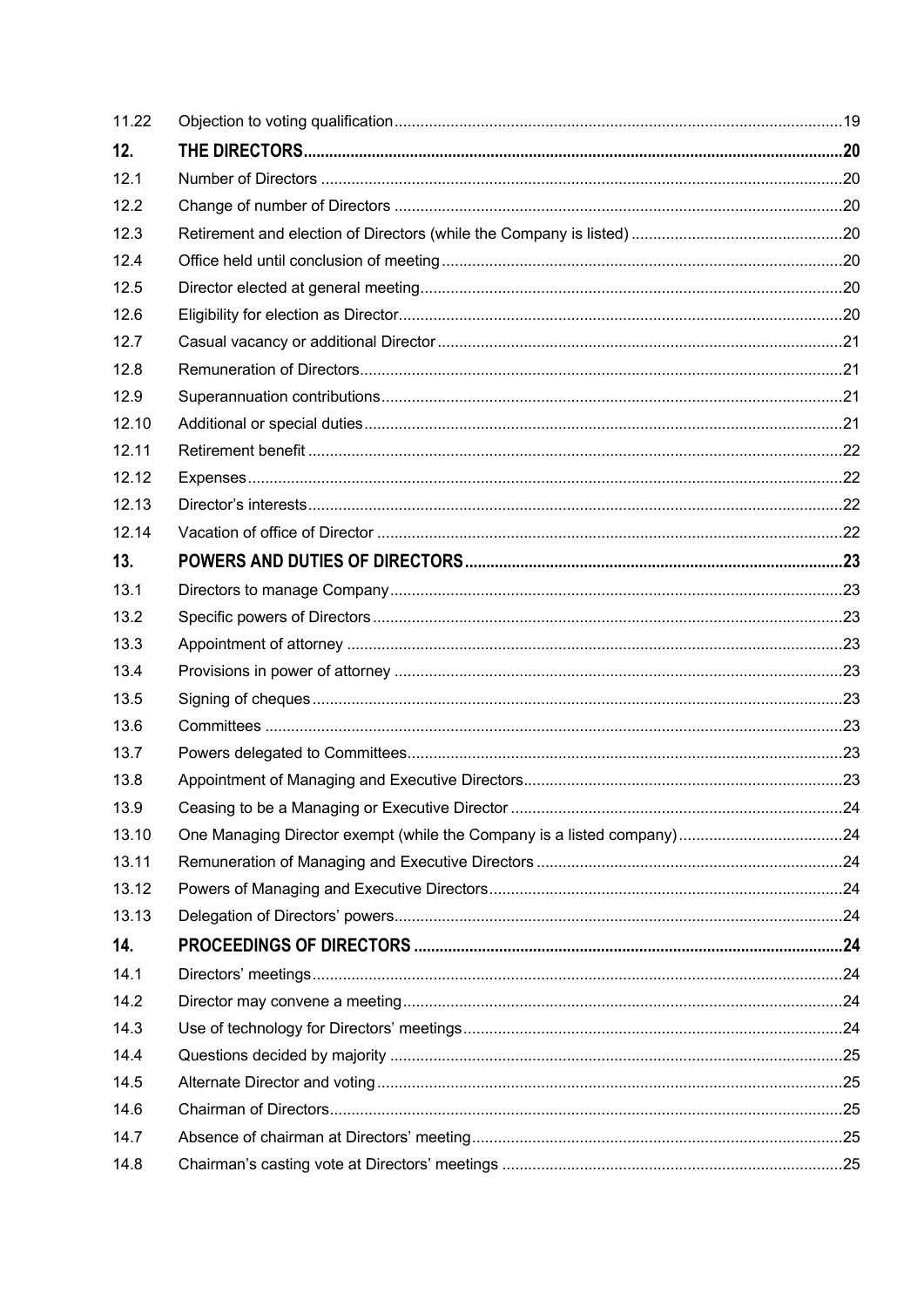| 14.9  |  |
|-------|--|
| 14.10 |  |
| 14.11 |  |
| 14.12 |  |
| 14.13 |  |
| 14.14 |  |
| 14.15 |  |
| 14.16 |  |
| 14.17 |  |
| 14.18 |  |
| 14.19 |  |
| 14.20 |  |
| 14.21 |  |
| 14.22 |  |
| 14.23 |  |
| 14.24 |  |
| 15.   |  |
| 15.1  |  |
| 15.2  |  |
| 15.3  |  |
|       |  |
| 16.   |  |
| 16.1  |  |
| 16.2  |  |
| 17.   |  |
| 17.1  |  |
| 17.2  |  |
| 18.   |  |
| 18.1  |  |
| 18.2  |  |
| 19.   |  |
| 19.1  |  |
| 19.2  |  |
| 19.3  |  |
| 19.4  |  |
| 19.5  |  |
| 19.6  |  |
| 19.7  |  |
| 19.8  |  |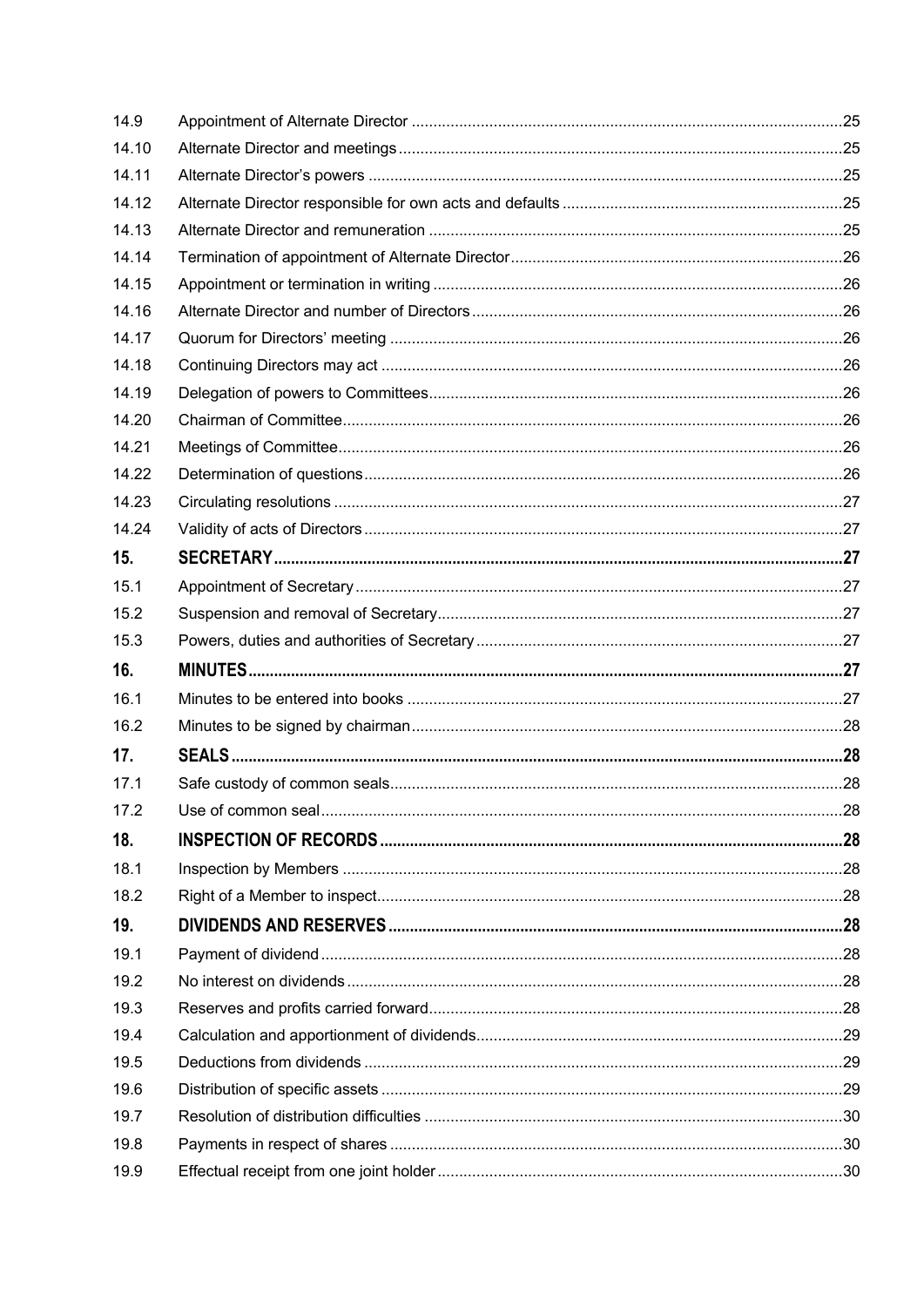| 19.10 |  |
|-------|--|
| 19.11 |  |
| 19.12 |  |
| 20.   |  |
| 20.1  |  |
| 20.2  |  |
| 20.3  |  |
| 21.   |  |
| 21.1  |  |
| 21.2  |  |
| 21.3  |  |
| 21.4  |  |
| 21.5  |  |
| 21.6  |  |
| 21.7  |  |
| 22.   |  |
| 22.1  |  |
| 22.2  |  |
| 22.3  |  |
| 23.   |  |
| 23.1  |  |
| 23.2  |  |
| 23.3  |  |
| 24.   |  |
| 24.1  |  |
| 25.   |  |
| 25.1  |  |
| 25.2  |  |
| 25.3  |  |
| 25.4  |  |
| 25.5  |  |
| 25.6  |  |
| 25.7  |  |
|       |  |
| 25.8  |  |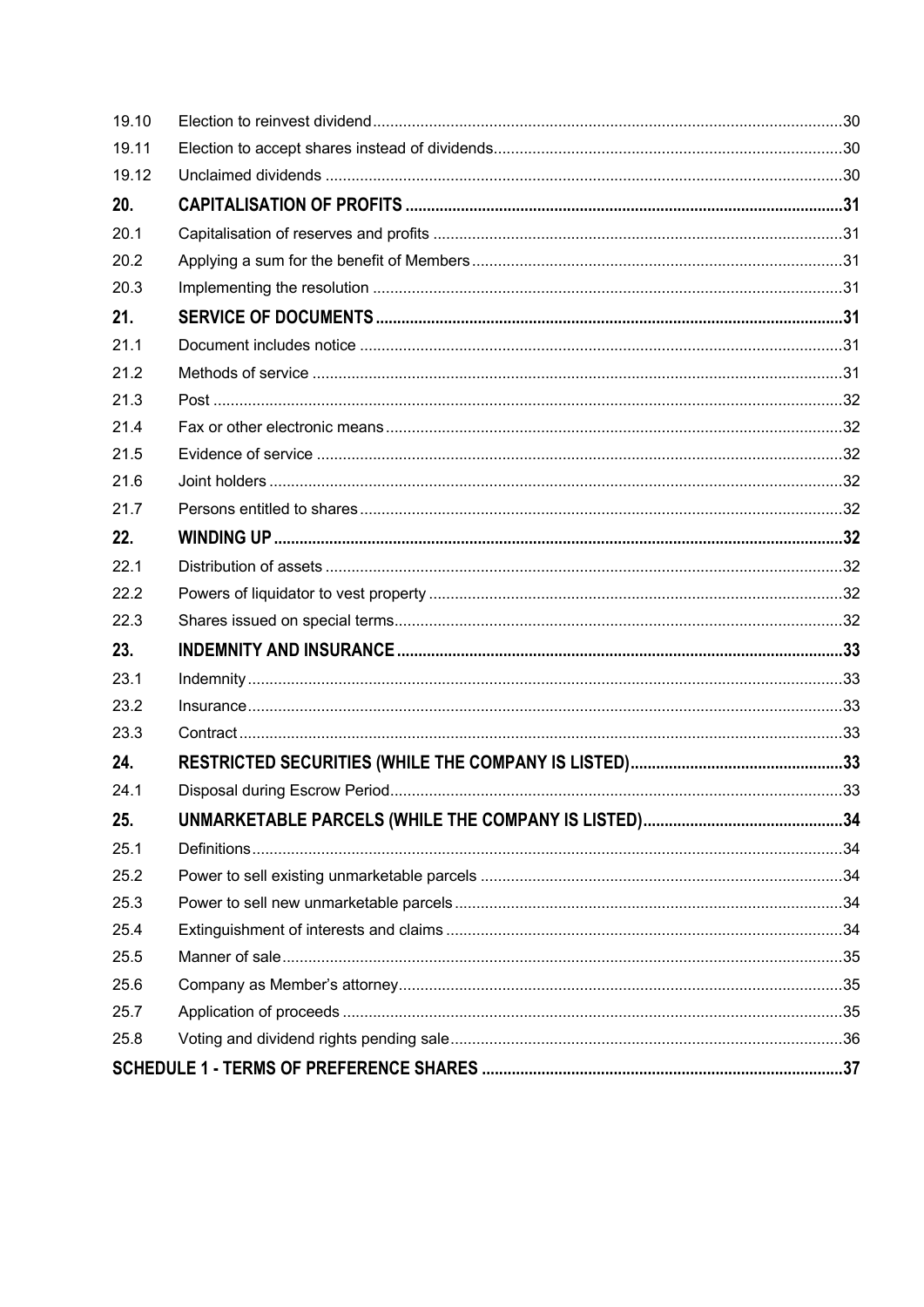## **CONSTITUTION BELARAROX LIMITED ACN 649 500 907**

### **1. DEFINITIONS AND INTERPRETATION**

#### **1.1 Definitions**

In this Constitution unless the contrary intention appears:

**Alternate Director** means a person appointed as an alternate director under article 14.9.

**ASIC** means Australian Securities and Investments Commission.

**ASX** means ASX Limited or Australian Securities Exchange as appropriate.

**Committee** means a committee of Directors constituted under article 13.6.

**Company** means Belararox Limited ACN 649 500 907, as that name may be changed from time to time.

**Constitution** means this constitution as amended from time to time, and a reference to an article is a reference to an article of this Constitution.

**Corporations Act** means the *Corporations Act 2001* (Cth).

**CS Facility** has the same meaning as prescribed CS facility in the Corporations Act.

**CS Facility Operator** means the operator of a CS Facility.

**Director** means a person holding office as a director of the Company, and where appropriate includes an Alternate Director.

**Directors** means all or some of the Directors acting as a board.

**Executive Director** means a person appointed as an executive director under article 13.8.

**Issuer Sponsored Holding** means a holding on an electronic sub-register maintained by the Company in accordance with the Listing Rules.

**Listing Rules** means the Listing Rules of ASX and any other rules of ASX which are applicable to the Company while the Company is admitted to the official list of ASX, each as amended or replaced from time to time, except to the extent of any express written waiver by ASX.

**Managing Director** means a person appointed as a managing director under article 13.8.

**Member** means a person entered in the Register as a holder of shares in the capital of the Company.

**Operating Rules** means the operating rules of a CS Facility regulating the settlement, clearing and registration of uncertificated shares as amended, varied or waived (whether in respect of the Company or generally) from time to time.

**Prescribed Interest Rate** means the rate determined by the Directors for the purpose of this Constitution, and in the absence of a determination means the rate 4% per annum above the 60 day Bank Bill Swap Reference Rate last published on or before that day in The Australian Financial Review (or if that rate has not been published, another rate set by the Directors in good faith).

**Register** means the register of Members of the Company under the Corporations Act and, if appropriate, includes a branch register.

**Registered Office** means the registered office of the Company.

**Representative** means a person appointed to represent a corporate Member at a general meeting of the Company in accordance with the Corporations Act.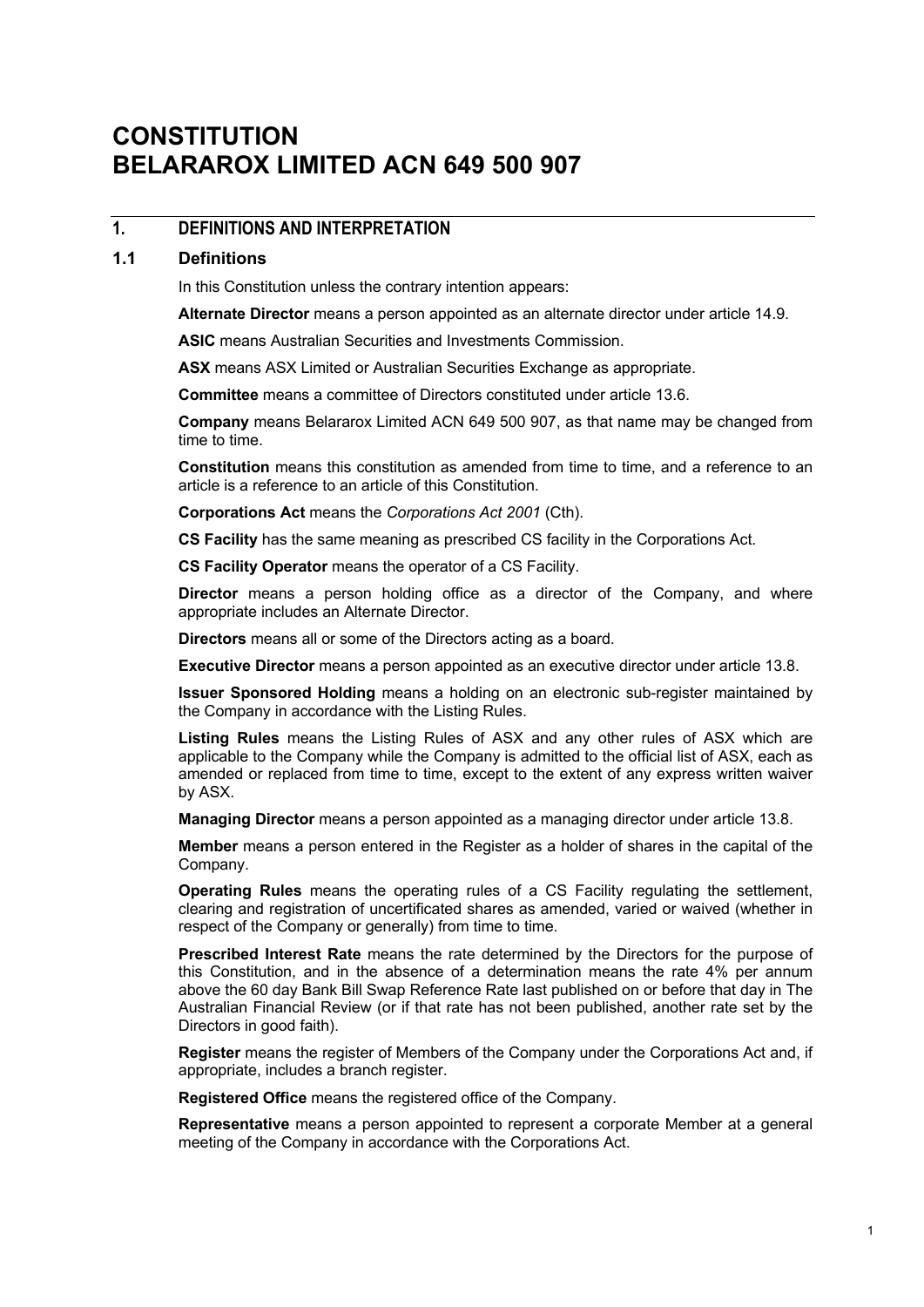**Restriction Agreement** means a restriction agreement within the meaning and for the purposes of the Listing Rules.

**Secretary** means a person appointed under article 15.1 as a secretary of the Company and where appropriate includes an acting secretary and a person appointed by the Directors to perform all or any of the duties of a secretary of the Company.

### **1.2 Interpretation**

Headings are for convenience only and do not affect interpretation.

In this Constitution unless the contrary intention appears:

- (a) words importing any gender include all other genders;
- (b) the word "person" includes an individual, a firm, a body corporate, a partnership, a joint venture, an unincorporated body or association or an authority;
- (c) a document, including this Constitution, includes any variation or replacement of it;
- (d) the singular includes the plural and vice versa;
- (e) a reference to legislation includes regulations and other instruments under it and any variation or replacement of any of them;
- (f) a power, an authority or a discretion given to a Director, the Directors, the Company in general meeting or a Member may be exercised at any time and from time to time;
- (g) a reference to an amount paid on a share includes an amount credited as paid on that share;
- (h) "writing" and "written" includes printing, typing and other modes of reproducing words in a visible form including, without limitation, any representation of words in a physical document or in an electronic communication or form or otherwise; and
- (i) a reference to "dollars", "A\$" or "\$" is a reference to the lawful currency of Australia.

### **1.3 Corporations Act**

In this Constitution unless the contrary intention appears:

- (a) a word or expression defined or used in the Corporations Act has the same meaning when used in this Constitution in a similar context; and
- (b) **section** means a section of the Corporations Act.

### **1.4 Listing Rules interpretation**

In this Constitution, unless the contrary intention appears the expressions "Business Day", "Dispose", "Escrow Period", "Holding Lock", "Restricted Securities", "Restriction Deed" and "Uncertificated Securities" have the same meaning as in the Listing Rules. "Disposal" has the corresponding meaning to "Dispose".

### **1.5 Replaceable rules not to apply**

The provisions of the Corporations Act that apply as replaceable rules are displaced by this Constitution and do not apply to the Company.

### **1.6 Currency**

The Directors may:

- (a) differentiate between Members as to the currency in which any amount payable to a Member is paid (whether by way of or on account of dividends, repayment of capital, participation in surplus property of the Company or otherwise);
- (b) determine to pay a distribution in a currency other than Australian dollars and the amount payable will be converted from Australian dollars in any manner, at any time and at any exchange rate as the Directors think fit; and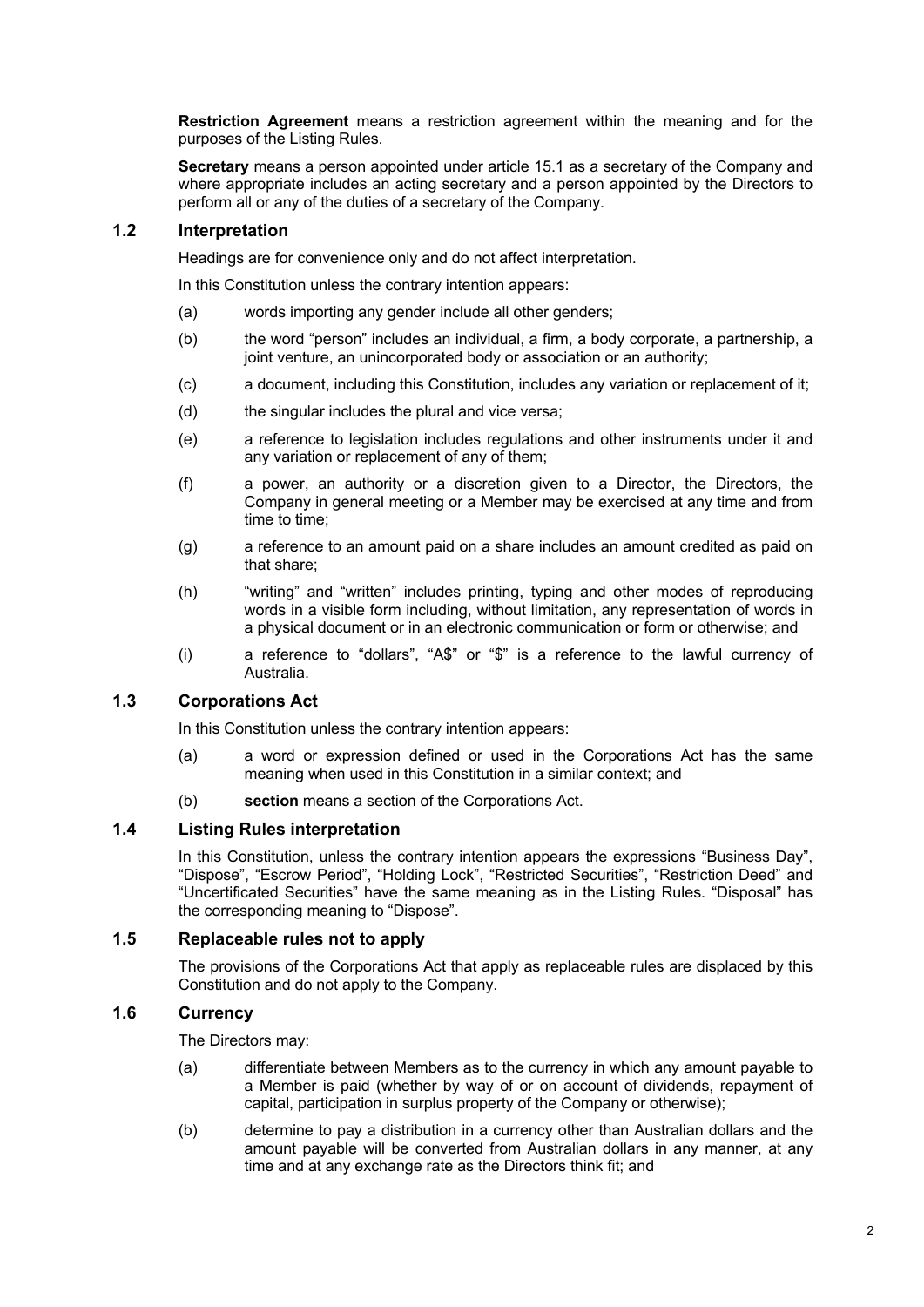(c) in deciding the currency in which a payment is to be made to a Member, have regard to the registered address of the Member, the register on which a Member's shares are registered and any other matters as the Directors consider appropriate.

Payment in another currency of an amount converted under this article is as between the Company and a Member adequate and proper payment of the amount payable.

### **1.7 Application of Listing Rules**

In this Constitution a reference to the Listing Rules only applies while the Company is on the official list of ASX.

While the Company is on the official list of ASX:

- (a) despite anything contained in this Constitution, if the Listing Rules prohibit an act being done, the act must not be done;
- (b) nothing contained in this Constitution prevents an act being done that the Listing Rules require to be done;
- (c) if the Listing Rules require an act to be done or not to be done, authority is given for that act to be done or not to be done as the case may be;
- (d) if the Listing Rules require this Constitution to contain a provision and it does not contain such a provision, this Constitution is taken to contain that provision;
- (e) if the Listing Rules require this Constitution not to contain a provision and it contains such a provision, this Constitution is taken not to contain that provision; and
- (f) if any provision of this Constitution is or becomes inconsistent with the Listing Rules, this Constitution is taken not to contain that provision to the extent of the inconsistency.

### **1.8 Listed company articles**

Articles 1.4, 7.6, 7.7, 7.8, 10.8, 12.3, 13.10, 24 and 25 only apply while the Company is on the official list of ASX.

### **1.9 Unlisted company articles**

Articles 7.5, 10.7 and 10.15 only apply while the Company is not on the official list of ASX.

#### **1.10 Previous Constitution**

- (a) This Constitution supersedes the constitution of the Company (if any) in force immediately prior to the adoption of this Constitution.
- (b) The adoption of this Constitution does not affect the validity or effect of anything done under any previous constitution of the Company, so that (without limitation):
	- (i) every Director and Secretary of the Company in office immediately prior to adoption of this Constitution is taken to have been appointed, and will continue in office, under this Constitution; and
	- (ii) any seal properly adopted by the Company prior to the adoption of this Constitution is taken to be a seal properly adopted under this Constitution.

### **2. SHARE CAPITAL**

### **2.1 Directors to issue shares**

The issue of shares in the Company is under the control of the Directors who may:

- (a) issue and cancel shares in the Company;
- (b) grant options over unissued shares in the Company; and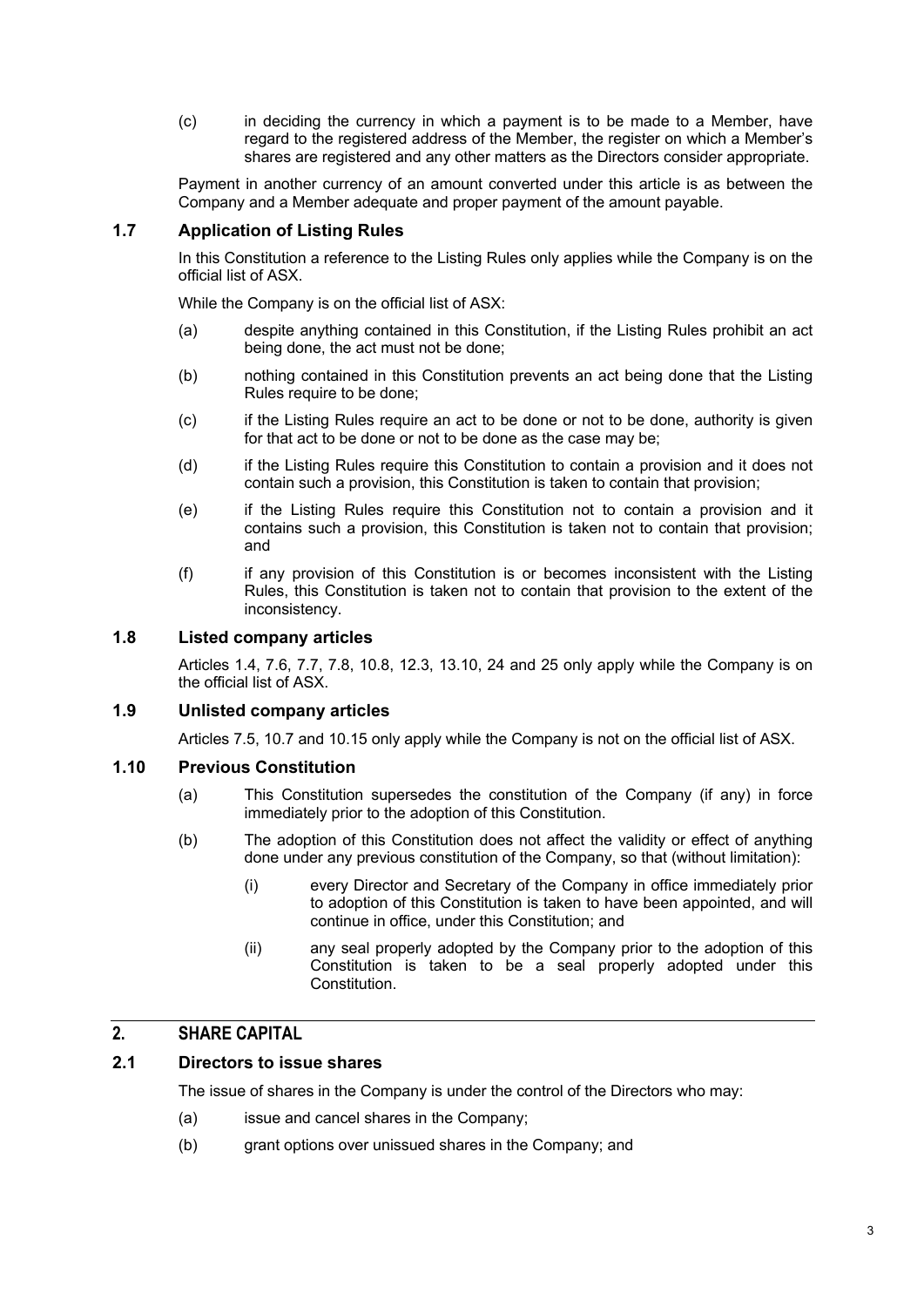(c) settle the manner in which fractions of a share, however arising, are to be dealt with,

subject to the Corporations Act, the Listing Rules and any special rights conferred on the holders of any shares or class of shares.

### **2.2 Preference shares**

- (a) The Company may issue preference shares and issued shares may be converted into preference shares provided that the rights of the holders of the preference shares with respect to the repayment of capital, participation in surplus assets and profits, cumulative or non-cumulative dividends, voting and priority of payment of capital and dividends in relation to other shares or other classes of preference shares are:
	- (i) as set out in schedule 1; or
	- (ii) as approved by a resolution of the Company in accordance with the Corporations Act.
- (b) The rights of holders of preference shares issued by the Company other than pursuant to schedule 1, but in accordance with the Corporations Act, are determined by the terms of issue of those preference shares and the relevant resolution of the Company, and are not determined by or affected by the rights set out in schedule 1.
- (c) Subject to the Corporations Act and the Listing Rules, the Company may issue preference shares which are, or are at the option of the Company to be liable, to be redeemed or to be converted into other shares on such conditions and in such a manner as the Directors decide under the terms of issue of the preference shares.
- (d) Subject to the Corporations Act and the Listing Rules, the Company may issue any combination of fully paid, partly paid or unpaid preference shares.
- (e) Despite this article 2.2 and schedule 1, while the Company is on the official list of ASX the Company may not issue a preference share that confers on the holder rights that are inconsistent with those specified in the Listing Rules, except to the extent of any waiver or modification of the Listing Rules by ASX.

### **2.3 Class meetings**

The provisions of this Constitution relating to general meetings apply so far as they are capable of application and with any necessary changes to every separate meeting of the holders of a class of shares except that:

- (a) a quorum is constituted by at least two persons who, between them, hold or represent one-third of the issued shares of the class (unless only one person holds all of the shares of the class, in which case that person constitutes a quorum); and
- (b) any holder of shares of the class, present in person or by proxy, or attorney or Representative, may demand a poll.

#### **2.4 Non-recognition of interests**

Except as required by law, the Company is not required to recognise:

- (a) a person as holding a share on any trust; or
- (b) any other interest in any share or any other right in respect of a share except an absolute right of ownership in the registered holder,

whether or not it has notice of the trust, interest or right.

### **2.5 Joint holders of shares**

Where two or more persons are registered as the joint holders of shares then they are taken to hold the shares as joint tenants with rights of survivorship, but the Company is not bound:

(a) to register more than three persons as joint holders of a share; or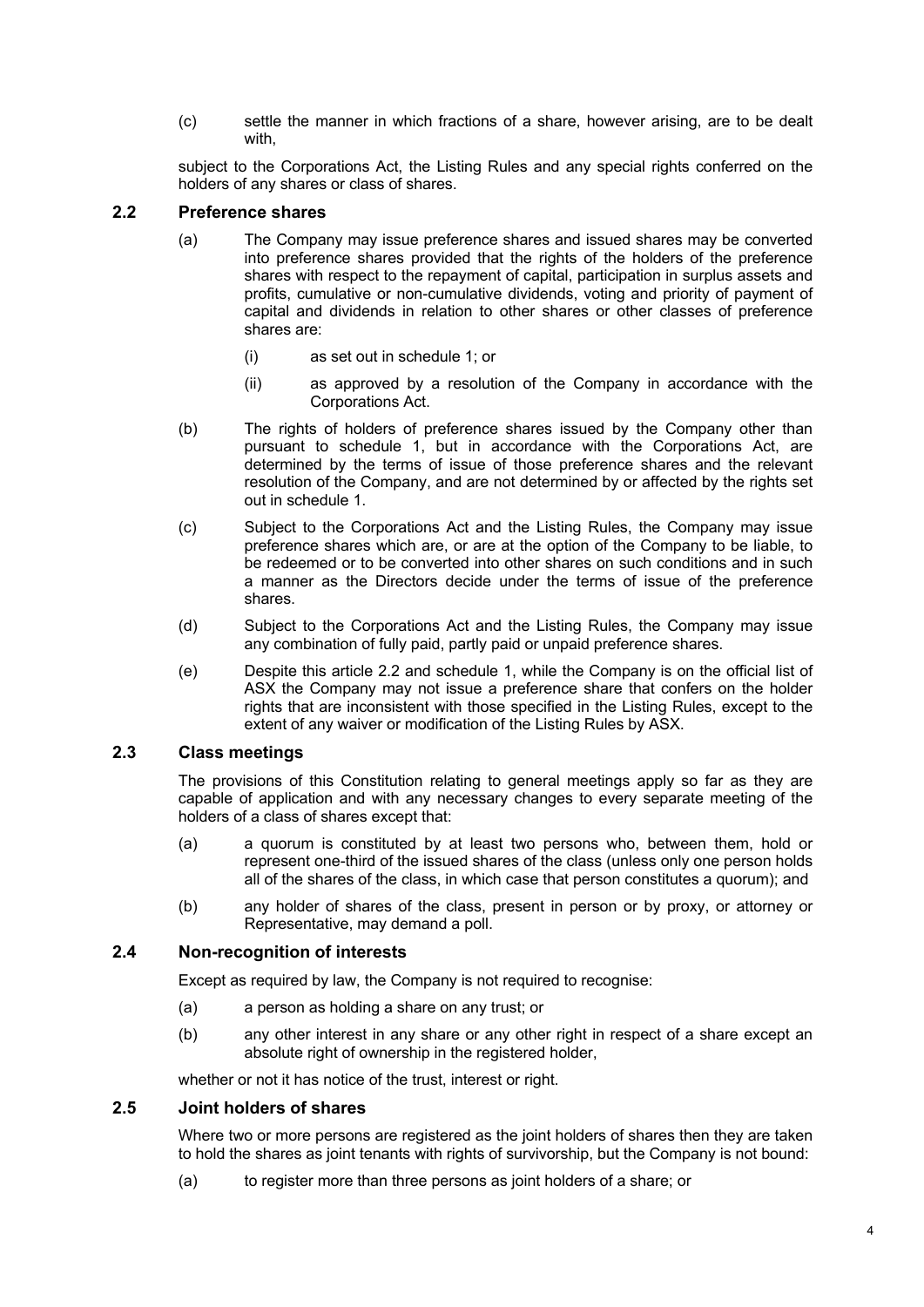(b) to issue more than one certificate or holding statement in respect of shares jointly held.

### **2.6 Commission and brokerage**

- (a) The Company may make payments by way of brokerage or commission to a person in consideration for the person subscribing or agreeing to subscribe, whether absolutely or conditionally, for shares or options or procuring or agreeing to procure subscriptions, whether absolute or conditional, for shares or options.
- (b) The brokerage or commission may be satisfied by payment in cash, by allotment of fully or partly paid shares, by issue of debentures or a combination of all or any of such ways.

### **3. REDUCTION OF CAPITAL**

The Company may reduce its share capital in any way not otherwise prohibited under the Corporations Act including, but not limited to, distributing securities of any other body corporate to Members and for the Members to be bound by the constitution of that body corporate.

### **4. LIEN**

### **4.1 Lien on share**

To the extent permitted by law, the Company has a first and paramount lien on every share for:

- (a) all due and unpaid calls and instalments in respect of that share;
- (b) all money which the Company is required by law to pay, and has paid, in respect of that share;
- (c) reasonable interest on the amount due from the date it becomes due until payment; and
- (d) reasonable expenses of the Company in respect of the default on payment.

### **4.2 Lien on loans under employee incentive schemes**

The Company also has a first and paramount lien on each share registered in the name of the Member for all money payable to the Company by the Member under loans made under an employee incentive scheme.

#### **4.3 Lien on distributions**

A lien on a share under article 4.1 or 4.2 extends to all distributions in respect of that share, including dividends.

#### **4.4 Exemption from article 4.1 or 4.2**

The Directors may at any time exempt a share wholly or in part from the provisions of article 4.1 or 4.2.

#### **4.5 Extinguishment of lien**

The Company's lien on a share is extinguished if a transfer of the share is registered without the Company giving notice of the lien to the transferee.

### **4.6 Company's rights to recover payments**

- (a) A Member must reimburse the Company on demand in writing for all payments the Company makes to a government or taxing authority in respect of the Member, the death of a Member or the Member's shares or any distributions on the Member's shares, including dividends, where the Company is either:
	- (i) required by law to make the relevant payment; or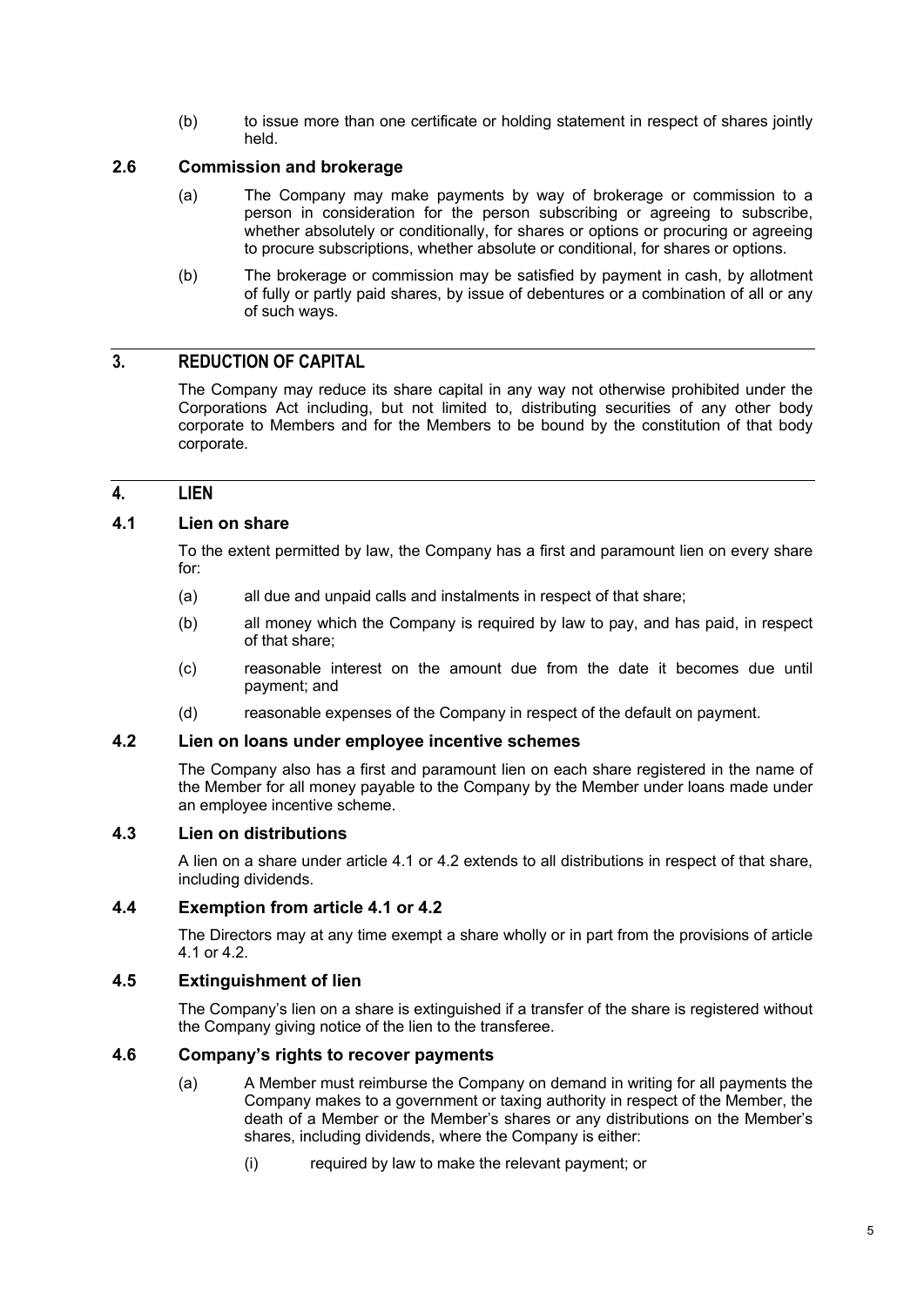- (ii) advised by a lawyer qualified to practice in the jurisdiction of the relevant government or taxing authority that the Company is required by law to make the relevant payment.
- (b) The Company is not obliged to advise the Member in advance of its intention to make the payment.

### **4.7 Reimbursement is a debt due**

The obligation of the Member to reimburse the Company is a debt due to the Company as if it were a call on all the Member's shares, duly made at the time when the written demand for reimbursement is given by the Company to the Member. The provisions of this Constitution relating to non-payment of calls, including payment of interest and sale of the Member's shares under lien, apply to the debt.

#### **4.8 Sale under lien**

Subject to article 4.9, the Company may sell, in any manner the Directors think fit, any share on which the Company has a lien.

#### **4.9 Limitations on sale under lien**

A share on which the Company has a lien may not be sold by the Company unless:

- (a) an amount in respect of which the lien exists is presently payable; and
- (b) the Company has, not less than 14 days before the date of sale, given to the registered holder of the share or the person entitled to the share by reason of the death, bankruptcy or insolvency of the registered holder, a notice in writing setting out, and demanding payment of, the amount which is presently payable in respect of which the lien exists.

### **4.10 Transfer on sale under lien**

For the purpose of giving effect to a sale under article 4.8, the Company may receive the proceeds, if any, given for the share so sold and may execute a transfer of the share sold in favour of the purchaser of the share, or do all such other things as may be necessary or appropriate for it to do to effect the transfer. The purchaser is not bound to see to the application of the purchase money.

### **4.11 Irregularity or invalidity**

The title of the purchaser to the share is not affected by any irregularity or invalidity in connection with the sale of the share under article 4.8.

### **4.12 Proceeds of sale**

The proceeds of a sale under article 4.8 must be applied by the Company in payment of the amount in respect of which the lien exists under article 4.1 as is presently payable, and the residue, if any, must be paid to the person entitled to the share immediately before the sale.

### **5. CALLS ON SHARES**

#### **5.1 Directors to make calls**

The Directors may:

- (a) make calls on a Member in respect of any money unpaid on the shares of that Member, if the money is not by the terms of issue of those shares made payable at fixed times;
- (b) make a call payable by instalments; and
- (c) revoke or postpone a call.

### **5.2 Time of call**

A call is taken to be made at the time when the resolution of the Directors authorising the call is passed.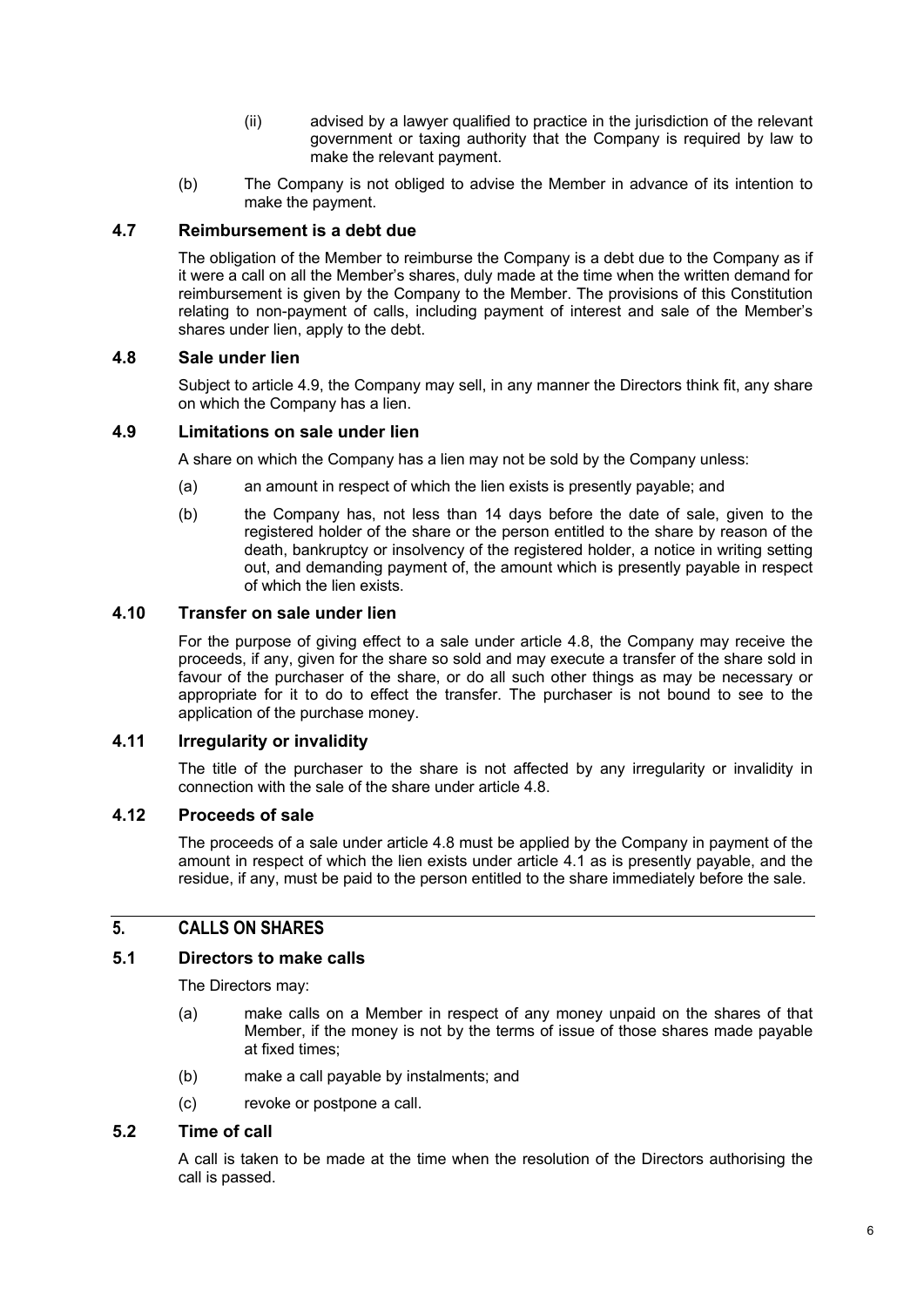### **5.3 Members' liability**

Upon receiving not less than 30 Business Days' notice specifying the time or times and place of payment, each Member must pay to the Company by the time or times, and at the place, specified in the notice the amount called on that Member's shares.

### **5.4 Joint holders' liability**

The joint holders of a share are jointly and severally liable to pay all calls in respect of the share.

### **5.5 Non-receipt of notice**

The non-receipt of a notice of any call by, or the accidental omission to give notice of a call to, a Member does not invalidate the call.

#### **5.6 Interest on default**

If a sum called in respect of a share is not paid before or on the day appointed for payment of the sum, the person from whom the sum is due must pay interest on the sum from the day it is due to the time of actual payment at the Prescribed Interest Rate. The Directors may waive payment of that interest wholly or in part.

### **5.7 Fixed instalments**

Subject to any notice requirements under the Listing Rules, if the terms of a share make a sum payable on issue of the share or at a fixed date, this is taken to be a call duly made and payable on the date on which by the terms of issue the sum becomes payable. In the case of non-payment, all the relevant provisions of this Constitution as to payment of interest and expenses, forfeiture or otherwise apply as if the sum had become payable by virtue of a call duly made and notified.

### **5.8 Differentiation between holders as to calls**

The Directors may, on the issue of shares, differentiate between the holders of the shares as to the amount of calls to be paid and the times of payment.

### **5.9 Prepayment of calls and interest**

The Directors may:

- (a) accept from a Member the whole or a part of the amount unpaid on a share even if no part of that amount has been called; and
- (b) authorise payment by the Company of interest on the whole or any part of an amount so accepted, until the amount becomes payable, at such rate, not exceeding the Prescribed Interest Rate, as is agreed between the Directors and the Member paying the sum.

### **6. FORFEITURE OF SHARES**

#### **6.1 Notice requiring payment of call**

If a Member fails to pay a call or instalment of a call on the day appointed for payment of the call or instalment, the Directors may, at any time afterwards during such time as any part of the call or instalment remains unpaid, give a notice to the Member requiring payment of so much of the call or instalment as is unpaid, together with any interest that has accrued and all costs and expenses that may have been incurred by the Company by reason of that nonpayment.

#### **6.2 Contents of notice**

The notice must name a further day, which is at least 14 days from the date of service of the notice, on or before which the payment required by the notice is to be made and must state that, in the event of non-payment at or before the time appointed, the shares in respect of which the call was made will be liable to be forfeited.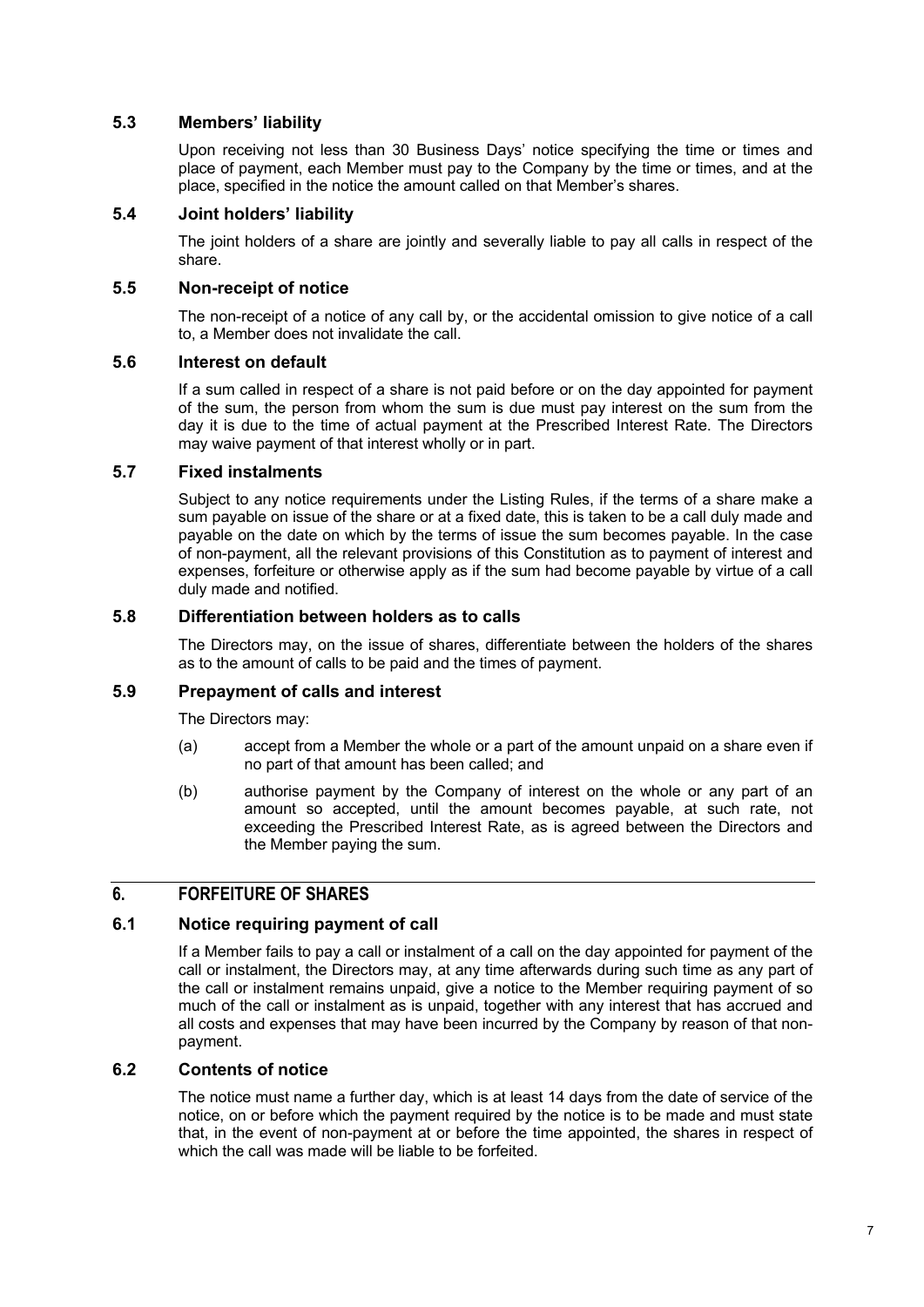### **6.3 Forfeiture for failure to comply with notice**

If a notice under article 6.1 has not been complied with by the date specified in the notice, the Directors may by resolution forfeit the relevant shares, at any time before the payment required by the notice has been made.

#### **6.4 Dividends and distributions included in forfeiture**

A forfeiture under article 6.3 includes all dividends and other distributions to be made in respect of the forfeited shares which have not been paid or distributed before the forfeiture.

#### **6.5 Sale or re-issue of forfeited shares**

Subject to the Corporations Act, a share forfeited under article 6.3 may be sold, re-issued or otherwise disposed of to such person and on such terms as the Directors think fit.

#### **6.6 Notice of forfeiture**

If any share is forfeited under article 6.3, notice of the forfeiture must be given to the Member holding the share immediately before the forfeiture and an entry of the forfeiture and its date must be made in the Register. Any failure to give notice or enter the forfeiture in the Register does not invalidate the forfeiture.

#### **6.7 Surrender instead of forfeiture**

The Directors may accept the surrender of any share which they are entitled to forfeit on any terms they think fit and any share so surrendered is taken to be a forfeited share.

### **6.8 Cancellation of forfeiture**

At any time before a sale, re-issue or disposal of a share under article 6.5, the forfeiture of that share may be cancelled on such terms as the Directors think fit.

### **6.9 Effect of forfeiture on former holder's liability**

A person whose shares have been forfeited:

- (a) ceases to be a Member in respect of the forfeited shares; and
- (b) remains liable to pay the Company all money that, at the date of forfeiture, was payable by that person to the Company in respect of the shares, plus interest at the Prescribed Interest Rate from the date of forfeiture and the expenses paid or payable in connection with the sale of the shares, until the Company receives payment in full of all money (including interest and expenses) so payable in respect of the shares.

#### **6.10 Evidence of forfeiture**

A statement in writing declaring that the person making the statement is a Director or a Secretary, and that a share in the Company has been forfeited in accordance with this Constitution on the date declared in the statement, is prima facie evidence of the facts in the statement as against all persons claiming to be entitled to the share.

#### **6.11 Transfer of forfeited share**

The Company may receive any consideration given for a forfeited share on any sale, reissue or disposal of the share under article 6.5 and may execute or effect a transfer of the share in favour of the person to whom the share is sold, re-issued or disposed.

### **6.12 Registration of transferee**

On the execution of the transfer, the transferee must be registered as the holder of the share and is not bound to see to the application of any money paid as consideration.

### **6.13 Irregularity or invalidity**

The title of the transferee to the share is not affected by any irregularity or invalidity in connection with the forfeiture, sale, re-issue or disposal of the share.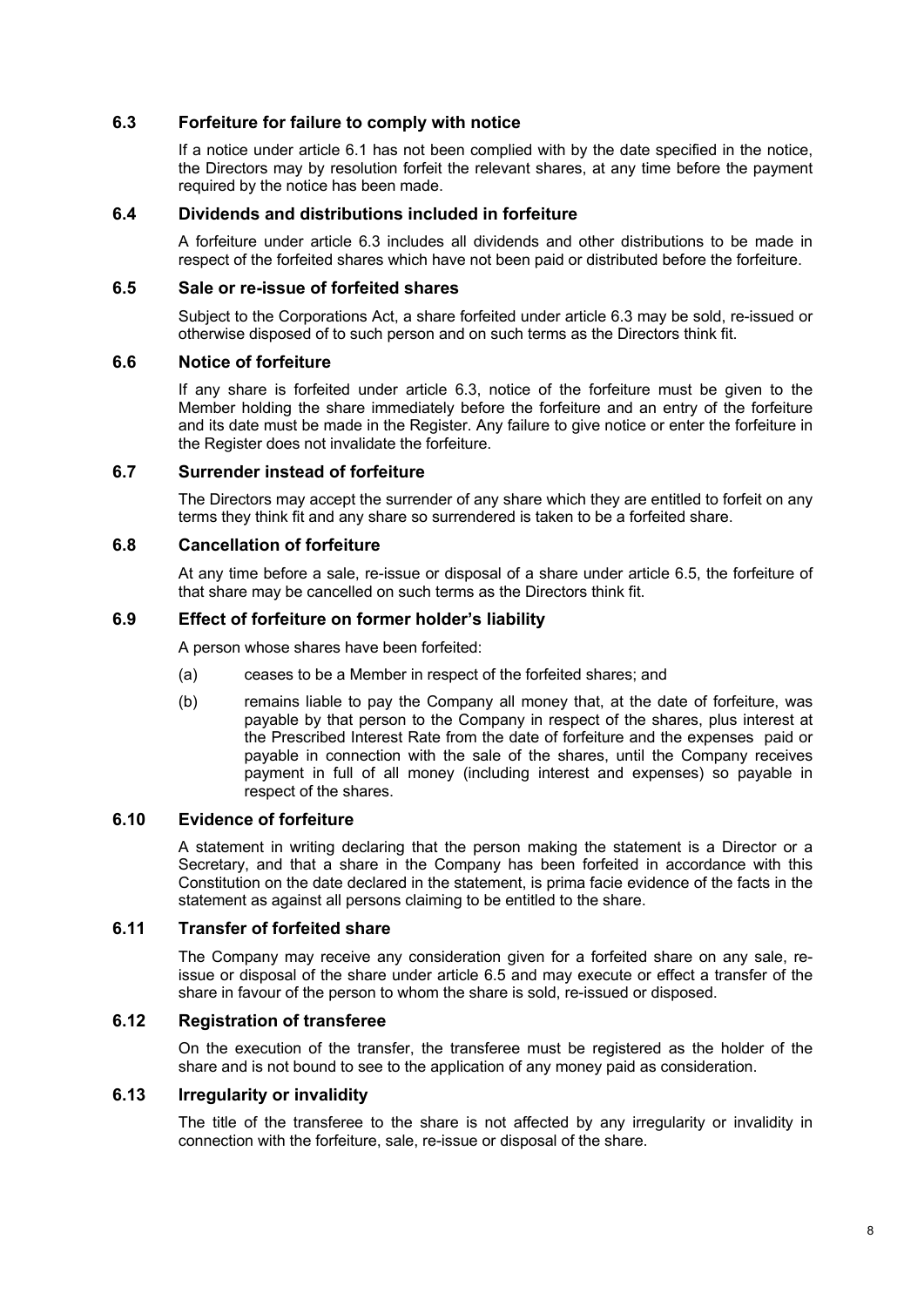### **7. TRANSFER OF SHARES**

### **7.1 Forms of instrument of transfer**

Subject to this Constitution and the Listing Rules, a share in the Company is transferable:

- (a) as provided by the Operating Rules of a CS Facility if applicable; or
- (b) by any other method of transfer which is required or permitted by the Corporations Act and, while the Company is on the official list of ASX.

### **7.2 Execution and delivery of transfer**

If a duly completed instrument of transfer:

- (a) is used to transfer a share in accordance with article  $7.1(b)$ ; and
- (b) is left for registration at the share registry of the Company, accompanied by any information that the Directors properly require to show the right of the transferor to make the transfer,

the Company must, subject to the powers vested in the Directors by this Constitution, register the transferee as the holder of the share.

### **7.3 Effect of registration**

Except as provided by any applicable Operating Rules of a CS Facility (where the Company is on the official list of ASX), a transferor of a share remains the holder of the share transferred until the transfer is registered and the name of the transferee is entered in the Register in respect of the share.

### **7.4 Company to register forms without charge**

The Company must register all registrable transfer forms, split certificates, renunciations and transfers, issue certificates and transmission receipts and mark or note transfer forms without imposing a charge except where a charge is permitted by the Listing Rules.

#### **7.5 Power to refuse to register (while the Company is not listed)**

The Directors may refuse to register a transfer of shares, without having to give any reason.

This article 7.5 only applies while the Company is not on the official list of ASX.

### **7.6 Power to refuse to register (while the Company is listed)**

If permitted by the Listing Rules, the Directors may:

- (a) request any applicable CS Facility Operator to apply a holding lock to prevent a transfer of shares in the Company from being registered on the CS Facility's subregister; or
- (b) refuse to register a transfer of shares in the Company to which paragraph (a) does not apply.

This article 7.6 only applies while the Company is on the official list of ASX.

### **7.7 Obligation to refuse to register (while the Company is listed)**

The Directors must:

- (a) request any applicable CS Facility Operator to apply a holding lock to prevent transfer of shares in the Company from being registered on the CS Facility's subregister; or
- (b) refuse to register any transfer of shares in the Company to which paragraph (a) does not apply,

if:

- (c) the Listing Rules require the Company to do so; or
- (d) the transfer is in breach of the Listing Rules or a Restriction Agreement.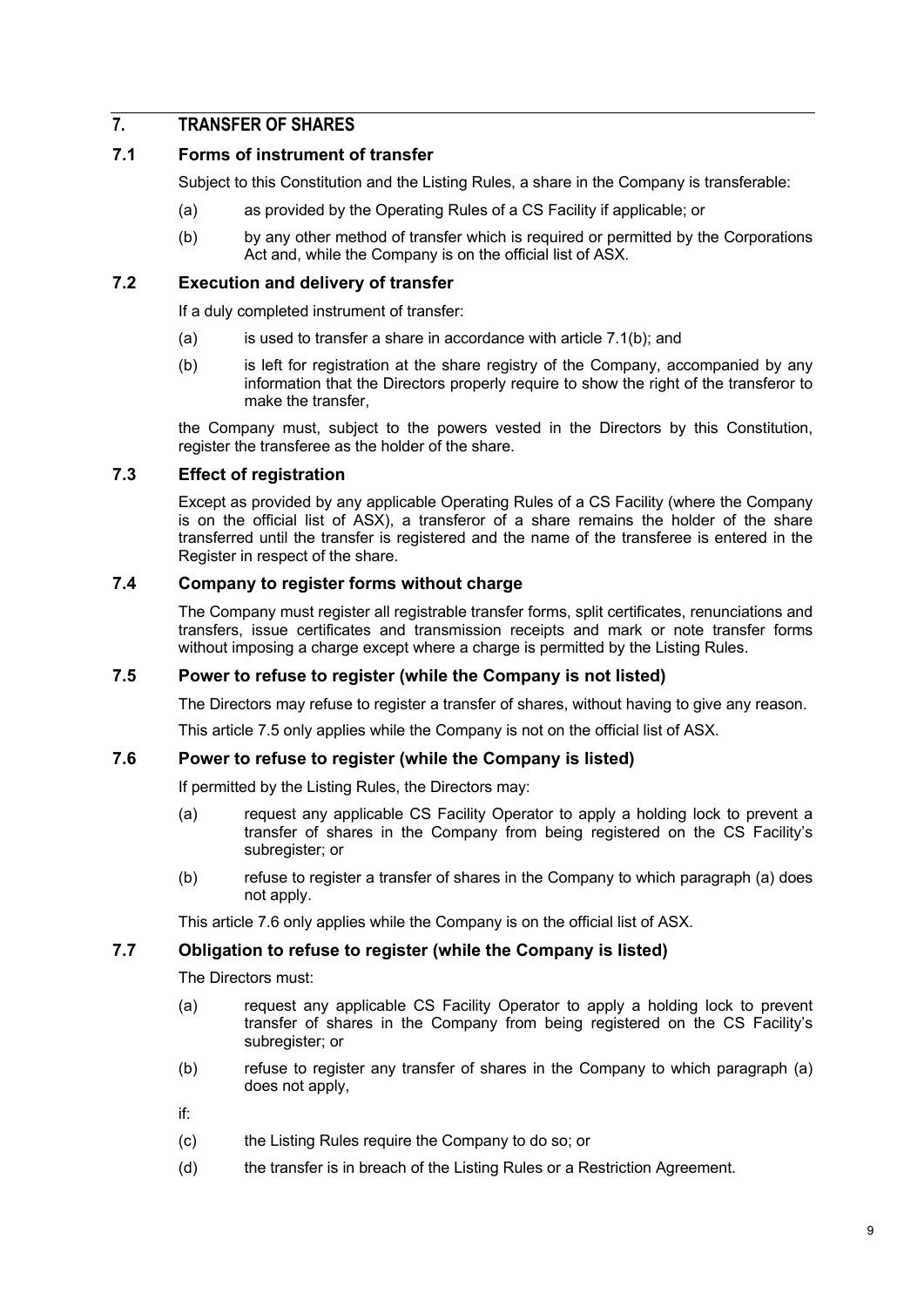This article 7.7 only applies while the Company is on the official list of ASX.

### **7.8 Written notice to security holder (while the Company is listed)**

If in the exercise of their rights under articles 7.6 and 7.7 the Directors request application of a holding lock to prevent a transfer of shares in the Company or refuse to register a transfer of shares they must give written notice of the request or refusal to the holder of the shares, the transferee and any broker lodging the transfer. Failure to give notice does not invalidate the decision of the Directors.

This article 7.8 only applies while the Company is on the official list of ASX.

### **7.9 Company to retain instrument of transfer**

The Company must retain every instrument of transfer which is registered for the period required by any applicable law.

### **8. TRANSMISSION OF SHARES**

#### **8.1 Transmission of shares on death**

If a Member, who does not hold shares jointly, dies, the Company will recognise only the personal representative of the Member as being entitled to the Member's interest in the shares.

### **8.2 Information given by personal representative**

- (a) If the personal representative gives the Directors the information they reasonably require to establish the representative's entitlement to be registered as a holder of the shares:
	- (i) the personal representative may:
		- (A) by giving a written and signed notice to the Company, elect to be registered as the holder of the shares; or
		- (B) by giving a completed transfer form to the Company, transfer the shares to another person; and
	- (ii) the personal representative is entitled, whether or not registered as the holder of the shares, to the same rights as the Member.
- (b) On receiving an election under article 8.2(a)(i)(A), the Company must register the personal representative as the holder of the shares.
- $(c)$  A transfer under article 8.2(a)(i)(B) is subject to the articles that apply to transfers generally.

### **8.3 Death of joint owner**

If a Member, who holds shares jointly, dies, the Company will recognise only the survivor as being entitled to the Member's interest in the shares. The estate of the Member is not released from any liability in respect of the shares.

### **8.4 Transmission of shares on bankruptcy**

- (a) If a person entitled to shares because of the bankruptcy of a Member gives the Directors the information they reasonably require to establish the person's entitlement to be registered as the holder of the shares, the person may:
	- (i) by giving a written and signed notice to the Company, elect to be registered as the holder of the shares; or
	- (ii) by giving a completed transfer form to the Company, transfer the shares to another person.
- (b) On receiving an election under article 8.4(a)(i), the Company must register the person as the holder of the shares.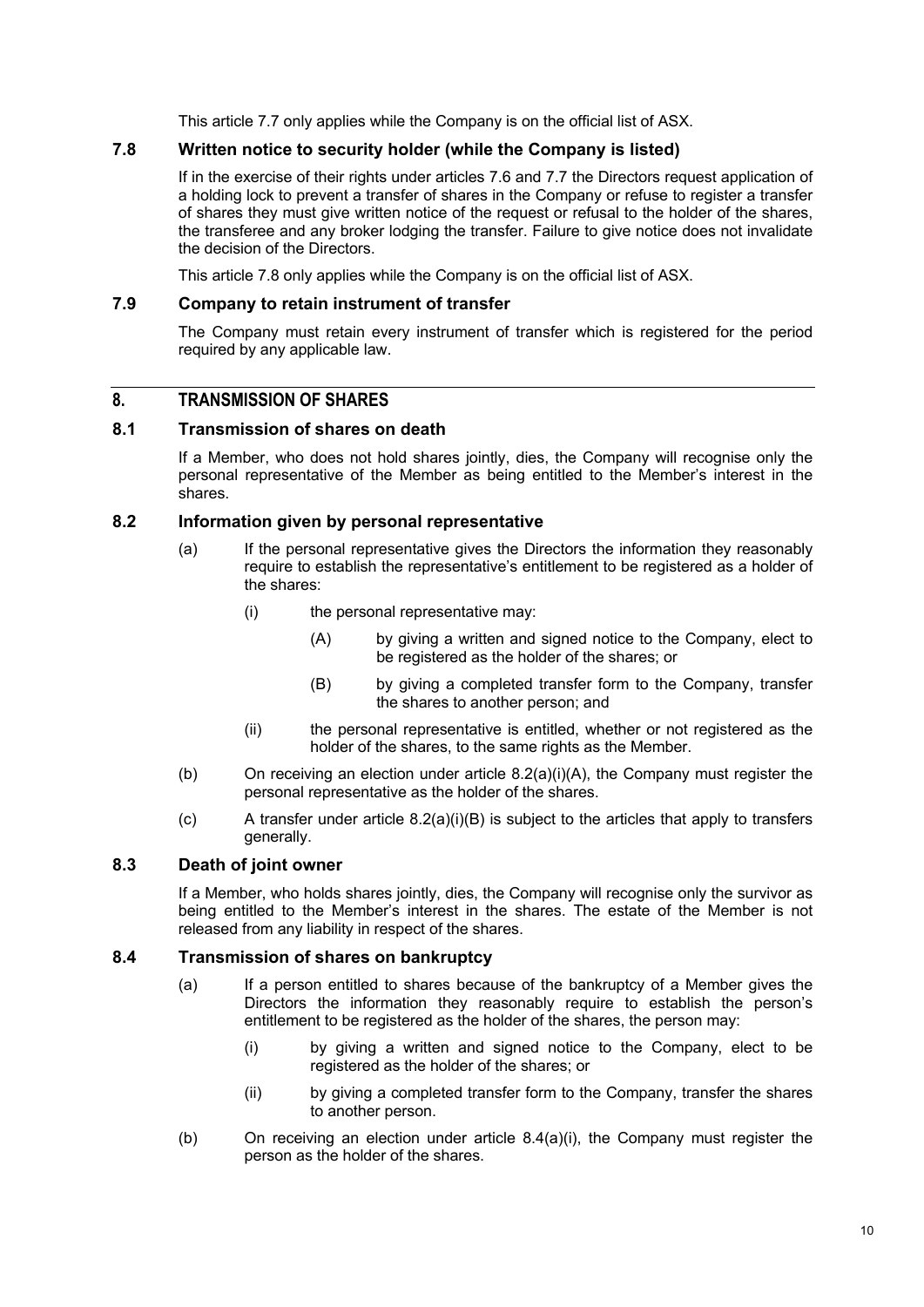- $(c)$  A transfer under article  $8.4(a)(ii)$  is subject to the articles that apply to transfers generally.
- (d) This article 8.4 has effect subject to the Bankruptcy Act 1966 (Cth).

### **8.5 Transmission of shares on mental incapacity**

- (a) If a person entitled to shares because of the mental incapacity of a Member gives the Directors the information they reasonably require to establish the person's entitlement to be registered as the holder of the shares:
	- (i) the person may:
		- (A) by giving a written and signed notice to the Company, elect to be registered as the holder of the shares; or
		- (B) by giving a completed transfer form to the Company, transfer the shares to another person; and
	- (ii) the person is entitled, whether or not registered as the holder of the shares, to the same rights as the Member.
- (b) On receiving an election under article 8.5(a)(i)(A), the Company must register the person as the holder of the shares.
- (c) A transfer under article  $8.5(a)(i)(B)$  is subject to the articles that apply to transfers generally.

### **9. PROCEDURE TO APPROVE PROPORTIONAL TAKEOVER BID**

### **9.1 Definitions**

In this article:

**Approving Resolution** means a resolution to approve the Proportional Takeover Bid;

**Approving Resolution Deadline** means the day that is 14 days before the last day of the bid period during which offers under the Proportional Takeover Bid remain open or a later day allowed by ASIC;

**Eligible Member** has the meaning given in article 9.2(a)(iii); and

**Proportional Takeover Bid** has the meaning given in the Corporations Act.

#### **9.2 Resolution to approve Proportional Takeover Bids**

- (a) Where offers have been made under a Proportional Takeover Bid in respect of Securities:
	- (i) the registration of a transfer giving effect to a takeover contract for the Proportional Takeover Bid is prohibited unless and until an Approving Resolution is passed or is taken to have been passed in accordance with this article;
	- (ii) the Approving Resolution shall be voted on in either of the following ways as determined by the Directors:
		- (A) at a meeting; or
		- (B) by means of a postal ballot;
	- (iii) a person (other than the bidder or an associate of the bidder) who, as at the end of the day on which the first offer under the Proportional Takeover Bid was made, held bid class securities (Eligible Member) is entitled to vote on the Approving Resolution;
	- (iv) an Approving Resolution that has been voted on is taken to have been passed if the proportion that the number of votes in favour of the resolution bears to the total number of votes on the resolution is greater than 50%, and otherwise is taken to have been rejected; and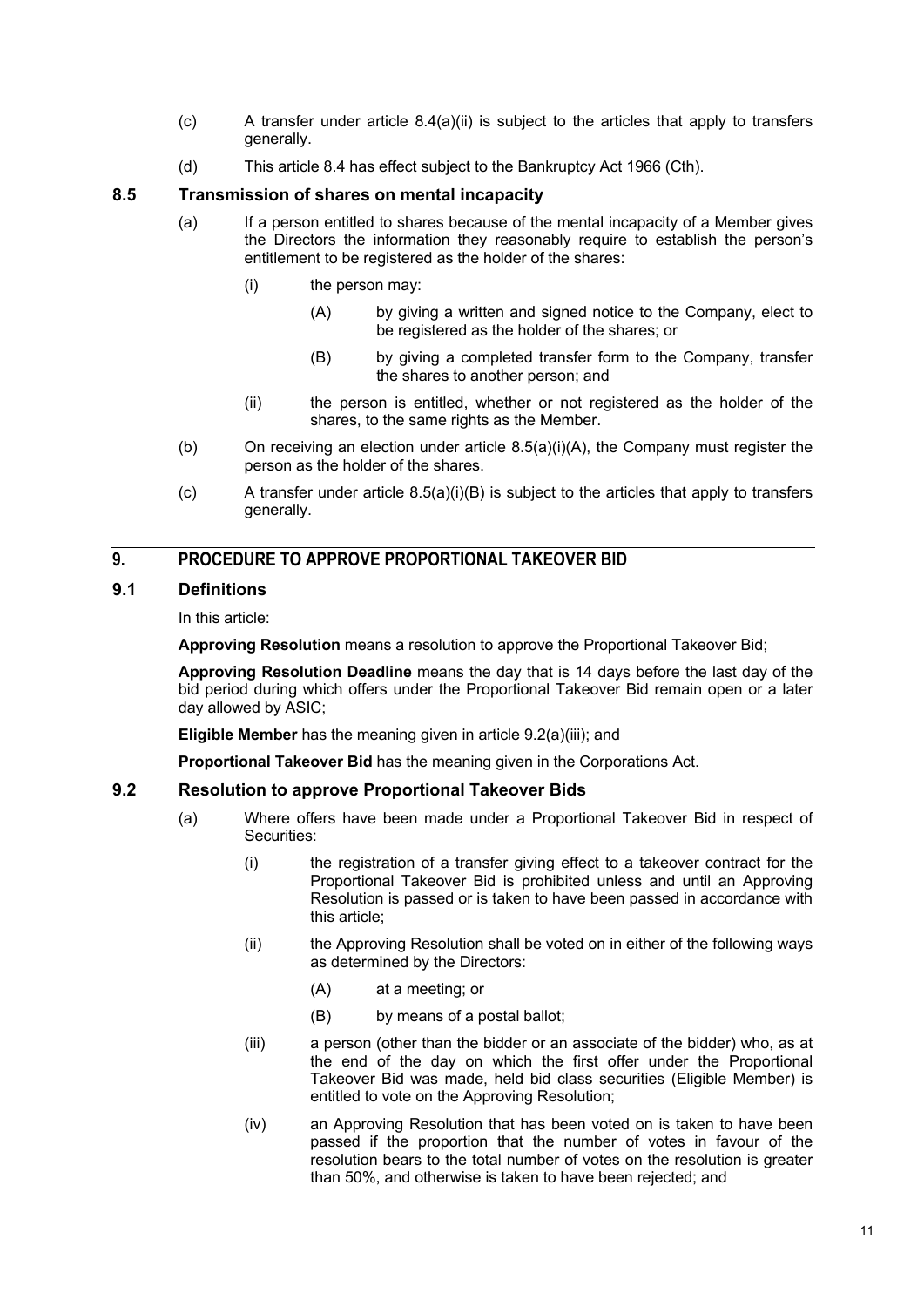- (v) the Directors must ensure that the Approving Resolution is voted on in accordance with this article 9.2 before the Approval Resolution Deadline.
- (b) If the Directors determine that the Approving Resolution shall be voted on at a meeting, then the provisions of this Constitution that apply to a general meeting of the Company shall apply with such modifications as the circumstances require as if the meeting were a general meeting of the Company.
- (c) If the Directors determine that the Approving Resolution shall be voted on by means of a postal ballot:
	- (i) the Directors shall dispatch to Eligible Members:
		- (A) a notice proposing the Approving Resolution;
		- (B) a ballot paper for the purpose of voting on the Approving Resolution;
		- (C) a statement setting out the details of the Proportional Takeover Bid; and
		- (D) a memorandum explaining the postal ballot procedure which is to govern voting in respect of the Approving Resolution;
	- (ii) a vote recorded on a ballot paper shall not be counted for the purposes of determining whether or not the Approving Resolution is passed, unless the ballot paper is:
		- (A) correctly completed and signed under the hand of the Eligible Member or that person's attorney duly authorised in writing or if the Eligible Member is a body corporate, in a manner set out in section 127(1) or (2) of the Corporations Act or under the hand of its attorney so authorised; and
		- (B) received at the Registered Office on or before the time and date specified for its return in the notice proposing the Approving Resolution, such date to be not less than 18 days before the end of the period during which offers under the Proportional Takeover Bid remain open; and
	- (iii) on the date specified for the return of ballot papers in the notice proposing the Approving Resolution or the Business Days following that date, the Directors shall arrange for a count of the ballot papers returned and determine whether the Approving Resolution has been passed or rejected and shall upon completion of counting disclose the results of the ballot and the Approving Resolution shall accordingly be deemed to have been voted on upon the date of such declaration.
- (d) Subject to article 9.2(f), to be effective, an Approving Resolution must be passed before the Approving Resolution Deadline.
- (e) Where a resolution to approve the Proportional Takeover Bid is voted on before the Approving Resolution Deadline in accordance with this article 9.2, the Company must, on or before the Approving Resolution Deadline, give:
	- (i) the bidder; and
	- (ii) if the Company is listed each relevant financial market,

a written notice stating that a resolution to approve the Proportional Takeover Bid has been voted on and whether the resolution has been passed or rejected.

(f) Where, as at the end of the day before the Approving Resolution Deadline, no resolution to approve the Proportional Takeover Bid has been voted on in accordance with this article 9.2, a resolution to approve the Proportional Takeover Bid is taken to have been passed on the Approving Resolution Deadline in accordance with this article 9.2.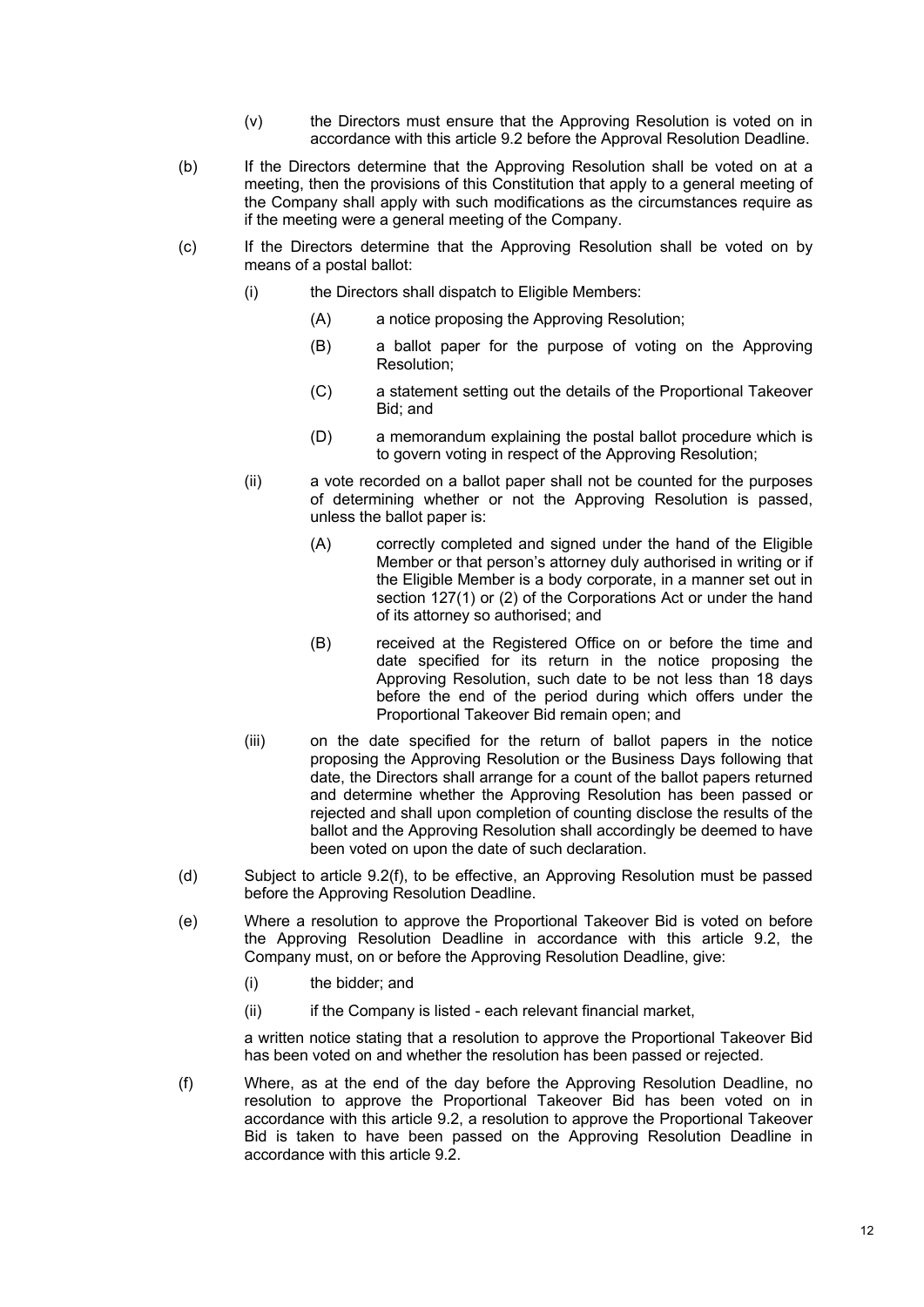- (g) If an Approving Resolution is voted on before the Approving Resolution Deadline in accordance with this article 9.2 and is rejected,
	- (i) despite section 652A of the Corporations Act:
		- (A) all offers under the Proportional Takeover Bid that have not been accepted as at the end of the Approving Resolution Deadline; and
		- (B) all offers under the Proportional Takeover Bid that have been accepted, and from whose acceptance binding contracts have not resulted, as at the end of the Approving Resolution Deadline,

are taken to be withdrawn at the end of the Approving Resolution Deadline;

- (ii) as soon as practicable after the Approving Resolution Deadline, the bidder must return to each person who has accepted an offer referred to in article  $9.2(q)(i)(B)$ , any documents that the person sent the bidder with the acceptance of the offer;
- (iii) the bidder:
	- (A) is entitled to rescind; and
	- (B) must rescind as soon as practicable after the Approving Resolution Deadline,

each biding takeover contract for the Proportional Takeover Bid; and

(iv) a person who has accepted an offer made under the Proportional Takeover Bid is entitled to rescind the takeover contract between such person and the bidder.

#### **9.3 Sunset**

Articles 9.1 and 9.2 cease to have effect on the third anniversary of the later of the date of their adoption or, if those articles have been renewed in accordance with the Corporations Act, the third anniversary of the date of their last renewal.

### **10. GENERAL MEETINGS**

### **10.1 Annual general meeting**

Annual general meetings of the Company are to be held in accordance with the Corporations Act.

#### **10.2 Convening a general meeting**

The Directors may convene and arrange to hold a general meeting of the Company whenever they think fit and must do so if required to do so under the Corporations Act.

### **10.3 Use of technology at general meetings**

A company may hold a meeting of its members at two or more venues using any technology that gives the members as a whole a reasonable opportunity to participate.

### **10.4 Notice of general meeting**

Notice of a general meeting must be given in accordance with article 21, the Corporations Act and the Listing Rules.

#### **10.5 Calculation of period of notice**

In computing the period of notice under article 10.4, both the day on which the last notice to Members is given or taken to be given and the day of the meeting convened by it are to be disregarded.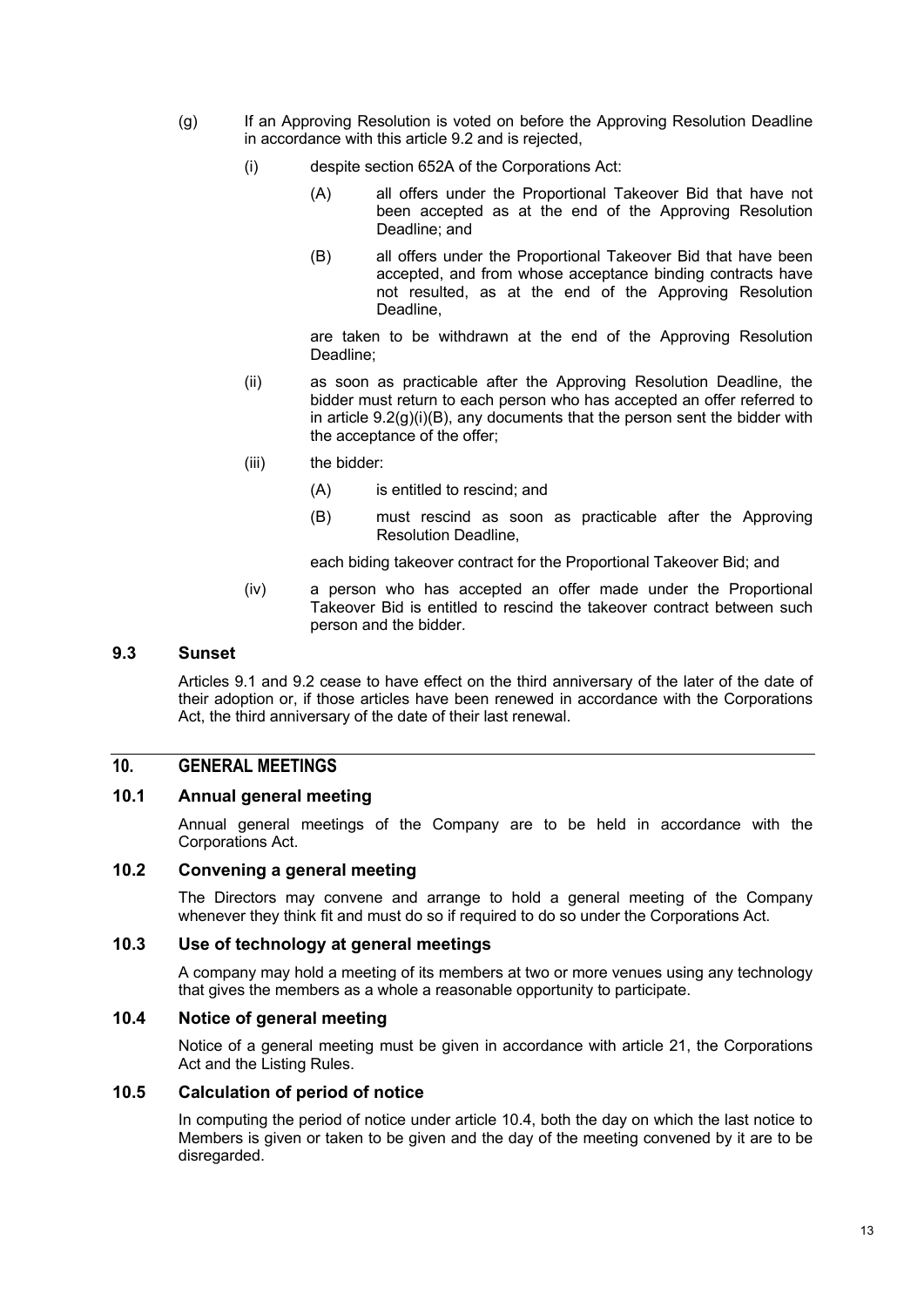### **10.6 Cancellation or postponement of a meeting**

Where a general meeting (including an annual general meeting) is convened by the Directors they may by notice, whenever they think fit, cancel the meeting or postpone the holding of the meeting to a date and time determined by them or change the place for the meeting.

This article 10.6 does not apply to a meeting convened in accordance with the Corporations Act by a single Director, by Members, by the Directors on the request of Members or to a meeting convened by a court.

### **10.7 Notice of cancellation or postponement of a meeting (while the Company is not listed)**

Notice of cancellation or postponement or change of place of a general meeting must state the reason for cancellation or postponement and be given:

- (a) to each Member; and
- (b) to each other person entitled to be given notice of a general meeting.

This article 10.7 only applies while the Company is not on the official list of ASX.

### **10.8 Notice of cancellation or postponement of a meeting (while the Company is listed)**

Notice of cancellation or postponement or change of place of a general meeting must state the reason for cancellation or postponement and be:

- (a) published in a daily newspaper circulating in Australia;
- (b) given to ASX; or
- (c) subject to the Corporations Act and the Listing Rules, given in any other manner determined by the Directors.

This article 10.8 only applies while the Company is on the official list of ASX.

### **10.9 Contents of notice of postponement of meeting**

A notice of postponement of a general meeting must specify:

- (a) the postponed date and time for the holding of the meeting;
- (b) a place for the holding of the meeting which may be either the same as or different from the place specified in the notice convening the meeting; and
- (c) if the meeting is to be held in two or more places, the technology that will be used to facilitate the holding of the meeting in that manner.

### **10.10 Number of clear days for postponement of meeting**

The number of clear days from the giving of a notice postponing the holding of a general meeting to the date specified in that notice for the holding of the postponed meeting must not be less than the number of clear days' notice of the general meeting required to be given by this Constitution or the Corporations Act.

#### **10.11 Business at postponed meeting**

The only business that may be transacted at a general meeting the holding of which is postponed is the business specified in the original notice convening the meeting.

### **10.12 Proxy, attorney or Representative at postponed meeting**

Where by the terms of an instrument appointing a proxy or attorney or an appointment of a Representative:

(a) the appointed person is authorised to attend and vote at a general meeting or general meetings to be held on or before a specified date; and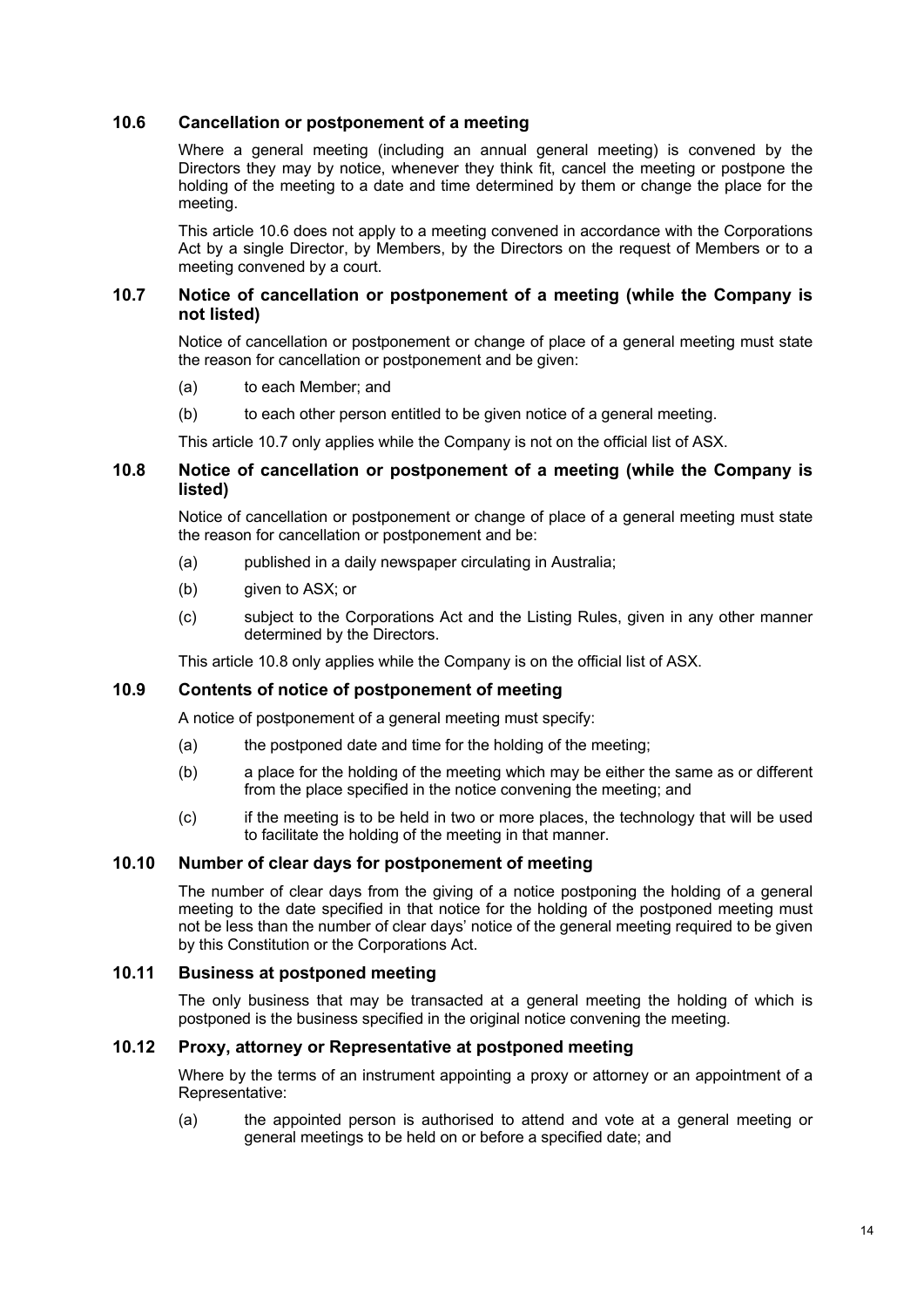(b) the date for holding the meeting is postponed to a date later than the date specified in the instrument of proxy, power of attorney or appointment of Representative,

then, by force of this article, that later date is substituted for and applies to the exclusion of the date specified in the instrument of proxy, power of attorney or appointment of Representative unless the Member appointing the proxy, attorney or Representative gives to the Company at its Registered Office notice in writing to the contrary not less than 48 hours before the time to which the holding of the meeting has been postponed.

### **10.13 Non-receipt of notice**

The non-receipt of notice of a general meeting or cancellation or postponement of a general meeting by, or the accidental omission to give notice of a general meeting or cancellation or postponement of a general meeting to, a person entitled to receive notice does not invalidate any resolution passed at the general meeting or at a postponed meeting or the cancellation or postponement of a meeting.

#### **10.14 Director entitled to notice of meeting**

A Director is entitled to receive notice of and to attend all general meetings and all separate meetings of the holders of any class of shares in the capital of the Company and is entitled to speak at those meetings.

### **10.15 Circulating resolutions (while the Company is not listed)**

The Company may pass a resolution without a general meeting being held if all the Members entitled to vote on the resolution sign a document containing a statement that they are in favour of the resolution set out in the document.

Separate copies of the document may be used for signing by Members if the wording of the resolution and statement is identical in each copy.

The resolution is passed when the last Member signs.

This article 10.15 only applies while the Company is a public company and is not on the official list of ASX.

### **11. PROCEEDINGS AT GENERAL MEETINGS**

#### **11.1 Membership at a specified time**

The Directors may determine, for the purposes of a particular general meeting that all the shares that are quoted on ASX at a specified time before the meeting are taken to be held at the time of the meeting by the persons who hold them at the specified time. The determination must be made and published in accordance with the Corporations Act.

#### **11.2 Number for a quorum**

Subject to article 11.5, two Members present in person or by proxy, attorney or Representative are a quorum at a general meeting. In determining whether a quorum is present, each individual attending as a proxy, attorney or Representative is to be counted, except that:

- (a) where a Member has appointed more than one proxy, attorney or Representative, only one is to be counted; and
- (b) where an individual is attending both as a Member and as a proxy, attorney or Representative, that individual is to be counted only once.

#### **11.3 Requirement for a quorum**

An item of business may not be transacted at a general meeting unless a quorum is present when the meeting proceeds to consider it. If a quorum is present at the time the first item of business is transacted, it is taken to be present when the meeting proceeds to consider each subsequent item of business unless the chairman of the meeting (on the chairman's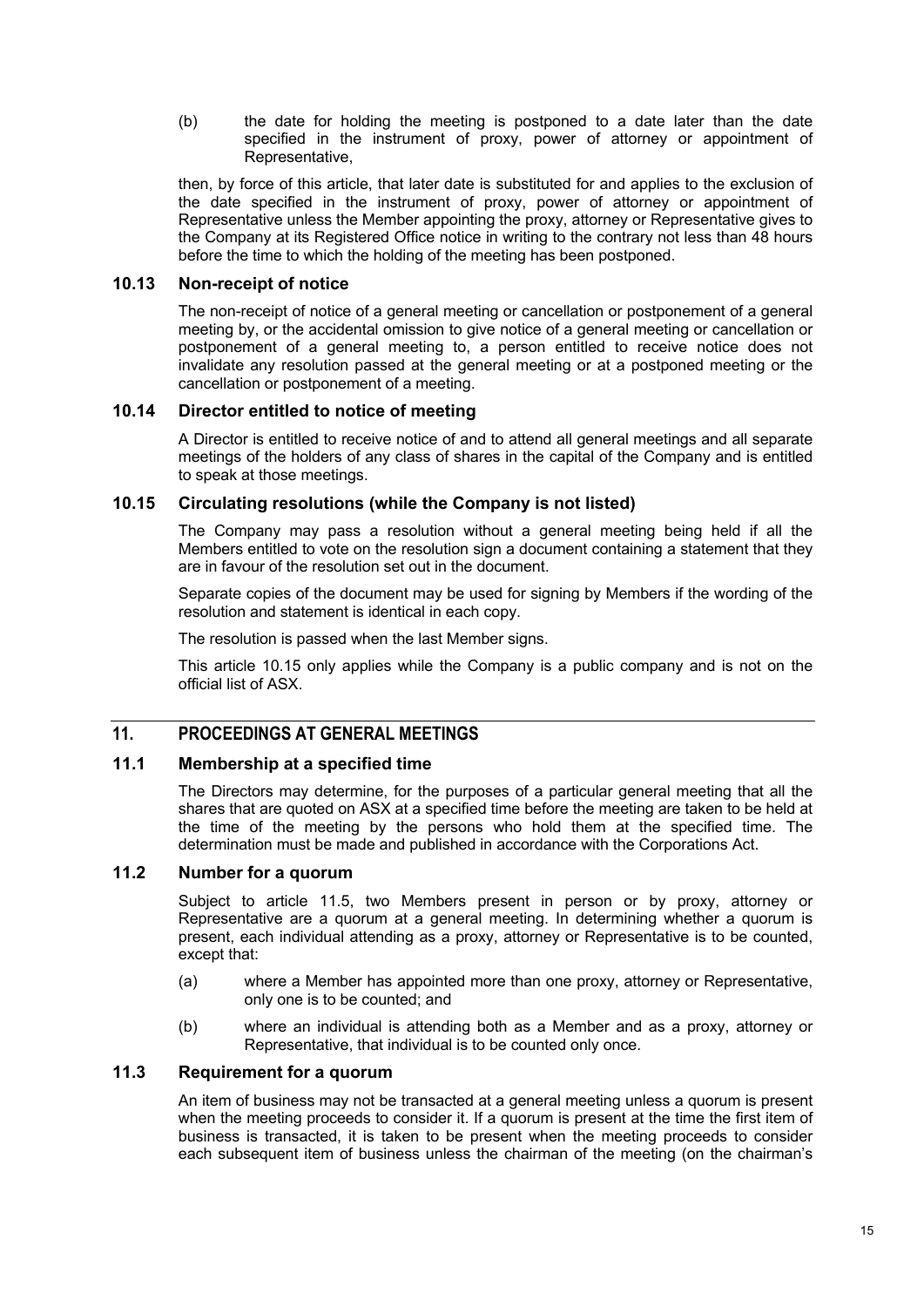own motion or at the request of a Member, proxy, attorney or Representative who is present) declares otherwise.

### **11.4 If quorum not present**

If within 15 minutes after the time appointed for a meeting a quorum is not present, the meeting:

- (a) if convened by a Director, or at the request of Members, is dissolved; and
- (b) in any other case, stands adjourned to the same day in the next week and the same time and place, or to such other day, time and place as the Directors appoint by notice to the Members and others entitled to notice of the meeting.

### **11.5 Adjourned meeting**

At a meeting adjourned under article 11.4(b), two persons each being a Member, proxy, attorney or Representative present at the meeting are a quorum and, if a quorum is not present within 15 minutes after the time appointed for the adjourned meeting, the meeting is dissolved.

### **11.6 Appointment of chairman of general meeting**

If the Directors have elected one of their number as chairman of their meetings, that person is entitled to preside as chairman at a general meeting.

### **11.7 Absence of chairman at general meeting**

If a general meeting is held and:

- (a) a chairman has not been elected by the Directors; or
- (b) the elected chairman is not present within 15 minutes after the time appointed for the holding of the meeting or is unable or unwilling to act,

the following may preside as chairman of the meeting (in order of precedence):

- (c) any deputy chairman;
- (d) a Director chosen by a majority of the Directors present;
- (e) the only Director present; or
- (f) a Member chosen by a majority of the Members present in person or by proxy, attorney or Representative.

### **11.8 Conduct of general meetings**

The chairman of a general meeting:

- (a) has charge of the general conduct of the meeting and the procedures to be adopted at the meeting;
- (b) may require the adoption of any procedure which is in the chairman's opinion necessary or desirable for proper and orderly debate or discussion and the proper and orderly casting or recording of votes at the general meeting; and
- (c) may, having regard where necessary to the Corporations Act, terminate discussion or debate on any matter whenever the chairman considers it necessary or desirable for the proper conduct of the meeting,

and a decision by the chairman under this article is final.

#### **11.9 Disruption and termination of general meeting**

(a) The chairman may require any person who wishes to attend the general meeting to comply with searches, restrictions or other security arrangements as the chairman considers appropriate. The chairman may refuse entry to any person who does not comply with the arrangements, any person who possesses a recording or broadcasting device without the consent of the chairman or any person who possesses an article which the chairman considers to be dangerous, offensive or liable to cause disruption.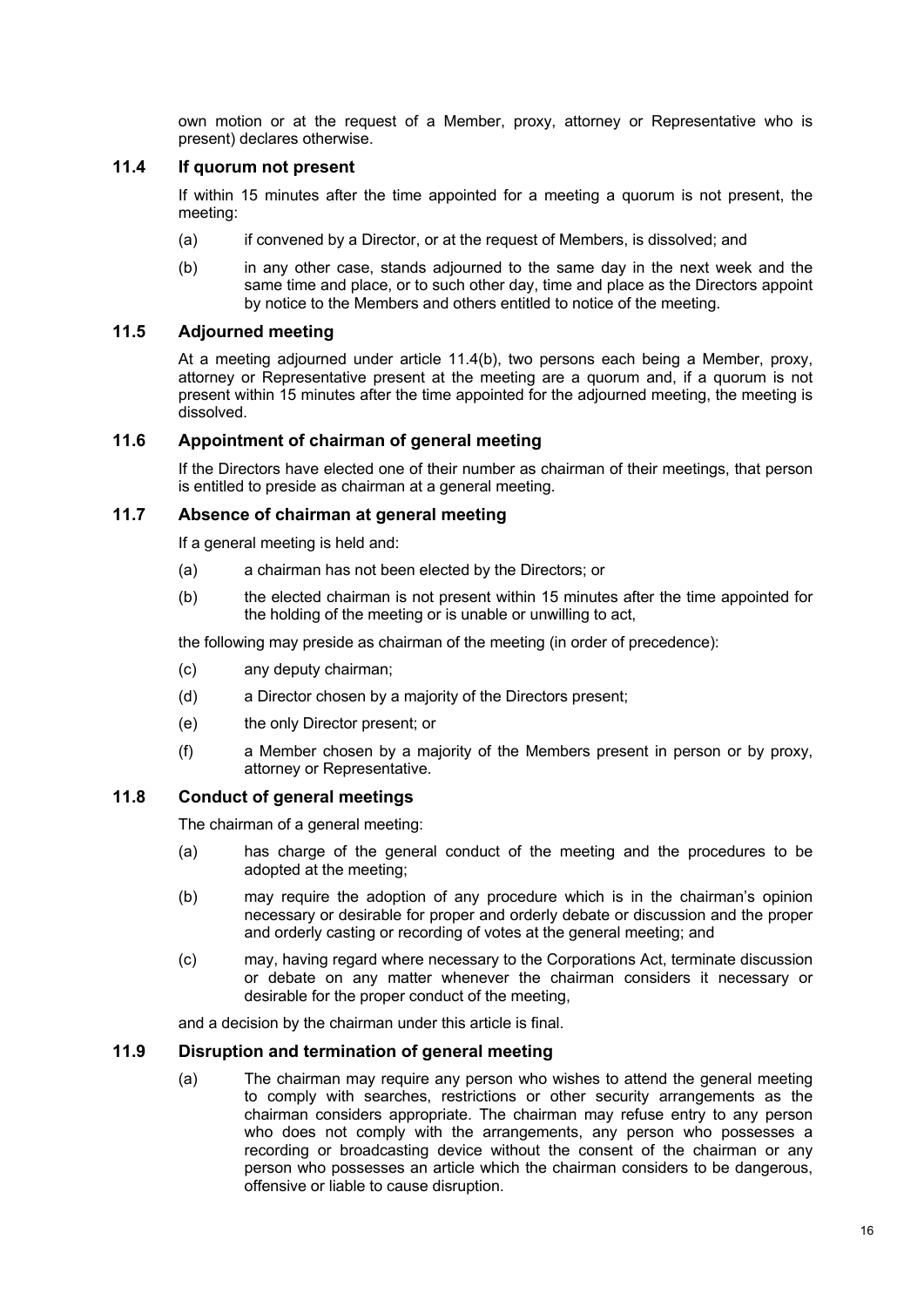- (b) If any general meeting becomes so unruly or disorderly, whether or not accompanied by any violence or threats of violence, that in the opinion of the chairman the business of the general meeting cannot be conducted in a proper and orderly manner, the chairman may in the chairman's sole and absolute discretion and without giving any reason for doing so either adjourn or terminate the general meeting. If any general meeting is, in the opinion of the chairman, unduly protracted, the chairman may in the chairman's sole and absolute discretion and without giving any reason for doing so, implement such procedural rules as the chairman deems appropriate or adjourn the general meeting.
- (c) If any general meeting is to be terminated by the chairman under article 11.9(b), the chairman must put any incomplete items of business of which notice was given in the notice convening the general meeting and which required a vote at that general meeting, to the vote by poll either without discussion then and there or at such other time, at such place and in such manner as the chairman directs. The results of any such poll on each such item of business is deemed for all purposes to be a resolution or special resolution (as the case may be) of the general meeting and be recorded in the minutes of that general meeting accordingly.
- (d) After the chairman of a general meeting declares the meeting to be adjourned, terminated or over, no business or question may be brought forward, discussed or decided.

### **11.10 Adjournment of general meeting**

- (a) The chairman of a general meeting may at any time during the meeting adjourn the meeting or any business, motion, question, resolution, debate or discussion being considered or remaining to be considered by the meeting either to a later time at the same meeting or to an adjourned meeting at any time and place, but:
	- (i) in exercising the discretion to do so, the chairman may, but need not, seek the approval of the Members present in person or by proxy, attorney or Representative; and
	- (ii) only unfinished business is to be transacted at a meeting resumed after an adjournment.
- (b) Unless required by the chairman, a vote may not be taken or demanded by the Members present in person or by proxy, attorney or Representative in respect of any adjournment.

#### **11.11 Notice of adjourned meeting**

It is not necessary to give any notice of an adjournment or of the business to be transacted at any adjourned meeting unless a meeting is adjourned for one month or more. In that case, notice of the adjourned meeting must be given as in the case of an original meeting.

### **11.12 Questions decided by majority**

Subject to the requirements of the Corporations Act, a resolution is taken to be carried if a simple majority of the votes cast on the resolution are in favour of it.

#### **11.13 No casting vote for chairman**

If there is an equality of votes, either on a show of hands or on a poll, the chairman of the general meeting is not entitled to a casting vote, in addition to any votes to which the chairman is entitled as a Member or proxy or attorney or Representative.

### **11.14 Voting on show of hands**

At any general meeting a resolution put to the vote of the meeting must be decided on a show of hands unless a poll is effectively demanded and the demand is not withdrawn. A declaration by the chairman that a resolution has on a show of hands been carried or carried unanimously, or by a particular majority, or lost, and an entry to that effect in the book containing the minutes of the proceedings of the Company, is conclusive evidence of the fact. Neither the chairman nor the minutes need state, and it is not necessary to prove, the number or proportion of the votes recorded in favour of or against the resolution.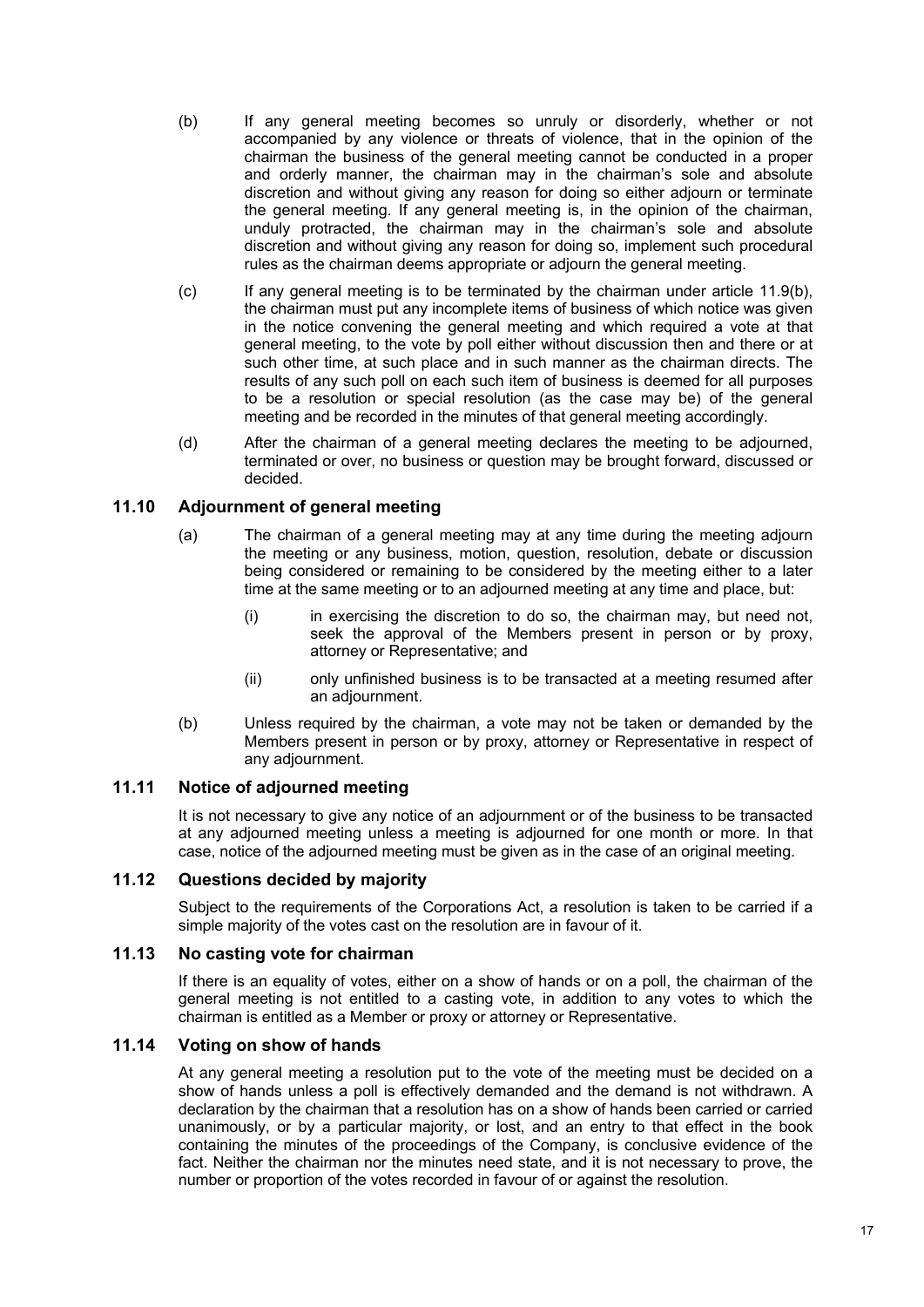### **11.15 Poll**

If a poll is effectively demanded:

- (a) it must be taken in the manner and at the date and time directed by the chairman and the result of the poll is a resolution of the meeting at which the poll was demanded;
- (b) on the election of a chairman or on a question of adjournment, it must be taken immediately;
- (c) the demand may be withdrawn; and
- (d) the demand does not prevent the continuance of the meeting for the transaction of any business other than the question on which the poll has been demanded.

#### **11.16 Entitlement to vote**

- (a) Subject to any rights or restrictions for the time being attached to any class or classes of shares and to this Constitution:
	- (i) on a show of hands, each Member present in person and each other person present as a proxy, attorney or Representative of a Member has one vote; and
	- (ii) on a poll:
		- (A) each Member present in person has one vote for each fully paid share held by the Member and each person present as proxy, attorney or Representative of a Member has one vote for each fully paid share held by the Member that the person represents; and
		- (B) each Member present has a fraction of a vote for each partly paid share equivalent to the proportion which the amount paid (not credited) of the total amounts paid and payable (excluding amounts credited) on the share. Amounts paid in advance in relation to a call will be ignored when calculating the proportion.
- (b) A Member is not entitled to vote at a general meeting in respect of shares which are the subject of a current Restriction Agreement for so long as any breach of that agreement subsists.

### **11.17 Proxies**

- (a) A Member who is entitled to attend and vote at a particular general meeting may appoint a person as the Member's proxy to attend and vote for the Member at that general meeting.
- (b) An instrument appointing a proxy:
	- (i) must comply with the Corporations Act and the Listing Rules;
	- (ii) must specify the manner in which the proxy is to vote in respect of a particular resolution and, where an instrument of proxy so provides, the proxy is not entitled to vote on the resolution except as specified in the instrument;
	- (iii) may specify the proportion or number of votes that the proxy may exercise;
	- (iv) is deemed to confer authority to demand or join in demanding a poll;
	- (v) is not valid unless:
		- (A) the instrument is signed, or otherwise authenticated in a manner prescribed in the Corporations Act by the Member making the appointment and contains the information prescribed in the Corporations Act; and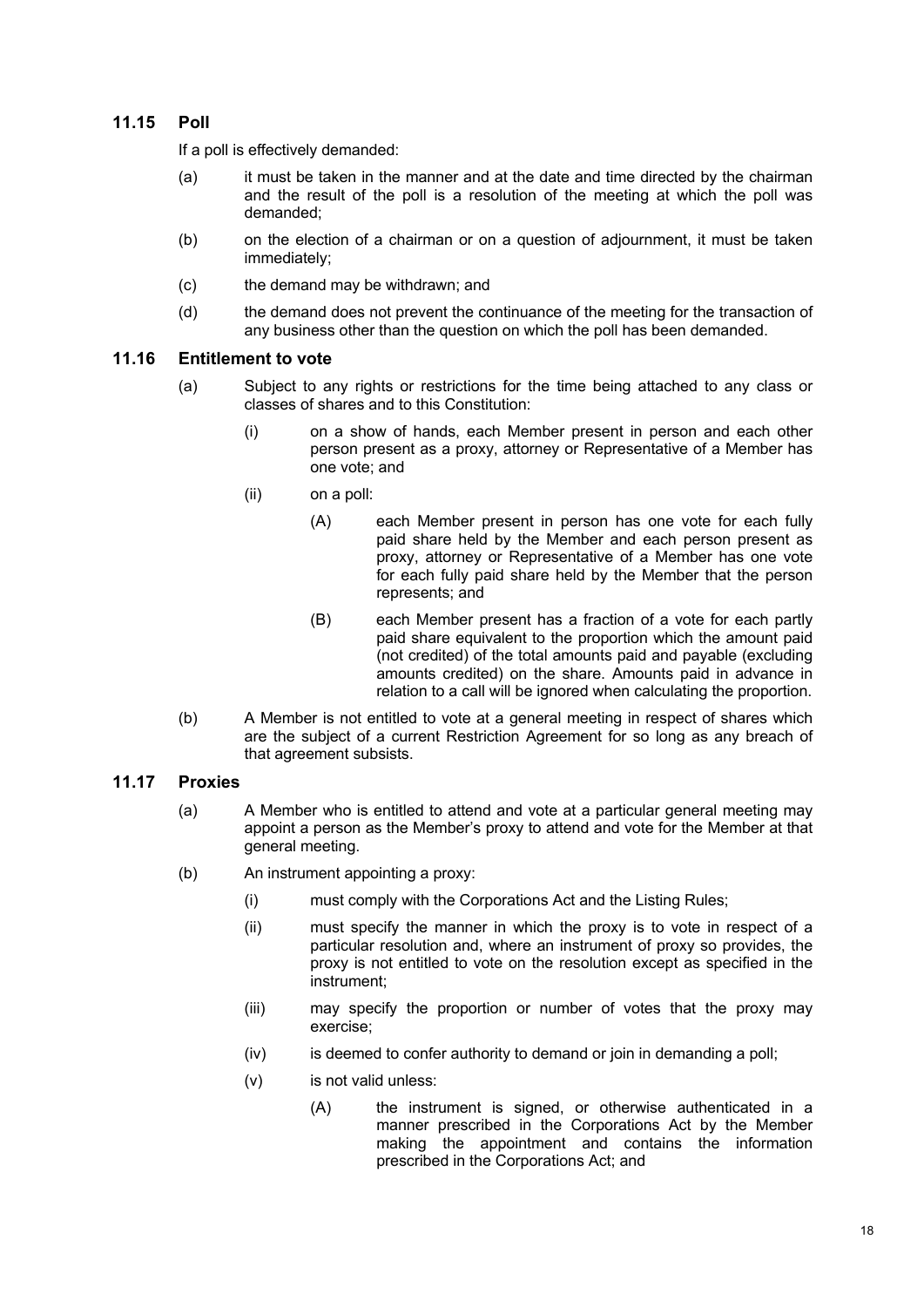- (B) the instrument (and any other power of attorney or authority) is received by the Company in accordance with the Corporations Act.
- (c) Unless the Company has received written notice of the matter before the start or resumption of the general meeting at which a proxy votes, a vote cast by the proxy will be valid even if, before the proxy votes:
	- (i) the appointing Member dies;
	- (ii) the Member is mentally incapacitated;
	- (iii) the Member revokes the proxy's or attorney's appointment;
	- (iv) the Member revokes the authority under which the proxy was appointed by a third party; or
	- (v) the Member transfers the shares in respect of which the proxy was given.
- (d) Subject to article 11.17(c), an instrument appointing a proxy may be revoked at any time by notice in writing to the Company.

### **11.18 Appointment of Representative or attorney**

Subject to the Corporations Act, a Member who is entitled to participate in and vote at a meeting of the Company may appoint a Representative or an attorney, to participate in and vote at the meeting for the Member.

### **11.19 Joint shareholders' vote**

If a share is held jointly and more than one Member votes in respect of that share, only the vote of the Member whose name appears first in the Register counts.

### **11.20 Effect of unpaid call**

A Member is not entitled at a general meeting to cast a vote attached to a share on which a call is due and payable and has not been paid.

### **11.21 Validity of vote in certain circumstances**

Unless the Company has received written notice of the matter before the start or resumption of the meeting at which a person votes as a proxy, attorney or Representative, a vote cast by that person is valid even if, before the person votes:

- (a) the appointing Member dies;
- (b) the Member is mentally incapacitated;
- (c) the Member revokes the appointment or authority;
- (d) the Member revokes the authority under which the appointment was made by a third party; or
- (e) the Member transfers the share in respect of which the appointment or authority was given.

### **11.22 Objection to voting qualification**

An objection to the right of a person to attend or vote at the meeting or adjourned meeting:

- (a) may not be raised except at that meeting or adjourned meeting; and
- (b) must be referred to the chairman of the meeting, whose decision is final.

A vote not disallowed under the objection is valid for all purposes.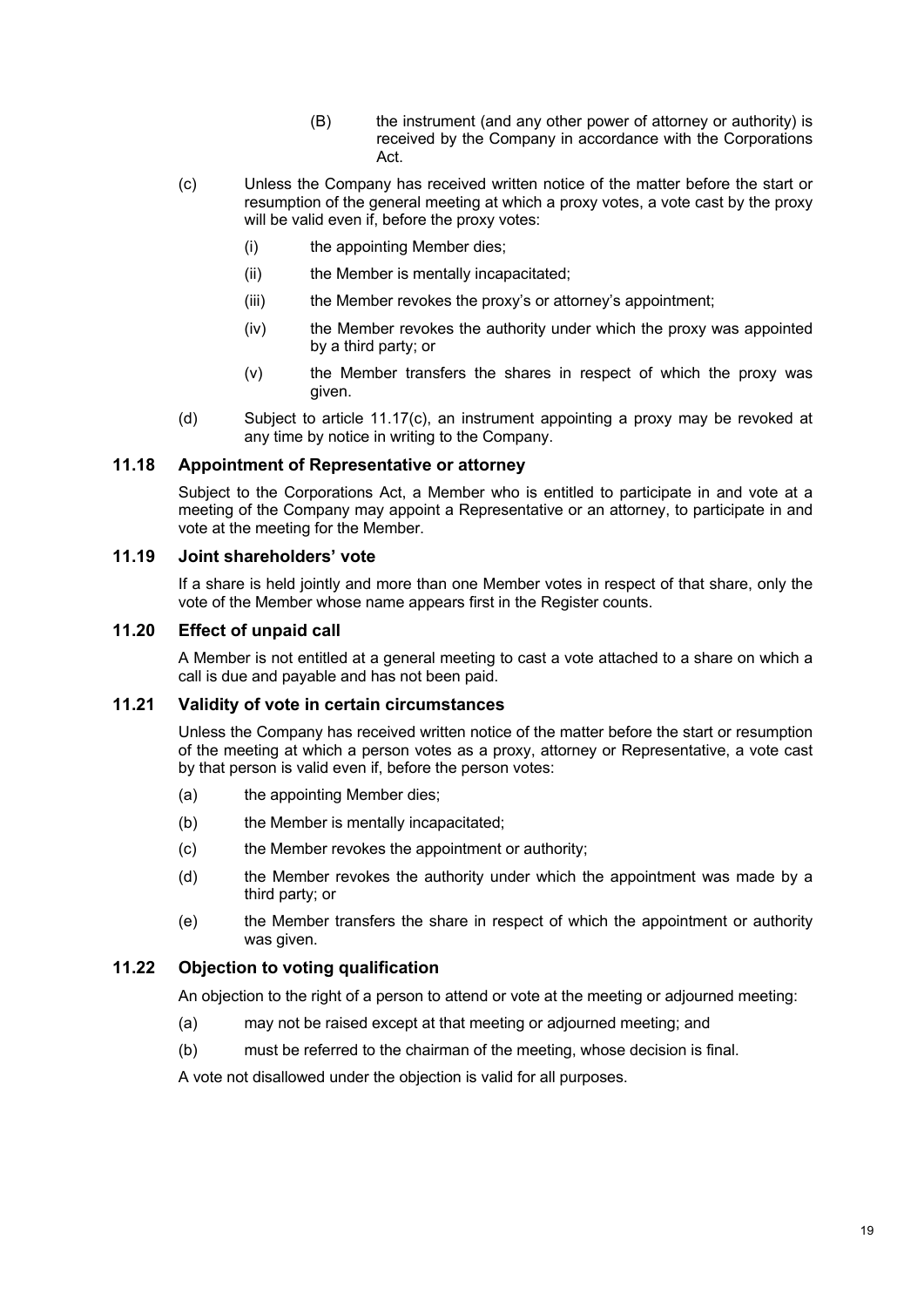### **12. THE DIRECTORS**

### **12.1 Number of Directors**

- (a) Unless otherwise determined by the Company in general meeting, the number of Directors is to be not less than three.
- (b) The Directors in office at the time of adoption of this Constitution continue in office subject to this Constitution.

#### **12.2 Change of number of Directors**

The Company in general meeting may by resolution increase or reduce the minimum or maximum number of Directors.

### **12.3 Retirement and election of Directors (while the Company is listed)**

- (a) A Director must not hold office without re-election:
	- (i) past the third annual general meeting following the Director's appointment or last election; or
	- (ii) for more than three years,

whichever is the longer.

- (b) There must be an election of Directors at each annual general meeting of the Company. This can be satisfied by one or more of the following so long as the maximum number of Directors set by the Company in general meeting (if applicable) is not exceeded:
	- (i) a person standing for election as a new Director having nominated in accordance with article 12.6;
	- (ii) any Director who was appointed under article 12.7 standing for election as a Director;
	- (iii) any Director who is retiring at the end of the annual general meeting due to the tenure limitation in article 12.3(a), standing for re-election; or
	- (iv) if no person or Director is standing for election or re-election in accordance with paragraphs (i), (ii) or (iii), then the Director who has been a Director the longest without re-election must retire and stand for re-election. If two or more Directors have been a Director the longest and an equal time without re-election, then in default of agreement, the Director to retire will be determined by ballot.
- (c) This article does not apply to one Managing Director who is exempt from retirement and re-election in accordance with article 13.10.

This article 12.3 only applies while the Company is on the official list of ASX.

### **12.4 Office held until conclusion of meeting**

A retiring Director holds office until the conclusion of the meeting at which that Director retires but is eligible for re-election.

### **12.5 Director elected at general meeting**

The Company may, at a general meeting at which a Director retires or otherwise vacates office, by resolution fill the vacated office by electing a person to that office.

### **12.6 Eligibility for election as Director**

Except for:

- (a) a person who is eligible for election or re-election under article 12.3, 12.7; or
- (b) a person recommended for election by the Directors,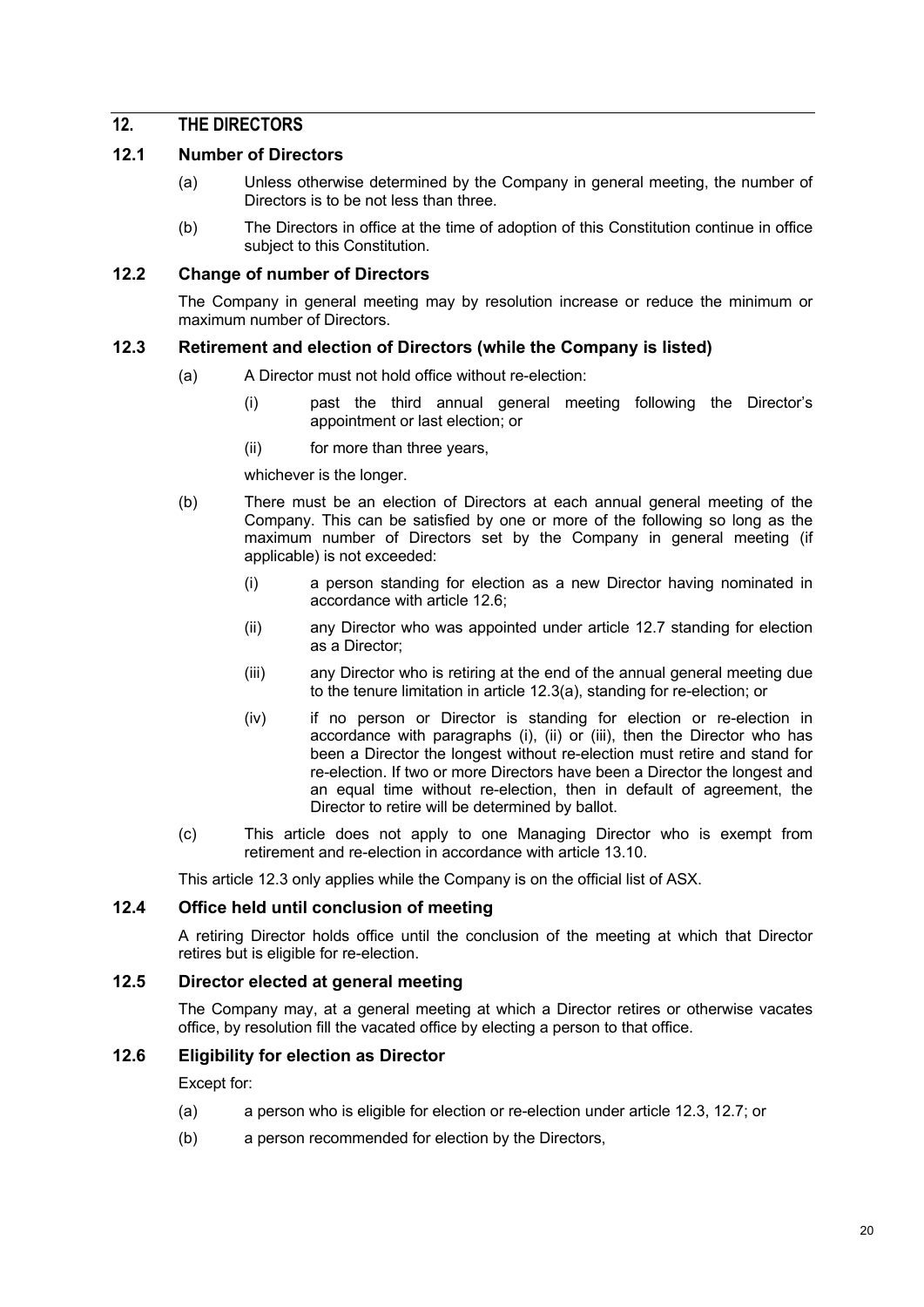a person is not eligible for election as a Director at a general meeting of the Company unless a consent to nomination signed by the person has been lodged at the Registered Office at least:

- (i) in the case of a meeting that members have requested the Directors to call, 30 Business Days before the general meeting; and
- (ii) in any other case, 35 Business Days before the general meeting,

but, in each case, no more than 90 Business Days before the meeting.

#### **12.7 Casual vacancy or additional Director**

- (a) The Directors may at any time appoint any person to be a Director, either to fill a casual vacancy or as an addition to the existing Directors, provided the total number of Directors does not exceed the maximum number determined by the Company in general meeting (if applicable).
- (b) A Director appointed under article 12.7(a) holds office until the conclusion of the next annual general meeting of the Company but is eligible for election at that meeting. This provision does not apply to one Managing Director nominated by the Directors under article 13.10.

#### **12.8 Remuneration of Directors**

- (a) The Directors are to be remunerated for their services as Directors as follows:
	- (i) the amount of the remuneration of the Directors is a yearly sum not exceeding the sum from time to time determined by the Company in general meeting. The notice convening the meeting must include any proposal to increase the Directors' remuneration and specify both the amount of any increase and the new yearly sum proposed for determination;
	- (ii) the amount of the remuneration of the Directors is to be divided among them in the proportion and manner they agree or, in default of agreement, among them equally;
	- (iii) the remuneration is to be provided wholly in cash unless the Directors, with the agreement of the Director concerned, determine that part is to be satisfied in the form of non-cash benefits, including the issue or purchase of shares in the Company or the grant of options to subscribe for such shares. The sum determined by the Company in general meeting under article 12.8(a)(i) does not include remuneration in the form of share, option or other equity plans approved separately by the Company in general meeting;
	- (iv) in making a determination under paragraph (iii), the Directors may fix the value of any non-cash benefit; and
	- (v) the Directors' remuneration accrues from day to day, except for any noncash benefit which is taken to accrue at the time the benefit is provided, subject to the terms on which the benefit is provided.
- (b) This article does not apply to the remuneration of the Managing Director or any other Executive Director appointed under article 13.8.

#### **12.9 Superannuation contributions**

If required by law, the Company may make contributions to a fund for the purpose of making provision for or obtaining superannuation benefits for a Director provided that any contribution to such a fund is included within the existing agreed remuneration for that Director under article 12.8.

#### **12.10 Additional or special duties**

If a Director at the request of the Directors performs additional or special duties for the Company, the Company may remunerate that Director as determined by the Directors and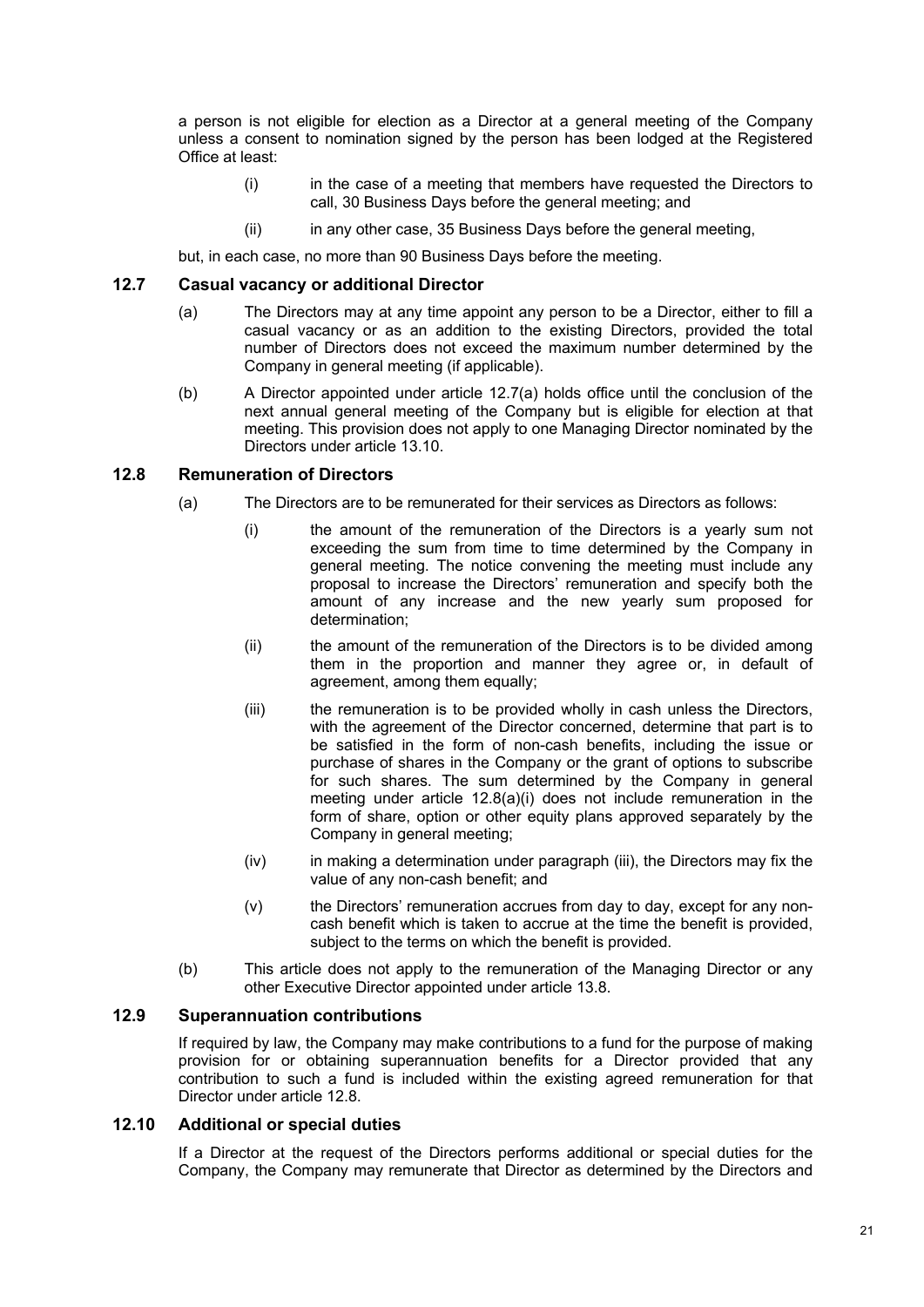that remuneration may be either in addition to or in substitution for that Director's remuneration under article 12.8.

### **12.11 Retirement benefit**

Subject to the Listing Rules and Corporations Act, the Company may pay a former Director, or the personal representative of a Director who dies in office, a retirement benefit in recognition of past services of an amount determined by the Directors. The Company may also enter into a contract with a Director providing for payment of a retirement benefit. A retirement benefit paid under this article is not remuneration to which article 12.8 applies.

### **12.12 Expenses**

A Director is entitled to be reimbursed out of the funds of the Company such reasonable travelling, accommodation and other expenses as the Director may incur when travelling to or from meetings of the Directors or a Committee or when otherwise engaged on the business of the Company.

### **12.13 Director's interests**

- (a) Subject to complying with the Corporations Act regarding disclosure of and voting on matters involving material personal interests, a Director may:
	- (i) hold any office or place of profit in the Company, except that of auditor;
	- (ii) hold any office or place of profit in any other company, body corporate, trust or entity promoted by the Company or in which it has an interest of any kind;
	- (iii) enter into any contract or arrangement with the Company;
	- (iv) participate in any association, institution, fund, trust or scheme for past or present employees of the Company or Directors or persons dependent on or connected with them;
	- (v) act in a professional capacity (or be a member of a firm which acts in a professional capacity) for the Company, except as auditor;
	- (vi) participate in, vote on and be counted in a quorum for any meeting, resolution or decision of the Directors and may be present at any meeting where any matter is being considered by the Directors;
	- (vii) sign or participate in the execution of a document by or on behalf of the Company;
	- (viii) do any of the above despite the fiduciary relationship of the Director's office:
		- (A) without any liability to account to the Company for any direct or indirect benefit accruing to the Director; and
		- (B) without affecting the validity of any contract or arrangement; and
	- (ix) exercise the voting power conferred by securities in any entity held by the Company, as they determine including in circumstances where a Director may be interested in the exercise, such as a resolution appointing a Director as an officer of the entity or providing for the payment of remuneration to officers of the entity.
- (b) A reference to the Company in this article 12.13 is also a reference to each related body corporate of the Company.

### **12.14 Vacation of office of Director**

In addition to the circumstances in which the office of a Director becomes vacant under the Corporations Act, the office of a Director becomes vacant if the Director:

(a) becomes of unsound mind or a person whose person or estate is liable to be dealt with in any way under the law relating to mental health: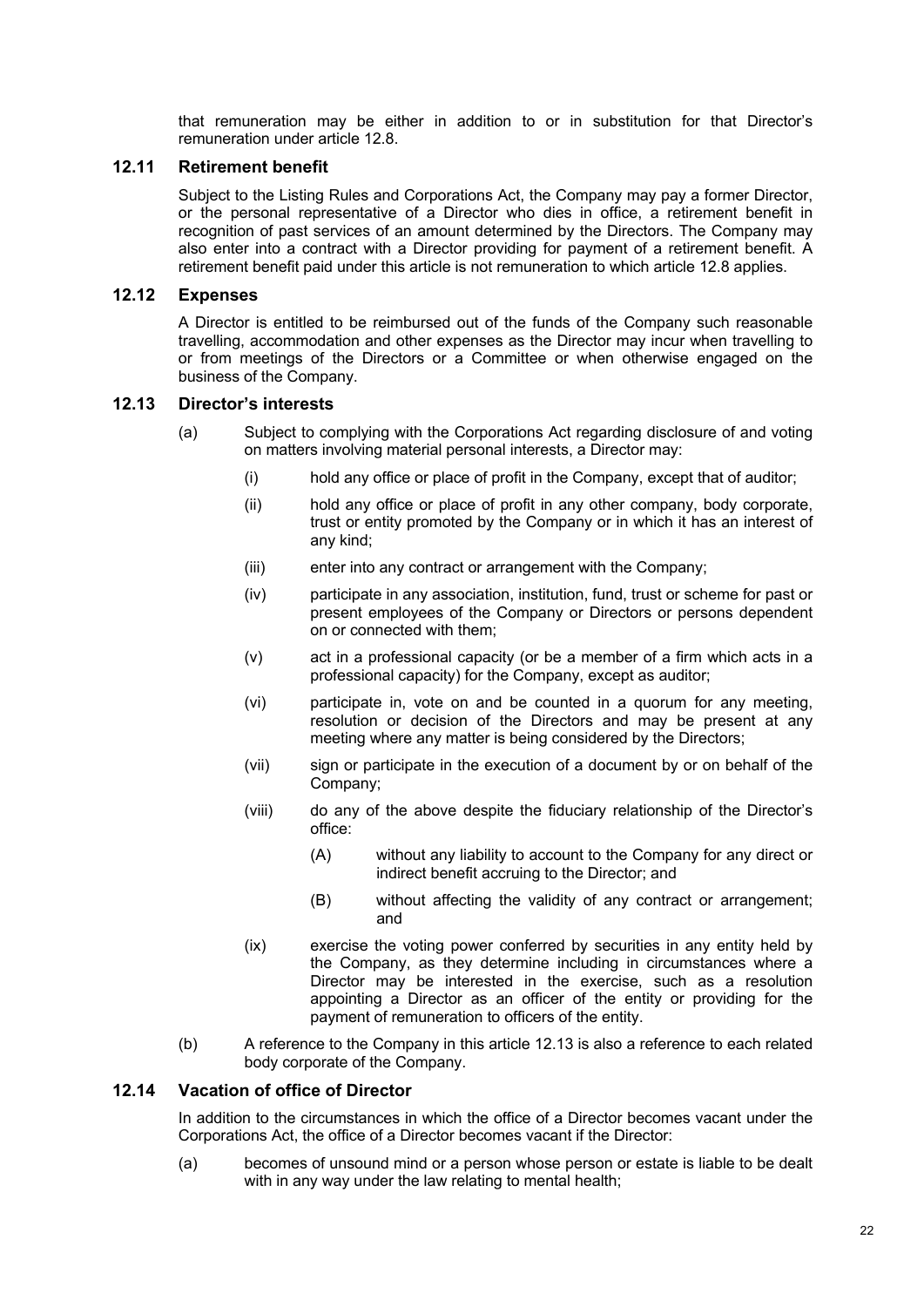- (b) resigns from the office by notice in writing to the Company;
- (c) is not present personally or by proxy or Alternate Director at meetings of the Directors for a continuous period of four months without leave of absence from the Directors provided that written notice has been provided to that Director requiring his attendance at the next Directors meeting after that period and the Director fails to attend at that meeting either personally or by Alternate Director; or
- (d) is removed from office by resolution under section 203D of the Corporations Act, but without depriving the Director of any compensation or damages payable to the Director in respect of the termination of the Director's appointment as a Director or of an appointment terminating with that appointment.

### **13. POWERS AND DUTIES OF DIRECTORS**

#### **13.1 Directors to manage Company**

The business of the Company is to be managed by the Directors, who may exercise all such powers of the Company as are not, by the Corporations Act or by this Constitution, required to be exercised by the Company in general meeting.

#### **13.2 Specific powers of Directors**

Without limiting the generality of article 13.1, the Directors may exercise all the powers of the Company to borrow or raise money, to charge any property or business of the Company or all or any of its uncalled capital and to issue debentures or give any other security for a debt, liability or obligation of the Company or of any other person.

#### **13.3 Appointment of attorney**

The Directors may, by power of attorney, appoint any person or persons to be the attorney or attorneys of the Company for the purposes and with the powers, authorities and discretions vested in or exercisable by the Directors for such period and subject to such conditions as they think fit.

### **13.4 Provisions in power of attorney**

A power of attorney granted under article 13.3 may contain such provisions for the protection and convenience of persons dealing with the attorney as the Directors think fit and may also authorise the attorney to delegate (including by way of appointment of a substitute attorney) all or any of the powers, authorities and discretions vested in the attorney.

#### **13.5 Signing of cheques**

The Directors may determine the manner in which and persons by whom cheques, promissory notes, bankers' drafts, bills of exchange and other negotiable instruments, and receipts for money paid to the Company, may be signed, drawn, accepted, endorsed or otherwise executed.

#### **13.6 Committees**

The Directors may delegate any of their powers, other than powers required by law to be dealt with by Directors as a board, to a Committee or Committees consisting of one or more of their number as they think fit.

#### **13.7 Powers delegated to Committees**

A Committee to which any powers have been delegated under article 13.6 must exercise those powers in accordance with any directions of the Directors.

#### **13.8 Appointment of Managing and Executive Directors**

(a) The Directors may appoint an employee of the Company or one of its subsidiaries to the office of Managing Director or Executive Director of the Company, to hold office as Director for the period determined at the time of appointment, but not to exceed the term of employment of the employee.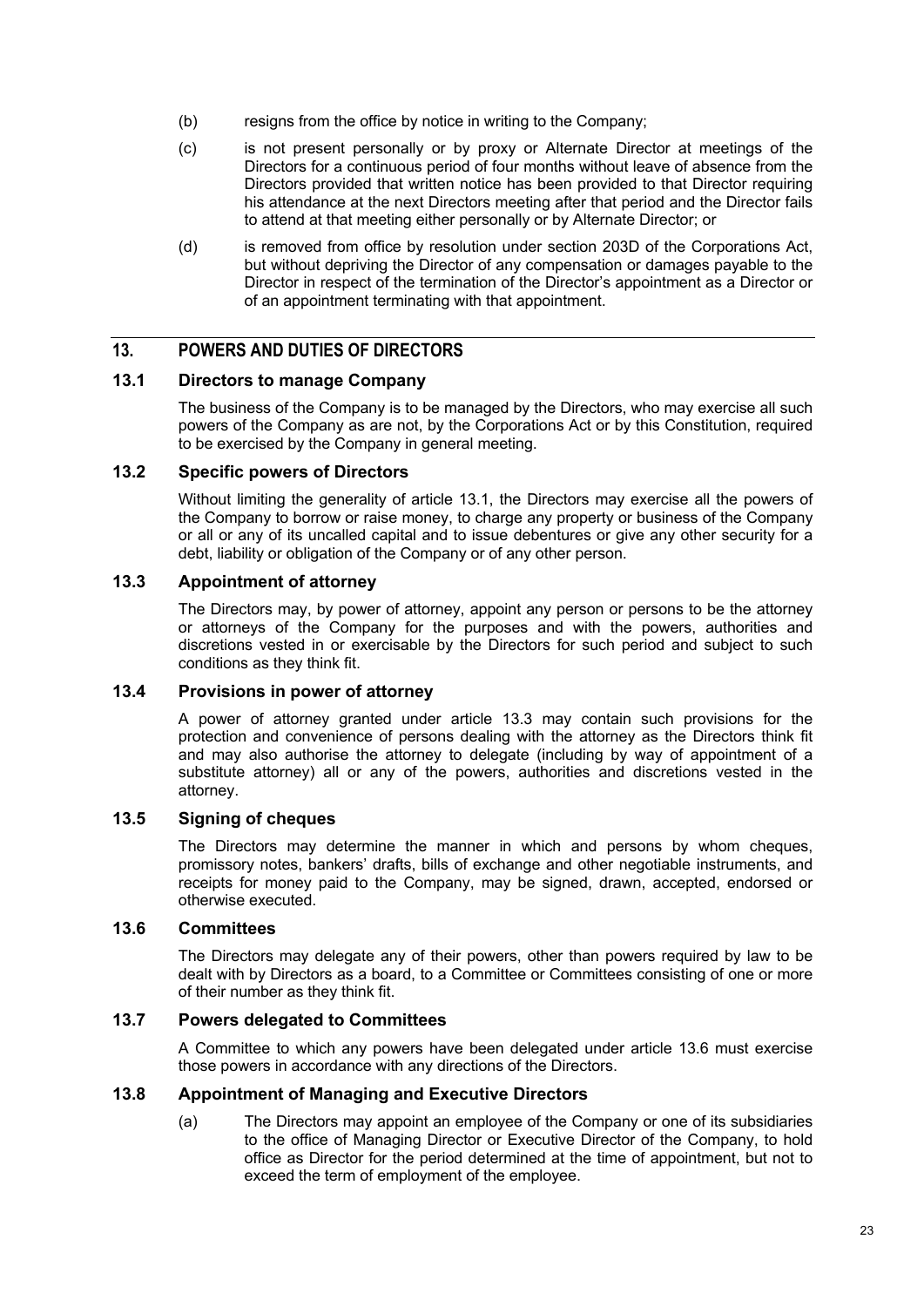(b) The Directors may, subject to the terms of any employment contract between the relevant Director and the Company or subsidiary, at any time remove or dismiss any Managing Director or Executive Director from employment with that company, in which event the appointment as a Director will automatically cease.

### **13.9 Ceasing to be a Managing or Executive Director**

Subject to article 13.10, a Managing Director or Executive Director appointed under article 13.8 is subject to re-election as director in accordance with article 12.3.

#### **13.10 One Managing Director exempt (while the Company is a listed company)**

One Managing Director, nominated by the Directors, is, while holding that office, exempt from retirement by rotation under article 12.3.

### **13.11 Remuneration of Managing and Executive Directors**

The remuneration of a Managing Director or an Executive Director may be fixed by the Directors and may be by way of salary or commission or participation in profits or by all or any of those modes, but may not be by a commission on or percentage of operating revenue.

### **13.12 Powers of Managing and Executive Directors**

The Directors may:

- (a) confer on a Managing Director or an Executive Director such of the powers exercisable by them, on such terms and conditions and with such restrictions, as they think fit; and
- (b) withdraw or vary any of the powers conferred on a Managing Director or an Executive Director.

### **13.13 Delegation of Directors' powers**

- (a) The Directors may delegate any of their powers to any persons they select for any period, to be exercised for any objects and purposes on any terms and subject to any conditions and restrictions as they think fit, and may revoke, withdraw, alter or vary the delegation of any of those powers.
- (b) The powers of delegation expressly or impliedly conferred by this Constitution on the Directors are conferred in substitution for, and to the exclusion of, the power conferred by section 198D of the Corporations Act.

### **14. PROCEEDINGS OF DIRECTORS**

### **14.1 Directors' meetings**

The Directors may meet together for the dispatch of business and adjourn and otherwise regulate their meetings as they think fit.

### **14.2 Director may convene a meeting**

A Director may at any time, and the Secretary must on the written request of a Director, convene a meeting of the Directors. Unless agreed to by a majority of Directors entitled to attend at a meeting of Directors, not less than 24 hours notice of a meeting of Directors shall be given to each Director either by personal telephone contact or in writing by the convenor of the meeting. An accidental omission to send a notice of a meeting to Directors to any Director or the non-receipt of such a notice by any Director does not invalidate the proceedings, or any resolution passed at the meeting.

#### **14.3 Use of technology for Directors' meetings**

A Directors' meeting may be called or held using any technology consented to by all the Directors. The consent may be a standing one. A Director may only withdraw their consent within a reasonable period of time before the meeting (being not less than 7 days before the meeting).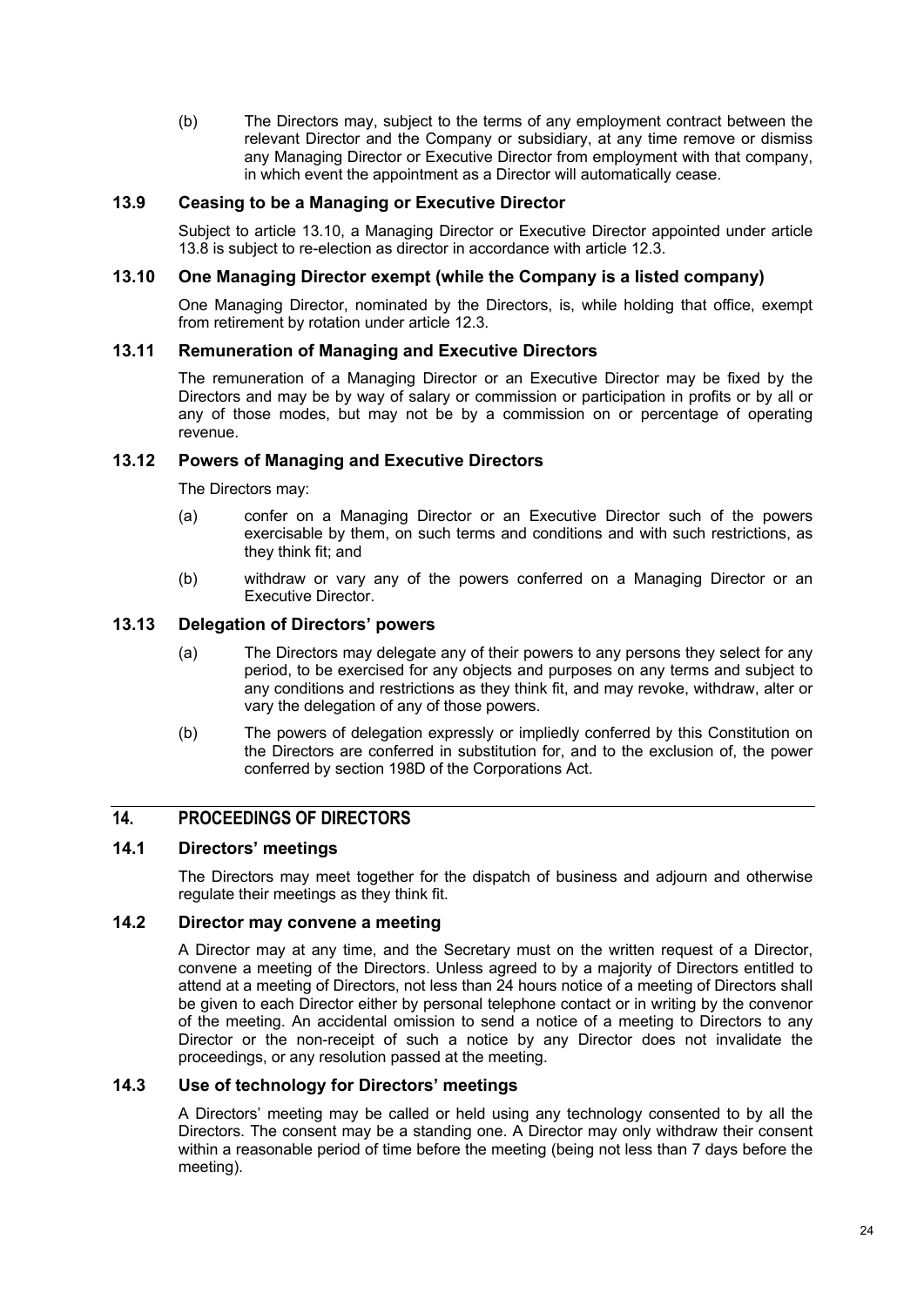### **14.4 Questions decided by majority**

A question arising at a meeting of Directors is to be decided by a majority of votes of Directors present and entitled to vote and that decision is for all purposes a decision of the Directors.

#### **14.5 Alternate Director and voting**

A person who is present at a meeting of Directors as an Alternate Director has one vote for each absent Director who would be entitled to vote if present at the meeting and for whom that person is an Alternate Director and, if that person is also a Director, has one vote as a Director in that capacity.

#### **14.6 Chairman of Directors**

The Directors may elect one of their number as chairman of their meetings and may also determine the period for which the person elected as chairman is to hold office.

#### **14.7 Absence of chairman at Directors' meeting**

If a Directors' meeting is held and:

- (a) a chairman has not been elected under article 14.6; or
- (b) the chairman is not present within 10 minutes after the time appointed for the holding of the meeting or is unable or unwilling to act,

the Directors present must elect one of their number to be a chairman of the meeting.

#### **14.8 Chairman's casting vote at Directors' meetings**

If there are an equal number of votes for and against a question, the chairman of the Directors' meeting has a casting vote, unless only two Directors are present and entitled to vote on the question.

#### **14.9 Appointment of Alternate Director**

Subject to the Corporations Act, a Director may appoint a person approved by a majority of the other Directors to be an Alternate Director in the Director's place during such period as the Director thinks fit however, a Director may only appoint one Alternate Director at a time.

#### **14.10 Alternate Director and meetings**

An Alternate Director is entitled to notice of all meetings of the Directors and, if the appointor does not attend the meeting (or part of it), the Alternate Director is entitled to participate and vote in the appointor's place.

#### **14.11 Alternate Director's powers**

An Alternate Director may exercise all the powers of the appointor except the power to appoint an Alternate Director and, subject to the Corporations Act, may perform all the duties of the appointor except to the extent that the appointor has exercised or performed them.

#### **14.12 Alternate Director responsible for own acts and defaults**

While acting as a Director, an Alternate Director:

- (a) is an officer of the Company and not the agent of the appointor; and
- (b) is responsible to the exclusion of the appointor for the Alternate Director's own acts and defaults.

#### **14.13 Alternate Director and remuneration**

An Alternate Director is not entitled to receive from the Company any remuneration or benefit under article 12.9 or 12.11.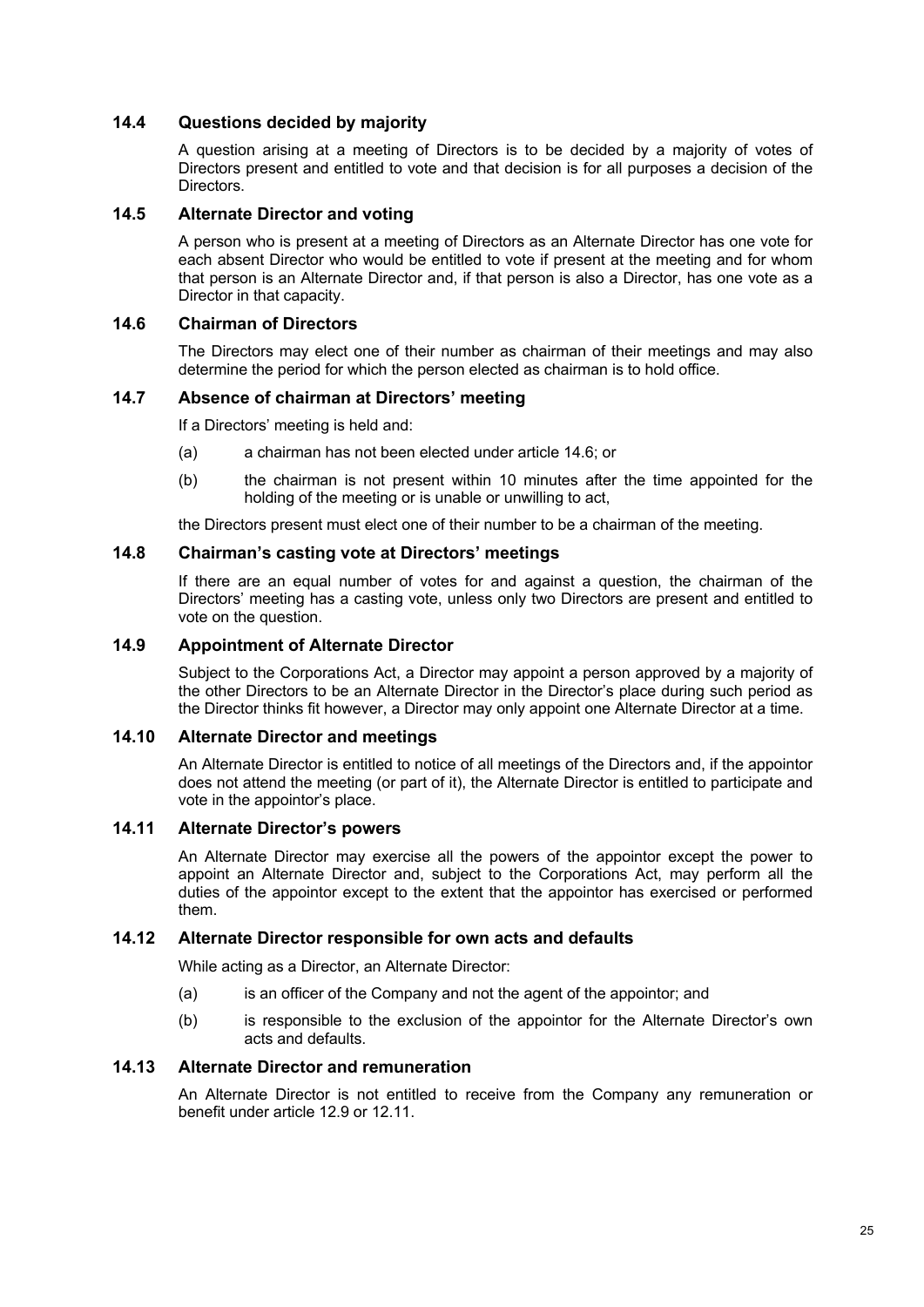#### **14.14 Termination of appointment of Alternate Director**

The appointment of an Alternate Director may be terminated at any time by the appointor even if the period of the appointment of the Alternate Director has not expired, and terminates in any event if the appointor ceases to be a Director for any reason.

#### **14.15 Appointment or termination in writing**

Subject to article 14.9, an appointment, or the termination of an appointment, of an Alternate Director must be effected by a notice in writing signed by the Director who makes or made the appointment and delivered to the Company.

#### **14.16 Alternate Director and number of Directors**

An Alternate Director is not to be taken into account separately from the appointor in determining the number of Directors.

#### **14.17 Quorum for Directors' meeting**

At a meeting of Directors, the number of Directors whose presence in person is necessary to constitute a quorum is as determined by the Directors in accordance with article 14.1 and, unless so determined, is two.

#### **14.18 Continuing Directors may act**

The continuing Directors may act despite a vacancy in their number. If their number is reduced below the minimum fixed by article 12.1, the continuing Directors may, except in an emergency, act only for the purpose of filling vacancies to the extent necessary to bring their number up to that minimum or to convene a general meeting.

#### **14.19 Delegation of powers to Committees**

The Directors may (and if required to do so by the Listing Rules, must) by Resolution or by power of attorney, delegate any of their powers to Committees consisting of such Directors or Members or persons as the Directors think fit to act either in Australia or elsewhere. Any Committee so formed or person or persons so appointed must, in the exercise of the power so delegated, conform to any regulations that may from time to time be imposed by the Directors. Any such delegation must be recorded in the minute book of meetings of **Directors** 

### **14.20 Chairman of Committee**

The members of a Committee may elect one of their number as chairman of their meetings. If a meeting of a Committee is held and:

- (a) a chairman has not been elected; or
- (b) the chairman is not present within 10 minutes after the time appointed for the holding of the meeting or is unable or unwilling to act,

the members involved may elect one of their number to be chairman of the meeting.

#### **14.21 Meetings of Committee**

The meetings and proceedings of any Committee are governed by the provisions of this Constitution regulating the meetings and proceedings of the Directors so far as they are applicable.

### **14.22 Determination of questions**

Questions arising at a meeting of a Committee are to be determined by a majority of votes of the members of the Committee present and voting.

If there are an equal number of votes for and against a question, the chairman of the meeting has a casting vote, unless only two members of the Committee are present and entitled to vote on the question.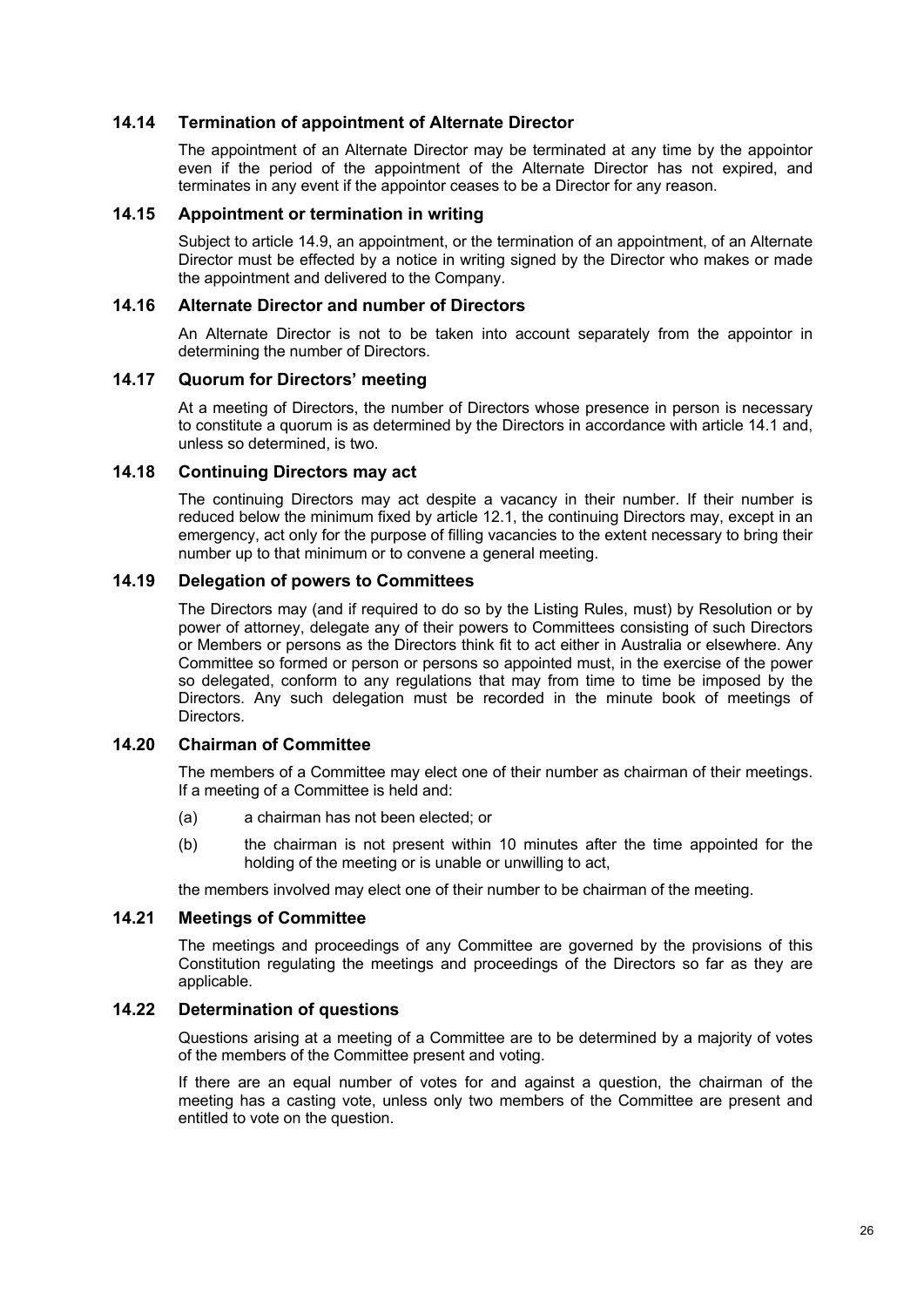### **14.23 Circulating resolutions**

A resolution in writing signed by all of the Directors for the time being (or their respective Alternate Director), excluding those Directors who would not be permitted, by virtue of the Corporations Act, to vote were the resolution to be put to a meeting of the Directors, will, provided that reasonable efforts have been made to give all Directors notice of the proposed resolution, be as valid and effective as if it had been passed at a meeting of the Directors duly convened and held. Any such resolution:

- (a) may consist of several documents in like form each signed by one or more Directors;
- (b) will be effective from the date the last of the relevant Directors has signed the resolution;
- (c) must be entered into the books provided for the purpose of recording, amongst other things, resolutions of Directors, as soon as practicable; and
- (d) must be notified by the Secretary to all Directors as soon as practicable after the resolution is passed.

A fax, electronic mail or such similar means of communication addressed to or received by the Company and purporting to be signed by a Director is for the purpose of this article 14.23 deemed to be writing signed by such Director.

#### **14.24 Validity of acts of Directors**

All acts done at a meeting of the Directors or of a Committee, or by a person acting as a Director are, even if it is afterwards discovered that:

- (a) there was a defect in the appointment or continuance in office of a person as a Director or of the person so acting; or
- (b) a person acting as a Director was disqualified or was not entitled to vote,

as valid as if the relevant person had been duly appointed or had duly continued in office and was qualified and entitled to vote.

### **15. SECRETARY**

#### **15.1 Appointment of Secretary**

The Company must have at least one Secretary who is to be appointed by the Directors.

### **15.2 Suspension and removal of Secretary**

The Directors may suspend or remove a Secretary from that office.

#### **15.3 Powers, duties and authorities of Secretary**

A Secretary holds office on the terms and conditions (including as to remuneration) and with the powers, duties and authorities, as determined by the Directors. The exercise of those powers and authorities and the performance of those duties by a Secretary is subject at all times to the control of the Directors.

### **16. MINUTES**

#### **16.1 Minutes to be entered into books**

The Directors must cause minutes to be duly entered in books provided for the purpose of recording:

- (a) all appointments of Directors and Secretaries;
- (b) the names of the Directors present at each meeting of the Directors and committees;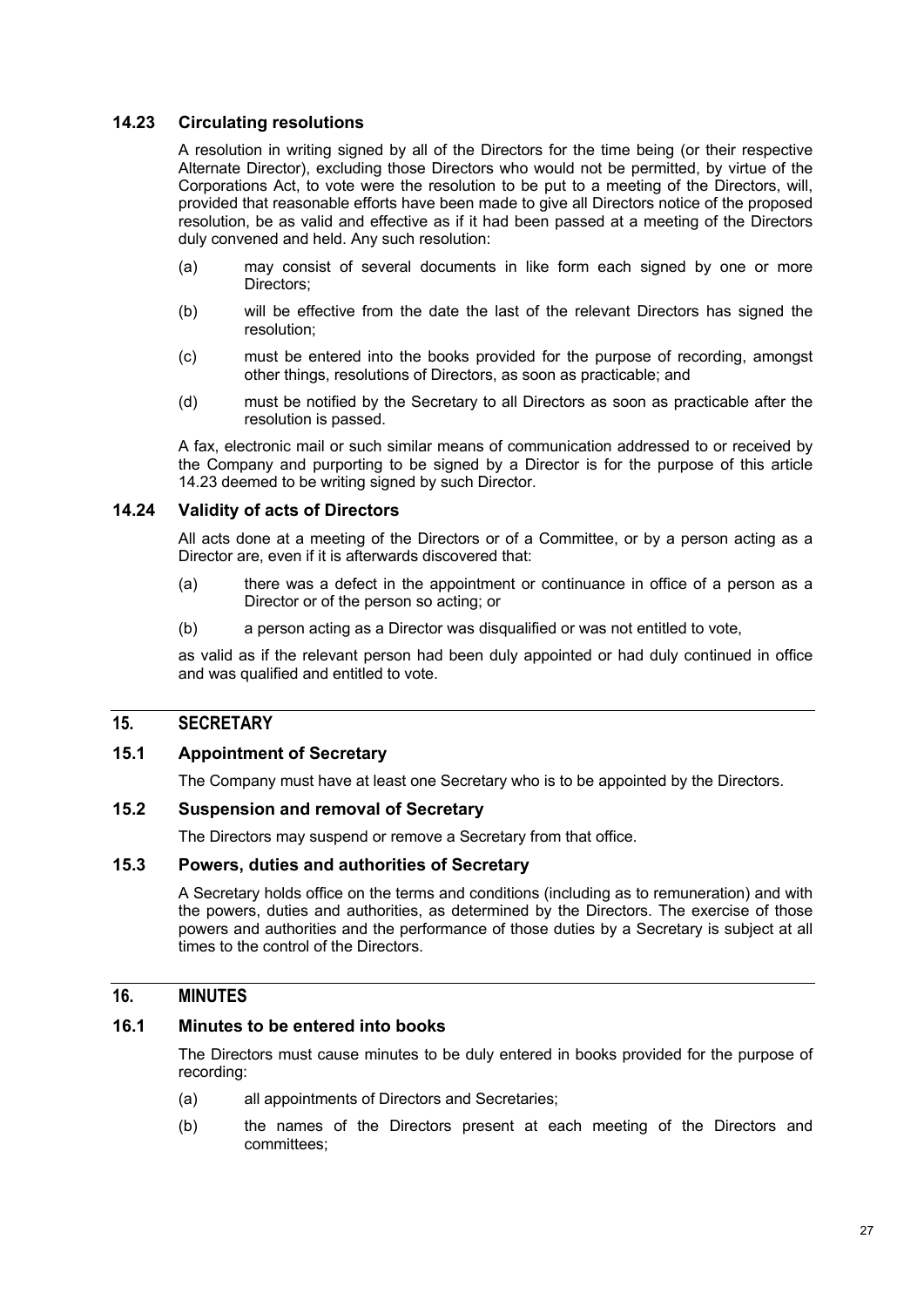- (c) all orders, resolutions, special resolutions and proceedings of meetings of the Company and the Directors and of meetings of committees; and
- (d) such matters as are required by the Corporations Act to be contained in such books.

### **16.2 Minutes to be signed by chairman**

Any minutes purporting to be signed by any person purporting to be the chairman of a meeting or to be the chairman of the next succeeding meeting may be received in evidence without any further proof, as sufficient evidence:

- (a) that the matters and things recorded by or appearing in such minutes actually took place or happened as recorded or appearing; and
- (b) of the regularity of such matters and things in all respects and that the same took place at a meeting duly convened and held.

### **17. SEALS**

#### **17.1 Safe custody of common seals**

The Directors must provide for the safe custody of any seal of the Company.

#### **17.2 Use of common seal**

If the Company has a common seal or duplicate common seal:

- (a) it may be used only by the authority of the Directors, or of a Committee authorised by the Directors to authorise its use; and
- (b) every document to which it is affixed must be signed by a Director and be countersigned by another Director, a Secretary or another person appointed by the Directors to countersign that document or a class of documents in which that document is included.

### **18. INSPECTION OF RECORDS**

#### **18.1 Inspection by Members**

Subject to the Corporations Act, the Directors may determine whether and to what extent, and at what time and places and under what conditions, the accounting records and other documents of the Company or any of them will be open to the inspection of Members (other than Directors).

### **18.2 Right of a Member to inspect**

A Member (other than a Director) does not have the right to inspect any document of the Company except as provided by law or authorised by the Directors or by the Company in general meeting.

### **19. DIVIDENDS AND RESERVES**

#### **19.1 Payment of dividend**

Subject to the Corporations Act, the Listing Rules, this Constitution and the rights of any person entitled to shares with special rights to dividend, the Directors may determine that a dividend is payable, fix the amount and the time for payment and authorise the payment or crediting by the Company to, or at the direction of, each Member entitled to that dividend.

### **19.2 No interest on dividends**

Interest is not payable by the Company on a dividend.

### **19.3 Reserves and profits carried forward**

(a) The Directors may: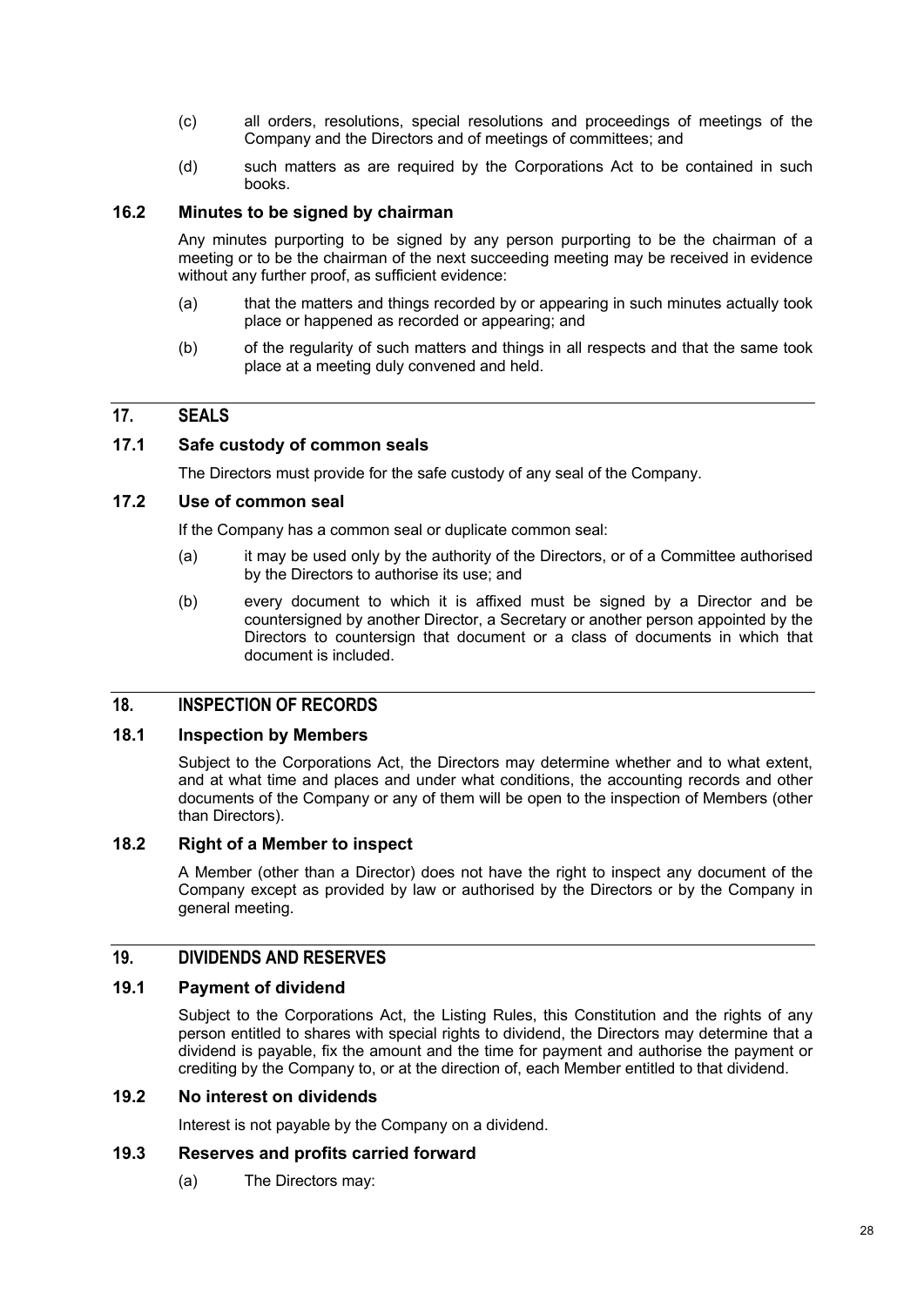- (i) before paying any dividend, set aside such sums as they think proper as a reserve, to be applied, at the discretion of the Directors, for any purpose for which such sums may be properly applied; and
- (ii) carry forward so much of the profits that are not included in the sums set aside under article  $19.3(a)(i)$  without transferring those profits to a reserve.
- (b) Pending application, any sum set aside as a reserve may, at the discretion of the Directors, be used in the business of the Company or be invested as the Directors think fit.

### **19.4 Calculation and apportionment of dividends**

- (a) Subject to the rights of any persons entitled to shares with special rights as to dividend and to the terms of issue of any shares to the contrary, all sums that the Company determines are to be distributed among Members as dividends are divisible among the Members so that, on each occasion on which a dividend is paid:
	- (i) the same sum is paid on each share on which all amounts payable have been paid; and
	- (ii) the sum paid on a share on which all amounts payable have not been paid is the proportion of the sum referred to in paragraph (a) that the amount paid on the shares bears to the total of the amounts paid and payable on the share.
- (b) To determine the amount paid on a share, exclude any amount:
	- (i) paid or credited as paid in advance of a call; and
	- (ii) credited as paid on a share to the extent that it exceeds the value (ascertained at the time of issue of the share) of the consideration received for the issue of the share.
- (c) All dividends are to be apportioned and paid proportionately to the amounts paid on the shares during any portion or portions of the period in respect of which the dividend is paid, but, if any share is issued on terms providing that it will rank for dividend as from a particular date, that share ranks for dividend accordingly.

### **19.5 Deductions from dividends**

The Directors may deduct from any dividend payable to, or at the direction of, a Member any sums presently payable by that Member to the Company on account of calls or otherwise in relation to shares in the Company.

#### **19.6 Distribution of specific assets**

- (a) When resolving to pay a dividend, the Directors may:
	- (i) resolve that the dividend be satisfied either wholly or partly by the distribution of specific assets to some or all of the persons entitled to the dividend, including fully paid shares in or debentures of the Company or fully paid shares in or debentures of any other body corporate; and
	- (ii) direct that the dividend payable in respect of any particular shares be satisfied wholly or partly by such a distribution and that the dividend payable in respect of other shares be paid in cash.
- (b) Where a dividend is to be paid wholly or partly by the distribution of shares or other securities of another body corporate:
	- (i) the members are deemed to have agreed to become members of that body corporate and to be bound by the constitution of that body corporate; and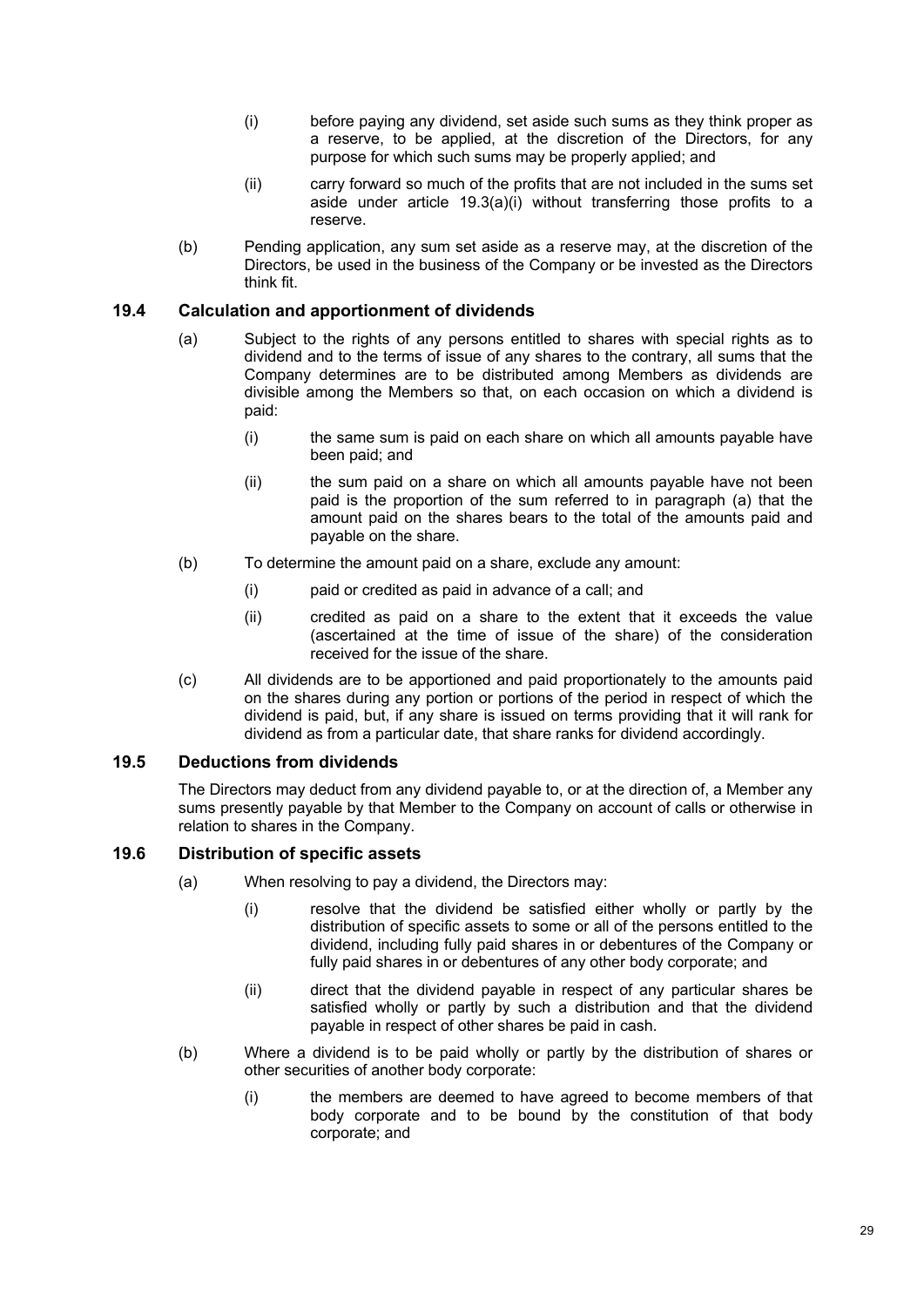(ii) each member appoints each Director as its agent to execute any transfer of shares or other securities, or any other document required to give effect to the distribution of shares or other securities to that member.

### **19.7 Resolution of distribution difficulties**

- (a) If a difficulty arises in regard to a distribution under article 19.6, the Directors may:
	- (i) settle the matter as they consider expedient;
	- (ii) fix the value for distribution of the specific assets or any part of those assets;
	- (iii) determine that cash payments will be made to, or at the direction of, any Members on the basis of the value so fixed in order to adjust the rights of all parties; and
	- (iv) vest any such specific assets in trustees as the Directors consider expedient.
- (b) If a distribution of specific assets to, or at the direction of, a particular Member or Members is illegal or, in the Directors' opinion, impracticable the Directors may make a cash payment to the Member or Members on the basis of the cash amount of the dividend instead of the distribution of specific assets.

### **19.8 Payments in respect of shares**

A dividend, interest or other money payable in cash in respect of shares may be paid using any payment method chosen by the Company, including:

- (a) by cheque sent through the post directed to the address in the Register of the holder or, in the case of joint holders, to the address of the joint holder first named in the Register;
- (b) by cheque sent through the post directed to such other address as the holder or joint holder in writing directs; or
- (c) by some other method of direct credit determined by the Directors to the holder or holders shown on the Register or to such person or place directed by them.

### **19.9 Effectual receipt from one joint holder**

Any one of two or more joint holders may give an effectual receipt for any dividend, interest or other money payable in respect of the shares held by them as joint holders.

#### **19.10 Election to reinvest dividend**

Subject to the Listing Rules, the Directors may grant to Members or any class of Members the right to elect to reinvest cash dividends paid by the Company by subscribing for shares in the Company on such terms and conditions as the Directors think fit.

#### **19.11 Election to accept shares instead of dividends**

Subject to the Listing Rules, the Directors may determine in respect of any dividend which it is proposed to pay on any shares of the Company that holders of the shares may elect:

- (a) to forego the right to share in the proposed dividend or part of such proposed dividend; and
- (b) to receive instead an issue of shares credited as fully paid on such terms as the Directors think fit.

#### **19.12 Unclaimed dividends**

Unclaimed dividends may be invested by the Directors as they think fit for the benefit of the Company until claimed or until required to be dealt with in accordance with any law relating to unclaimed moneys.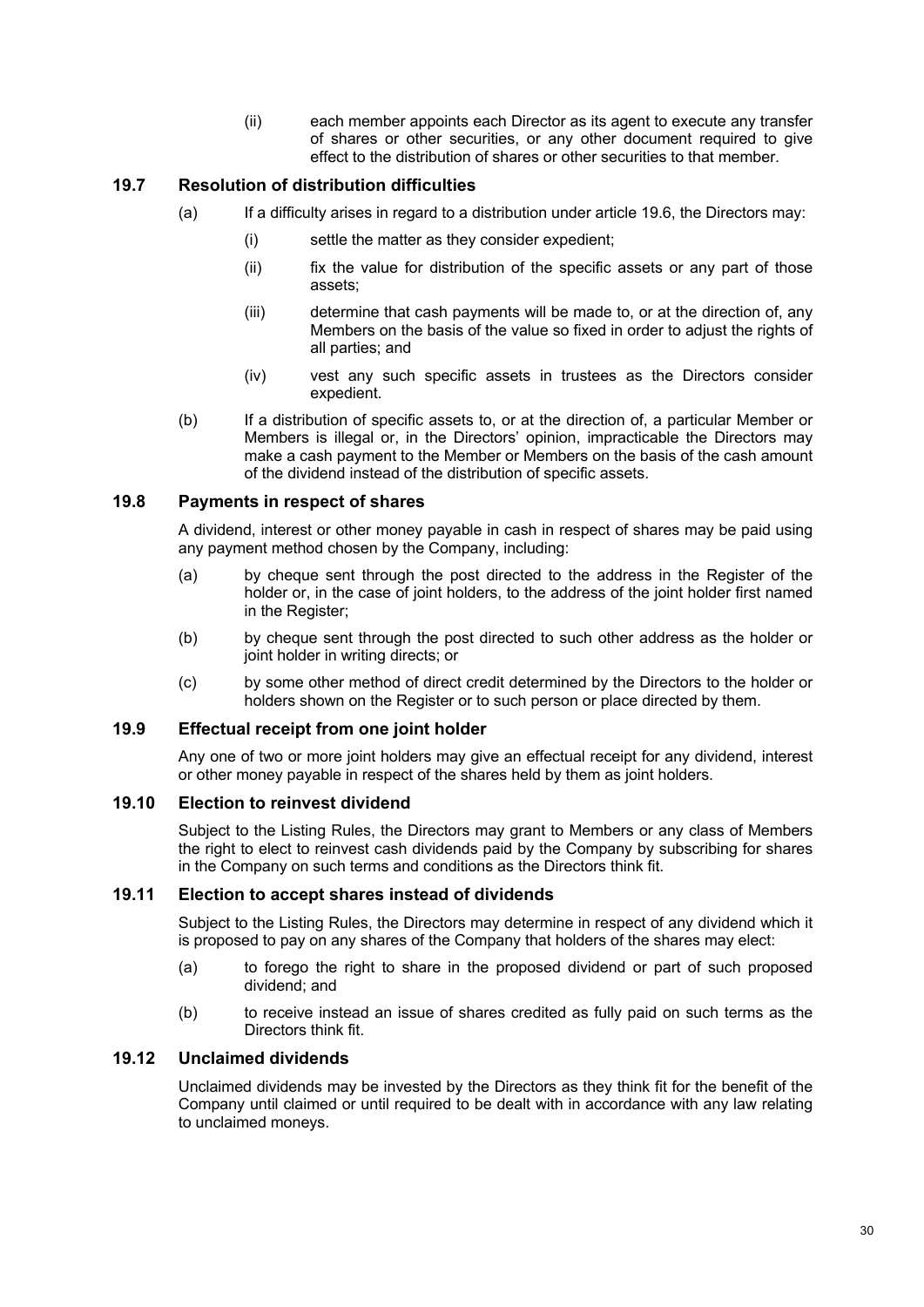### **20. CAPITALISATION OF PROFITS**

### **20.1 Capitalisation of reserves and profits**

The Directors:

- (a) may resolve to capitalise any sum, being the whole or a part of the amount for the time being standing to the credit of any reserve account or the profit and loss account or otherwise available for distribution to Members; and
- (b) may, but need not, resolve to apply the sum in any of the ways mentioned in article 20.2, for the benefit of Members in the proportions to which those Members would have been entitled in a distribution of that sum by way of dividend.

### **20.2 Applying a sum for the benefit of Members**

The ways in which a sum may be applied for the benefit of Members under article 20.1 are:

- (a) in paying up any amounts unpaid on shares held by Members;
- (b) in paying up in full unissued shares or debentures to be issued to Members as fully paid; or
- (c) partly as mentioned in paragraph (a) and partly as mentioned in paragraph (b).

#### **20.3 Implementing the resolution**

The Directors may do all things necessary to give effect to the resolution under article 20.1 and, in particular, to the extent necessary to adjust the rights of the Members among themselves, may:

- (a) make cash payments in cases where shares or debentures become issuable in fractions;
- (b) authorise any person to make, on behalf of all or any of the Members entitled to any further shares or debentures on the capitalisation, an agreement with the Company providing for:
	- (i) the issue to them, credited as fully paid up, of any further shares or debentures; or
	- (ii) the payment by the Company on their behalf of the amounts or any part of the amounts remaining unpaid on their existing shares by the application of their respective proportions of the sum resolved to be capitalised,

and any agreement so made is effective and binding on all the Members concerned;

- (c) fix the value of specified assets; or
- (d) vest property in trustees.

### **21. SERVICE OF DOCUMENTS**

### **21.1 Document includes notice**

In article 21, a reference to a document includes a notice and a notification by electronic means.

### **21.2 Methods of service**

The Company may give a document to a Member:

- (a) personally;
- (b) by delivering it or sending it by post to the address for the Member in the Register or an alternative address nominated by the Member;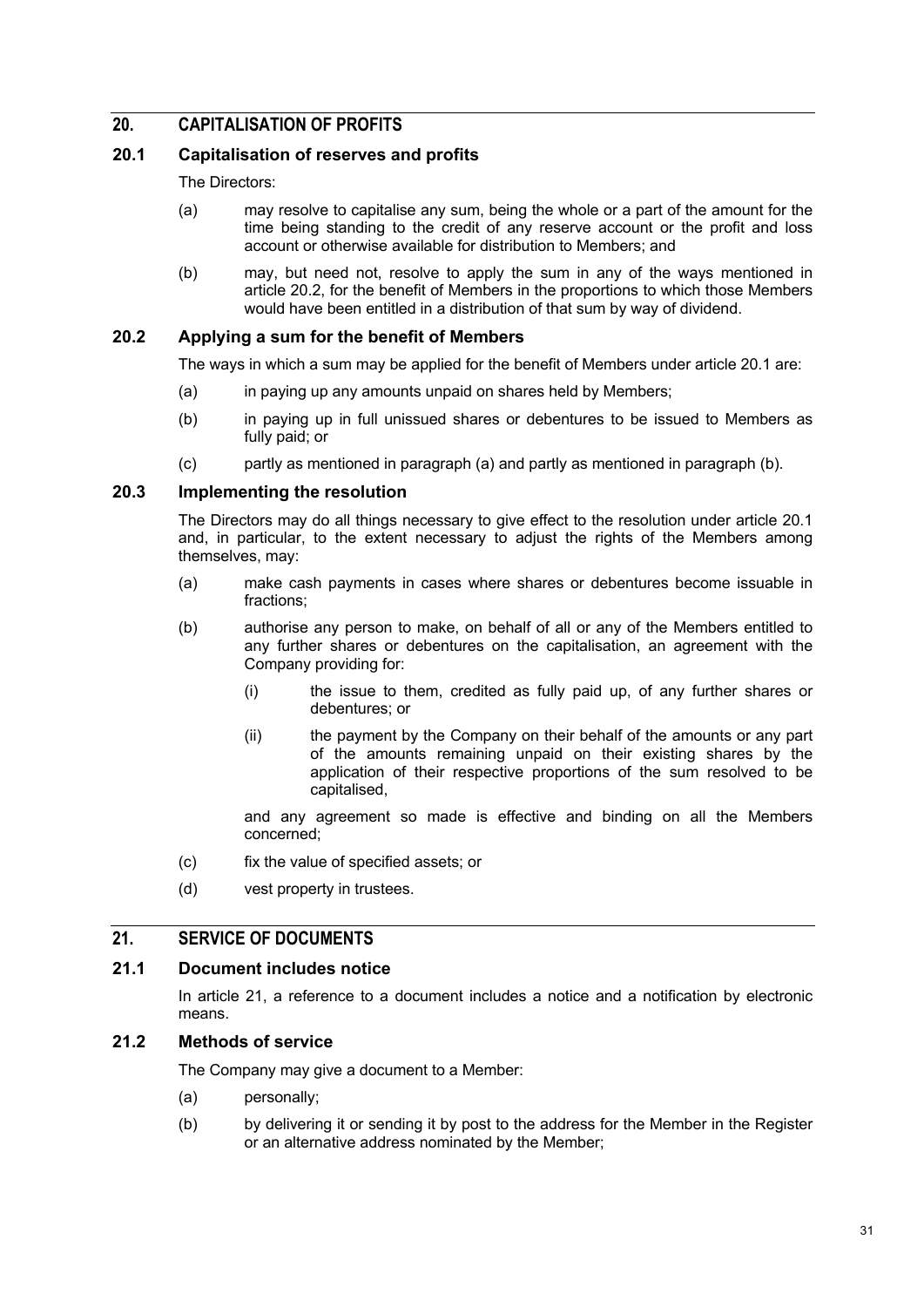- (c) by sending it to a fax number or electronic address or by other electronic means nominated by the Member; or
- (d) by any manner specified in the Corporations Act.

### **21.3 Post**

A document sent by post:

- (a) if sent to an address in Australia, may be sent by ordinary post; and
- (b) if sent to an address outside Australia, must be sent by airmail,

and, in either case, is taken to have been given and received on the day after the day of its posting.

### **21.4 Fax or other electronic means**

A document sent or given by fax or other electronic means:

- (a) is taken to be effected by properly addressing and transmitting the fax or other electronic transmission; and
- (b) is taken to have been given and received on the day after the date of its transmission.

### **21.5 Evidence of service**

A certificate in writing signed by a Director or a Secretary stating that a document was sent, delivered or given to a Member personally, by post, fax or other electronic means on a particular date is prima facie evidence that the document was sent, delivered or given on that date and by that means.

### **21.6 Joint holders**

A document may be given by the Company to the joint holders of a share by giving it to the joint holder first named in the Register in respect of the share.

### **21.7 Persons entitled to shares**

A person who by operation of law, transfer or other means whatsoever becomes entitled to any share is absolutely bound by every document given in accordance with this article 21 to the person from whom that person derives title prior to registration of that person's title in the Register.

### **22. WINDING UP**

### **22.1 Distribution of assets**

If the Company is wound up, the liquidator may, with the sanction of a special resolution of the Company, divide among the Members in specie or in kind the whole or any part of the property of the Company and may for that purpose set such value as the liquidator considers fair on any property to be so divided and may determine how the division is to be carried out as between the Members or different classes of Members.

#### **22.2 Powers of liquidator to vest property**

The liquidator may, with the sanction of a special resolution of the Company, vest the whole or any part of any such property in trustees on such trusts for the benefit of the contributories as the liquidator thinks fit, but so that no Member is compelled to accept any shares or other securities in respect of which there is any liability.

### **22.3 Shares issued on special terms**

Articles 22.1 and 22.2 do not prejudice or affect the rights of a Member holding shares issued on special terms and conditions.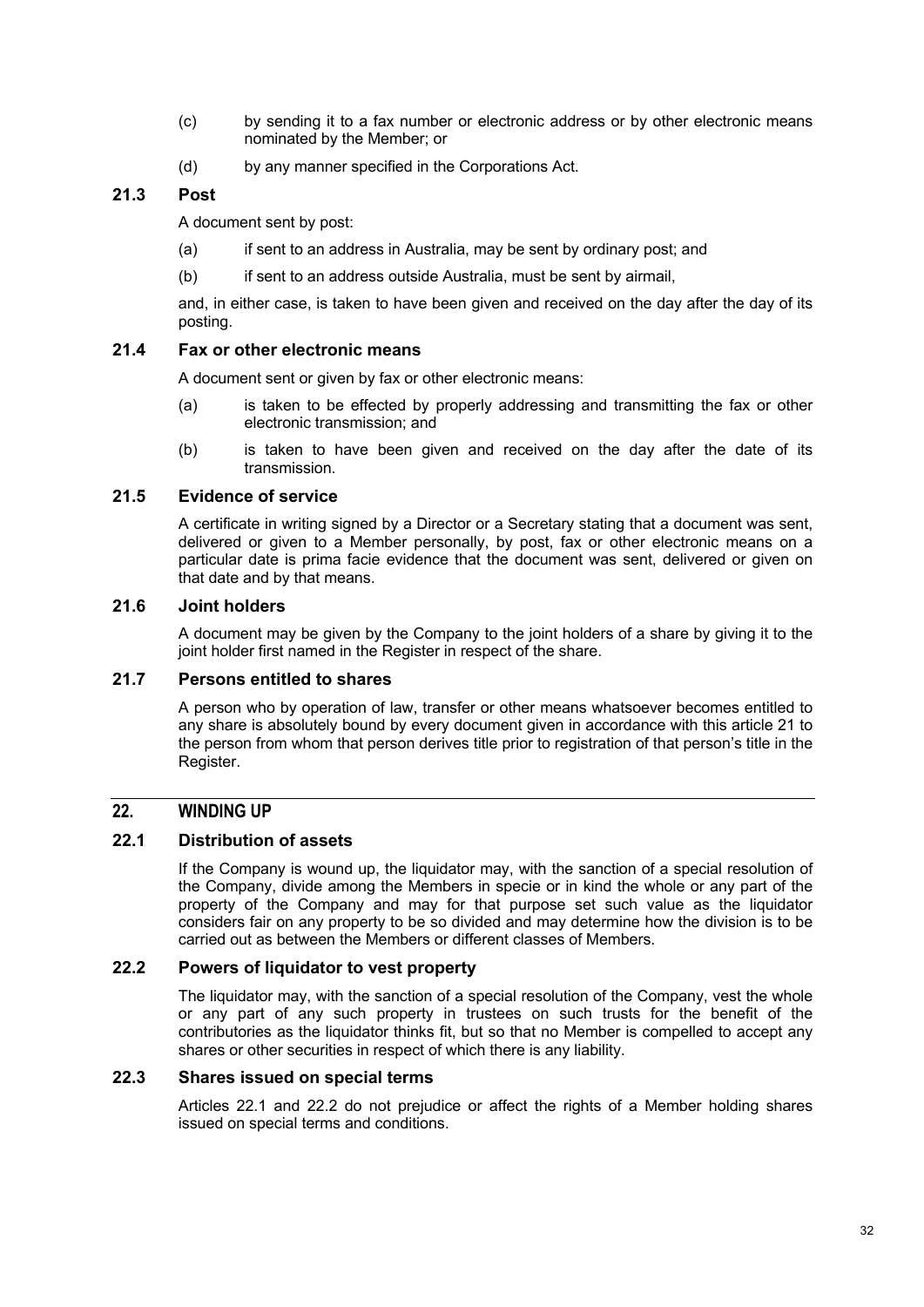### **23. INDEMNITY AND INSURANCE**

#### **23.1 Indemnity**

To the maximum extent permitted by law, the Company may indemnify any current or former Director or Secretary or officer or senior manager of the Company or a subsidiary of the Company out of the property of the Company against:

- (a) any liability incurred by the person in that capacity (except a liability for legal costs);
- (b) legal costs incurred in defending or resisting (or otherwise in connection with) proceedings, whether civil or criminal or of an administrative or investigatory nature, in which the person becomes involved because of that capacity; and
- (c) legal costs incurred in good faith in obtaining legal advice on issues relevant to the performance of their functions and discharge of their duties as an officer of the Company or a subsidiary, if that expenditure has been approved in accordance with the Company's policy,

except to the extent that:

- (d) the Company is forbidden by law to indemnify the person against the liability or legal costs; or
- (e) an indemnity by the Company of the person against the liability or legal costs, if given, would be made void by law.

### **23.2 Insurance**

The Company may pay or agree to pay, whether directly or through an interposed entity, a premium for a contract insuring a person who is or has been a Director or Secretary or officer or senior manager of the Company or of a subsidiary of the Company against liability incurred by the person in that capacity, including a liability for legal costs, unless:

- (a) the Company is forbidden by law to pay or agree to pay the premium; or
- (b) the contract would, if the Company paid the premium, be made void by law.

#### **23.3 Contract**

The Company may enter into an agreement with a person referred to in articles 23.1 and 23.2 with respect to the matters covered by those articles. An agreement entered into pursuant to this article may include provisions relating to rights of access to the books of the Company conferred by the Corporations Act or otherwise by law.

### **24. RESTRICTED SECURITIES (WHILE THE COMPANY IS LISTED)**

This article 24 only applies while the Company is on the official list of ASX.

### **24.1 Disposal during Escrow Period**

The Company shall comply in all respects with the requirements of the Listing Rules with respect to Restricted Securities. Without limiting the generality of the above:

- (a) a holder of Restricted Securities must not Dispose of, or agree or offer to Dispose of, the Restricted Securities during the Escrow Period applicable to those securities except as permitted by the Listing Rules or ASX;
- (b) if the Restricted Securities are in the same class as quoted securities, the holder will be taken to have agreed in writing that the Restricted Securities are to be kept on the Company's issuer sponsored subregister and are to have a Holding Lock applied for the duration of the Escrow Period applicable to those securities;
- (c) the Company will refuse to acknowledge any Disposal (including, without limitation, to registering any transfer), assignment or transfer of Restricted Securities during the Escrow Period applicable to those securities except as permitted by the Listing Rules or the ASX;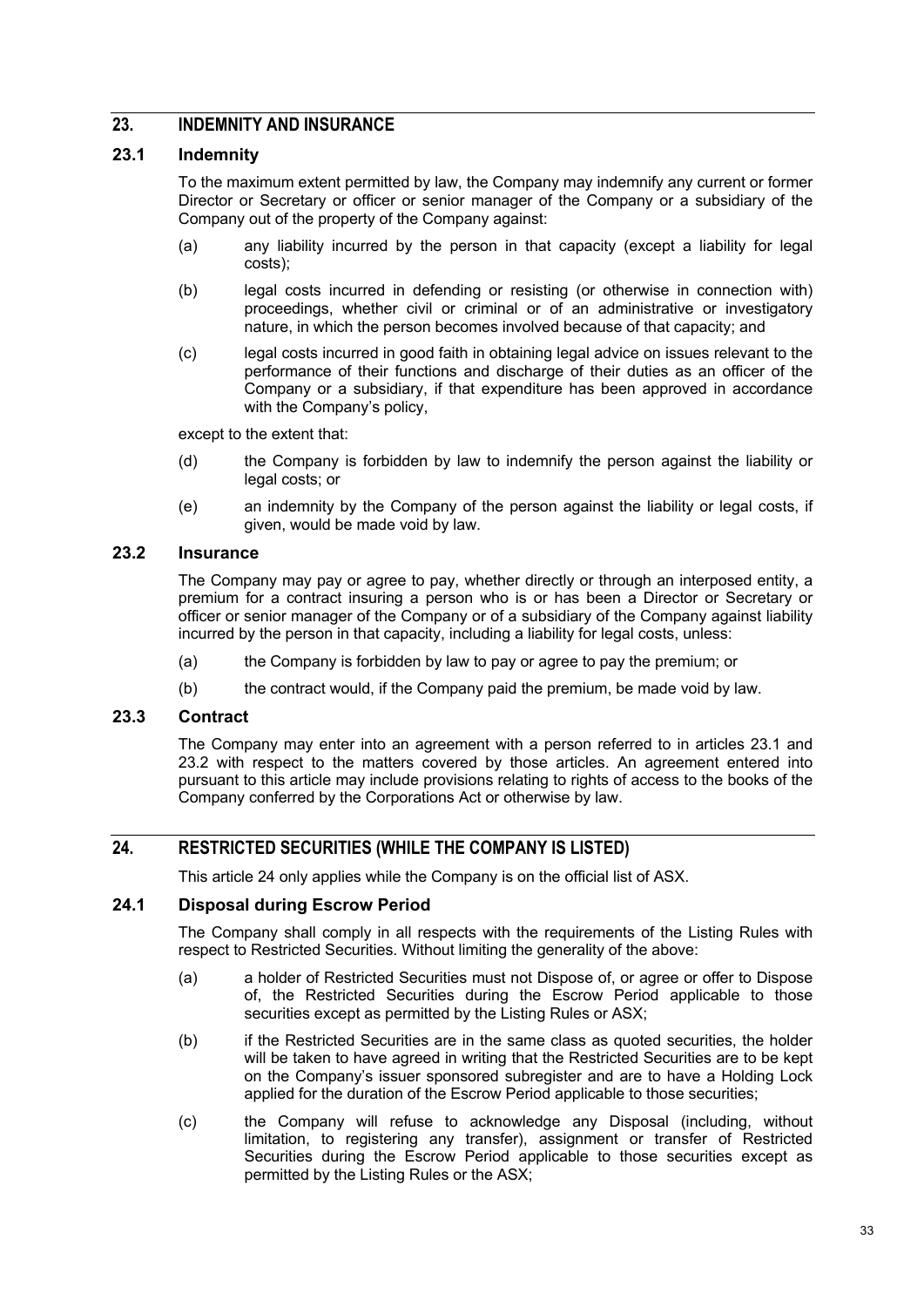- (d) a holder of Restricted Securities will not be entitled to participate in any return of capital on those securities during the Escrow Period applicable to those securities except as permitted by the Listing Rules or ASX; and
- (e) if a holder of Restricted Securities breaches a Restriction Deed or a provision of this Constitution restricting a Disposal of those securities, the holder will not be entitled to any dividend or distribution, or to exercise any voting rights, in respect of those securities for so long as the breach continues.

### **25. UNMARKETABLE PARCELS (WHILE THE COMPANY IS LISTED)**

This article 25 only applies while the Company is on the official list of ASX.

### **25.1 Definitions**

In this article 25:

**Share** means shares in the Company; and

**Sale Share** means a Share which is sold or disposed of in accordance with the article 25.

### **25.2 Power to sell existing unmarketable parcels**

- (a) Subject to the Corporations Act and the Listing Rules, the Company may sell the Shares of a Member if:
	- (i) the total number of Shares of a particular class held by that Member is less than a marketable parcel (as that term is defined in the Listing Rules);
	- (ii) the Company gives that Member notice in writing stating that the Shares are liable to be sold or disposed of by the Company; or
	- (iii) that Member does not give notice in writing to the Company, by the date specified in the notice of the Company (being not less than 42 days after the date of the Company giving that notice), stating that all or some of those Shares are not to be sold or disposed of.
- (b) The Company may only exercise the powers under article 25.2(a), in respect of one or more Members, once in any 12 month period.
- (c) The power of the Company under article 25.2(a) lapses following the announcement of a takeover bid. However, the procedure may be started again after the close of the offers made under the takeover bid.

### **25.3 Power to sell new unmarketable parcels**

- (a) Subject to the Corporations Act and Listing Rules, the Company may sell the Shares of a Member if the Shares of a particular class held by that Member are in a new holding created by a transfer on or after 1 September 1999 of a number of Shares of that class that was less than a marketable parcel at the time the transfer was lodged.
- (b) The Company may give a Member referred to in article 25.3(a) notice in writing stating that the Company intends to sell or dispose of the Shares.

### **25.4 Extinguishment of interests and claims**

The exercise by the Company of its powers under articles 25.2 or 25.3 extinguishes, subject to this article 25:

- (a) all interests in the Sale Shares of the former Member; and
- (b) all claims against the Company in respect of the Sale Shares by that Member, including all dividends determined to be paid in respect of those Shares and not actually paid.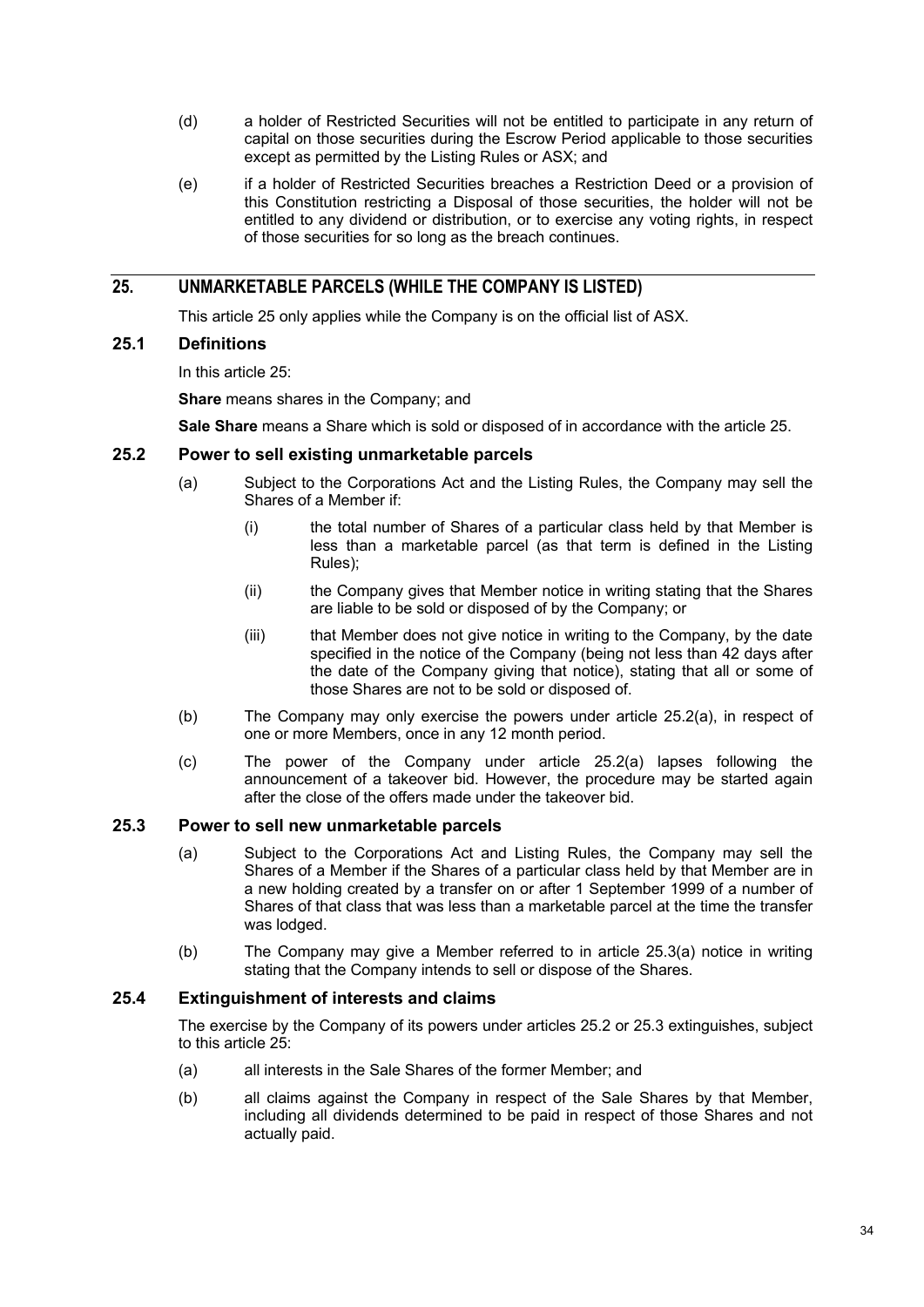### **25.5 Manner of sale**

- (a) Subject to the Corporations Act and Listing Rules, the Company may sell or dispose of any Shares under articles 25.2 or 25.3 at any time:
	- (i) using a financial services licensee on the basis that person obtains the highest possible price for the sale of the Shares; or
	- (ii) in any other manner and on any terms as the Directors resolve.
- (b) The Company may:
	- (i) exercise any powers permitted under the Corporations Act and Listing Rules to enable the sale or disposal of Shares under this article 25;
	- (ii) receive the purchase money or consideration for Sale Shares;
	- (iii) appoint a person to sign a transfer of Sale Shares; and
	- (iv) enter in the Register the name of the person to whom Sale Shares are sold or disposed.
- (c) The person to whom a Sale Share is sold or disposed need not enquire whether the Company:
	- (i) properly exercised its powers under this article 25 in respect of that Share; or
	- (ii) properly applied the proceeds of sale or disposal of those Shares, and the title of that person is not affected by those matters.
- (d) The remedy of any person aggrieved by a sale or disposal of Sale Shares is in damages only and against the Company exclusively.
- (e) A certificate in writing from the Company signed by a Director or Secretary that a Share was sold or disposed of in accordance with this article 25 is sufficient evidence of those matters.

#### **25.6 Company as Member's attorney**

To effect the sale and transfer by the Company of the Sale Shares of a Member under articles 25.2 or 25.3, the Member appoints the Company and each Director and Secretary jointly and severally as the Member's attorney in the Member's name and on the Member's behalf to do all acts and things which the Company considers necessary or appropriate to effect the sale or transfer of the Sale Shares and, in particular:

- (a) to initiate a holding adjustment to move the Sale Shares from a CS Facility holding to an Issuer Sponsored Holding or a certificated holding; and
- (b) to execute on behalf of the Member all deeds instruments or other documents necessary to transfer the Sale Shares and to deliver any such deeds, instruments or other documents to the purchaser.

#### **25.7 Application of proceeds**

- (a) If the Company exercises the powers under article 25.2, either the Company or the person to whom a Sale Share is sold or disposed of must pay the expenses of the sale or disposal.
- (b) The Company must apply the proceeds of any sale or disposal of any Sale Shares in the following order:
	- $(i)$  in the case of an exercise of the powers under article 25.3, the expenses of the sale or disposal;
	- (ii) the amounts due and unpaid in respect of those Shares; and
	- (iii) the balance (if any) to the former Member or the former Member's personal representative, on the Company receiving the certificate (if any) for those Shares or other evidence satisfactory to the Company regarding the ownership of those Shares.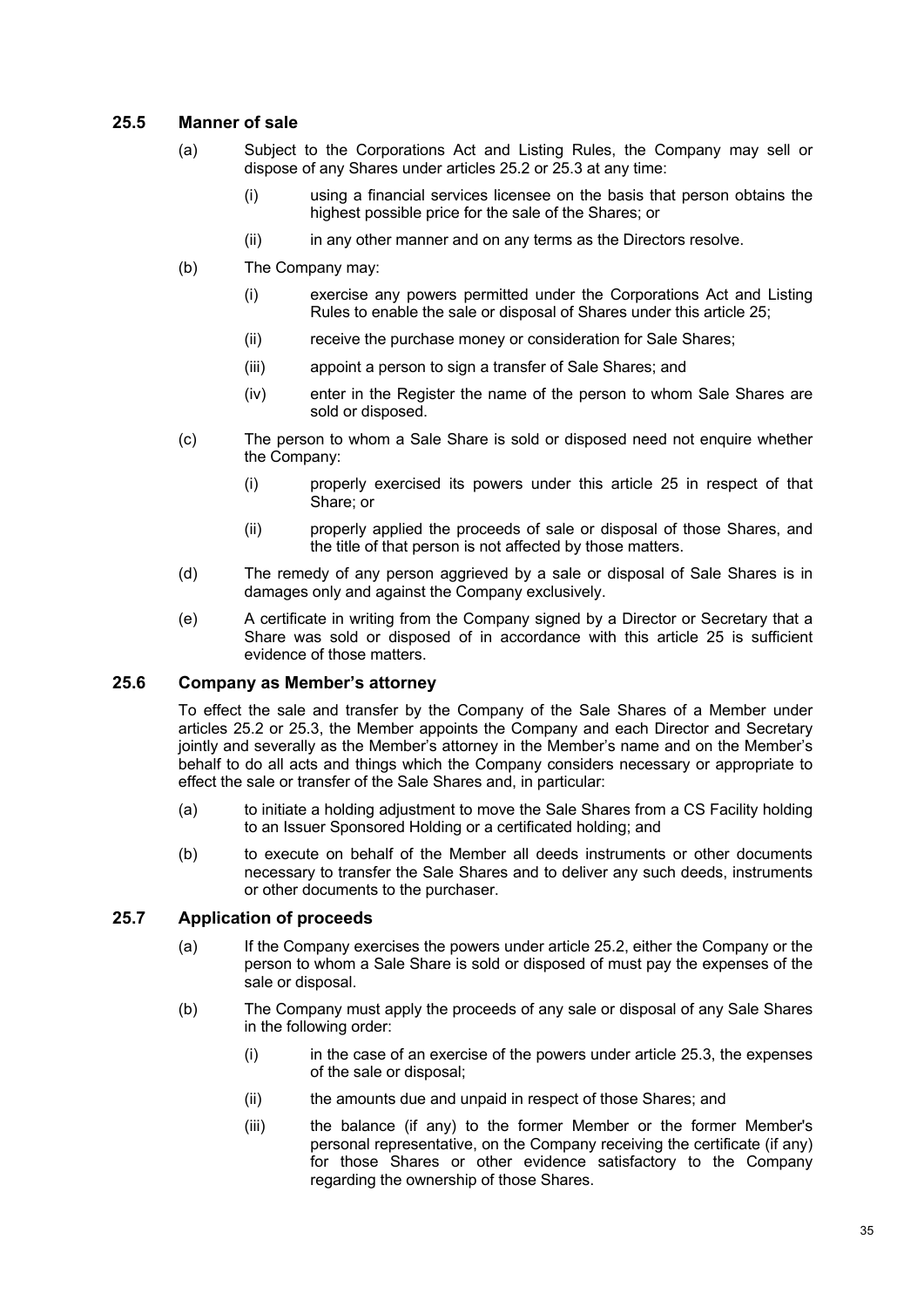### **25.8 Voting and dividend rights pending sale**

- (a) If the Company is entitled to exercise the powers under article 25.3, the Company may by resolution of the Directors remove or change either or both:
	- (i) the right to vote; and
	- (ii) the right to receive dividends,

of the relevant Member in respect of some or all of the Shares liable to be sold or disposed of.

(b) After the sale of the relevant Sale Shares, the Company must pay to the person entitled any dividends that have been withheld under article 25.8(a).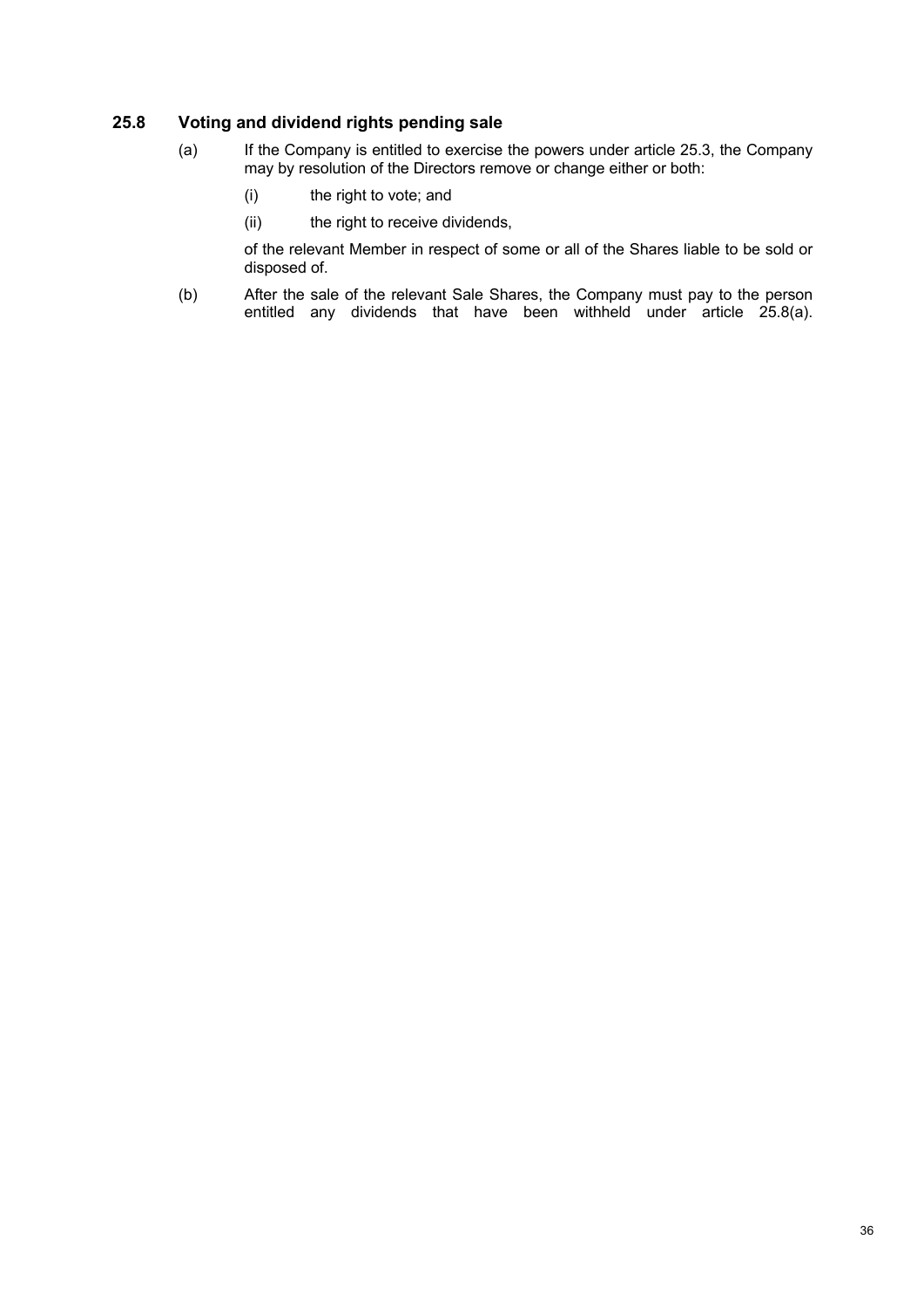### **SCHEDULE 1 - TERMS OF PREFERENCE SHARES**

The Company may issue preference shares under article 2.2 on the following terms.

### **1. DIVIDEND RIGHTS AND PRIORITY OF PAYMENT**

- (a) Each preference share confers on the holder a right to receive a dividend (**Dividend**) at the rate or in the amount and on the conditions decided by the Directors under the terms of issue unless, and to the extent that, the Directors decide under the terms of issue that there is no right to receive a Dividend.
- (b) Without limiting the conditions which, under the terms of issue, the Directors may impose upon any right to receive a Dividend, the Directors may under the terms of issue, impose conditions upon the right to receive a Dividend which may be changed or reset at certain times or upon certain events and in the manner and to the extent the Directors decide under the terms of issue.
- (c) Any Dividend:
	- (i) is non-cumulative unless, and to the extent that, the Directors decide otherwise under the terms of issue; and
	- (ii) will rank for payment:
		- (A) in priority to ordinary shares unless, and to the extent that, the Directors decide otherwise under the terms of issue;
		- (B) in priority to shares in any other class of shares or class of preference shares expressed under the terms of issue to rank behind for the payment of dividends;
		- (C) equally with shares in any other class of shares or class of preference shares expressed under the terms of issue to rank equally for the payment of dividends; and
		- (D) behind shares in any other class of shares or class of preference shares expressed under the terms of issue to rank in priority for the payment of dividends.
- (d) If, and to the extent that, the Directors decide under the terms of issue, each preference share may, in addition to any right to receive a Dividend, participate equally with the ordinary shares sums available for distribution as dividends.
- (e) Each preference share confers on its holder:
	- $(i)$  if, and to the extent that the Dividend is cumulative, the right in a winding up or on redemption to payment of the amount of any Dividend accrued but unpaid on the share at the commencement of the winding up or the date of redemption, whether earned or determined or not;
	- (ii) if, and to the extent that the Dividend is non-cumulative, and if, and to the extent that, the Directors decide under the terms of issue, the right in a winding up or on redemption to payment of the amount of any Dividend accrued but unpaid for the period commencing on the dividend payment date which has then most recently occurred and ending on the commencement of the winding up or the date of redemption, whether earned or determined or not,

with the same priority in relation to each other class of shares as the priority that applies in relation to the payment of the Dividend.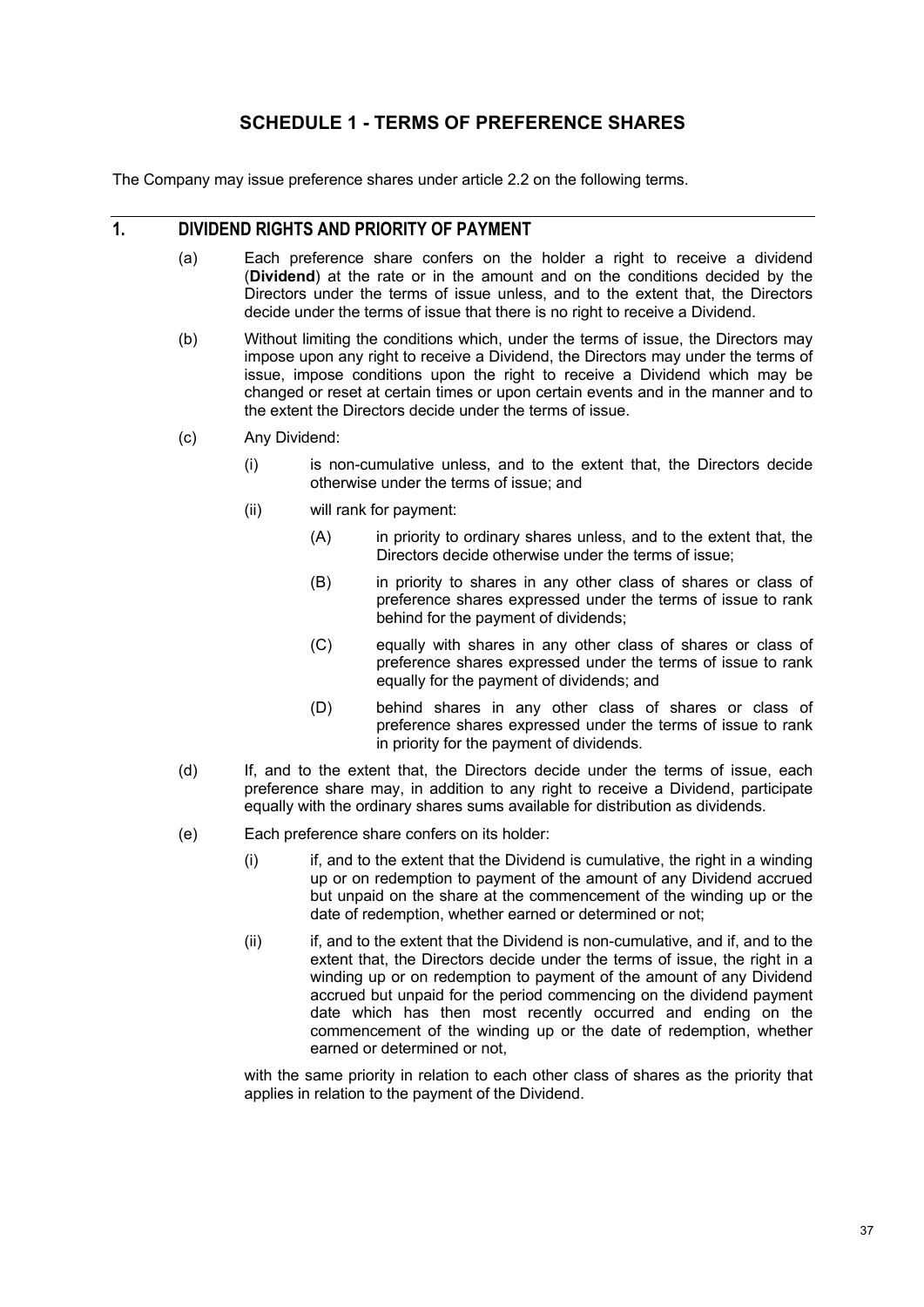### **2. ENTITLEMENT TO PAYMENT OF CAPITAL SUM**

- (a) Each preference share confers on its holder the right in a winding up or on a redemption to payment of:
	- (i) any amount paid on the share, or any amount fixed by the Directors under the terms of issue or capable of determination pursuant to a mechanism adopted by the Directors under the terms of issue; and
	- (ii) a further amount out of the surplus assets or profits of the Company or sums available for distribution as dividend on the conditions decided by the Directors under the terms of issue unless, and to the extent that, the Directors decide under the terms of issue that there is no right to any payment of a further amount out of the surplus assets or profits of the Company or sums available for distribution as dividend,

in priority to ordinary shares and, unless the Directors decide otherwise under the terms of issue, in priority to shares in any other class of shares or class of preference shares expressed to rank behind on a winding up, equally with shares in any other class of shares or class of preference shares expressed to rank equally on a winding up, and behind shares in any other class of shares or class of preference shares expressed to rank in priority on a winding up.

(b) Unless otherwise decided by the Directors under the terms of issue, a preference share does not confer on its holder any right to participate in the profits or property of the Company except as set out in this schedule 1.

### **3. BONUS ISSUES AND CAPITALISATION OF PROFITS**

If, and to the extent that the Directors decide under the terms of issue, a preference share may confer a right to a bonus issue or capitalisation of profits in favour of holders of those shares only.

### **4. VOTING RIGHTS**

- (a) A preference share does not entitle its holder to vote at any general meeting of the Company except on the questions, proposals or resolutions or during periods of time or in circumstances identified by the Directors in the terms of issue, which, unless the Directors decide otherwise under the terms of issue, are as follows:
	- (i) a proposal:
		- (A) to reduce the share capital of the Company:
		- (B) that affects rights attached to the share;
		- (C) to wind up the Company; or
		- (D) for the disposal of the whole of the property, business and undertaking of the Company;
	- (ii) a resolution to approve the terms of a buy-back agreement;
	- (iii) during a period in which a Dividend or part of a Dividend on the share is in arrears; or
	- (iv) during the winding up of the Company.
- (b) Each holder of a preference share who has a right to vote on a resolution is entitled to the number of votes specified in article 11.16 of the Constitution.

### **5. MEETING**

Each preference share confers on its holder the same rights as those conferred by the Constitution upon the holders of ordinary shares in relation to receiving notices (including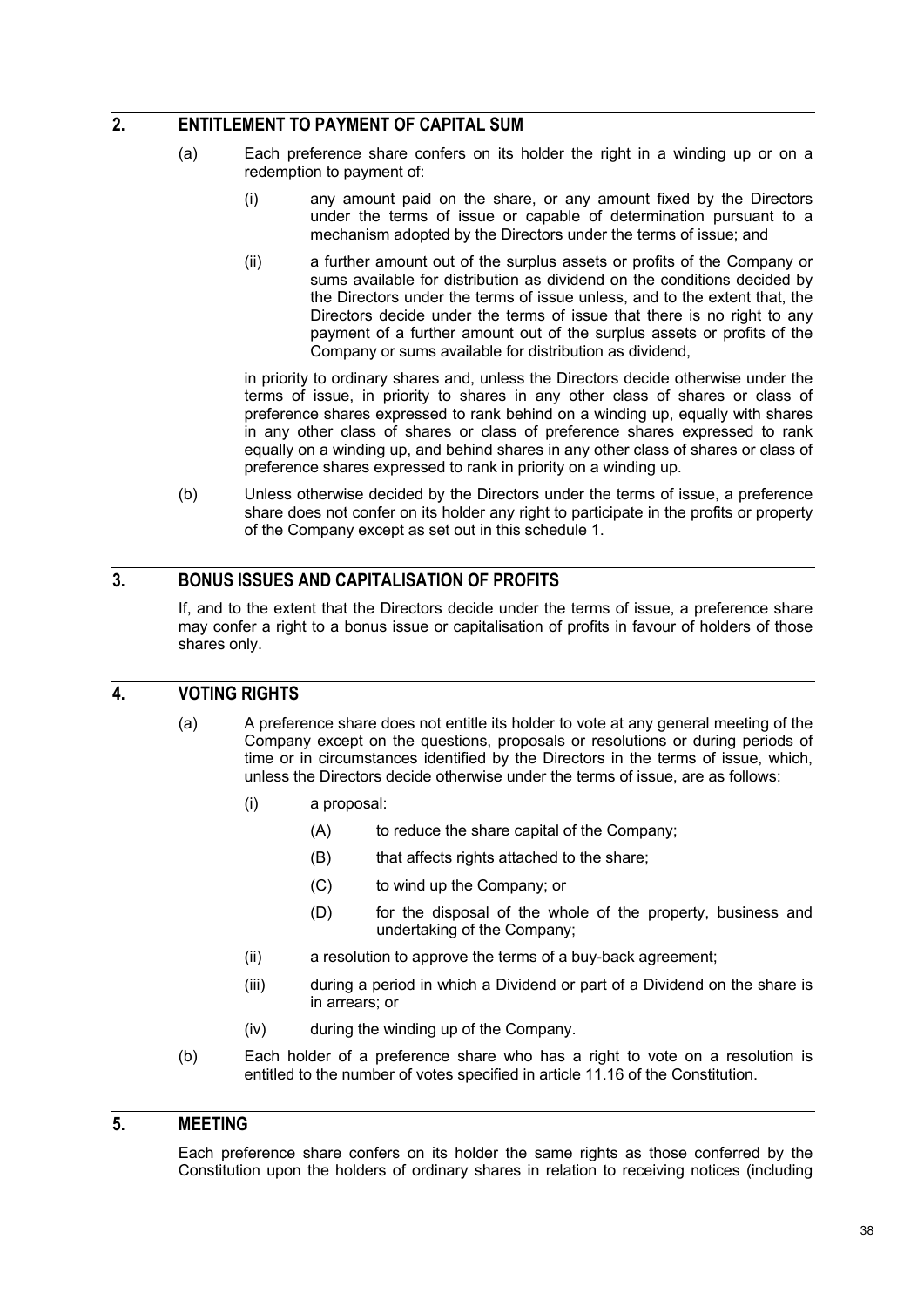notices of general meetings), reports, balance sheets and audited accounts and of attending and being heard at all general meetings of the Company.

### **6. FOREIGN CURRENCY**

Where any amount is payable by the Company to the holder of a preference share in a currency other than Australian dollars, and the amount is not paid when due or the Company has commenced winding up, the holder may give notice to the Company requiring payment of an amount in Australian dollars equal to the foreign currency amount calculated by applying the reference rate on the date of payment for the sale of the currency in which the payment is to be made for Australian dollars. Reference rate means the rate applicable in the market and at the time determined by the Directors before allotment of those preference shares and specified in the terms of issue for those preference shares.

### **7. CONVERSION TO ORDINARY SHARES**

Subject to the Corporations Act, any other applicable laws and the terms of issue of a preference share as determined by the Directors:

- (a) a preference share which may be converted into an ordinary share in accordance with its terms of issue, at the time of conversion and without any further act:
	- (i) has the same rights as a fully paid ordinary share; and
	- (ii) ranks equally with other fully paid ordinary shares on issue,

however, the terms of issue of the preference share may provide otherwise including for the issue of additional ordinary shares on conversion as determined by the Directors; and

(b) the conversion does not constitute a cancellation, redemption or termination of the preference share or the issue, allotment or creation of new shares, but has the effect of varying the status of, and the rights attaching to, the preference share so that it becomes an ordinary share.

### **8. AMENDMENT TO THE TERMS**

Subject to complying with all applicable laws, the Company may, without the consent of preference shareholders, amend or add to the terms of the preference shares if, in the opinion of the Company, the amendment or addition is:

- (a) of a formal, minor or technical nature;
- (b) to correct a manifest error;
- (c) made to comply with any applicable law, Listing Rule or requirement of ASX;
- (d) convenient for the purpose of obtaining or maintaining the listing of the Company or quotation of the preference shares; or
- (e) is not likely to be or become materially prejudicial to the preference shareholders.

### **9. VARIATION OF RIGHTS**

Subject to article 8 and the terms of issue of a preference share as determined by the Directors, the rights attaching to a preference share may only be varied or cancelled by a special resolution of the Company and:

- (a) by a special resolution passed at a meeting of preference shareholders entitled to vote and holding shares in that class; or
- (b) with the written consent of holders of at least 75% of the issued shares of that class.